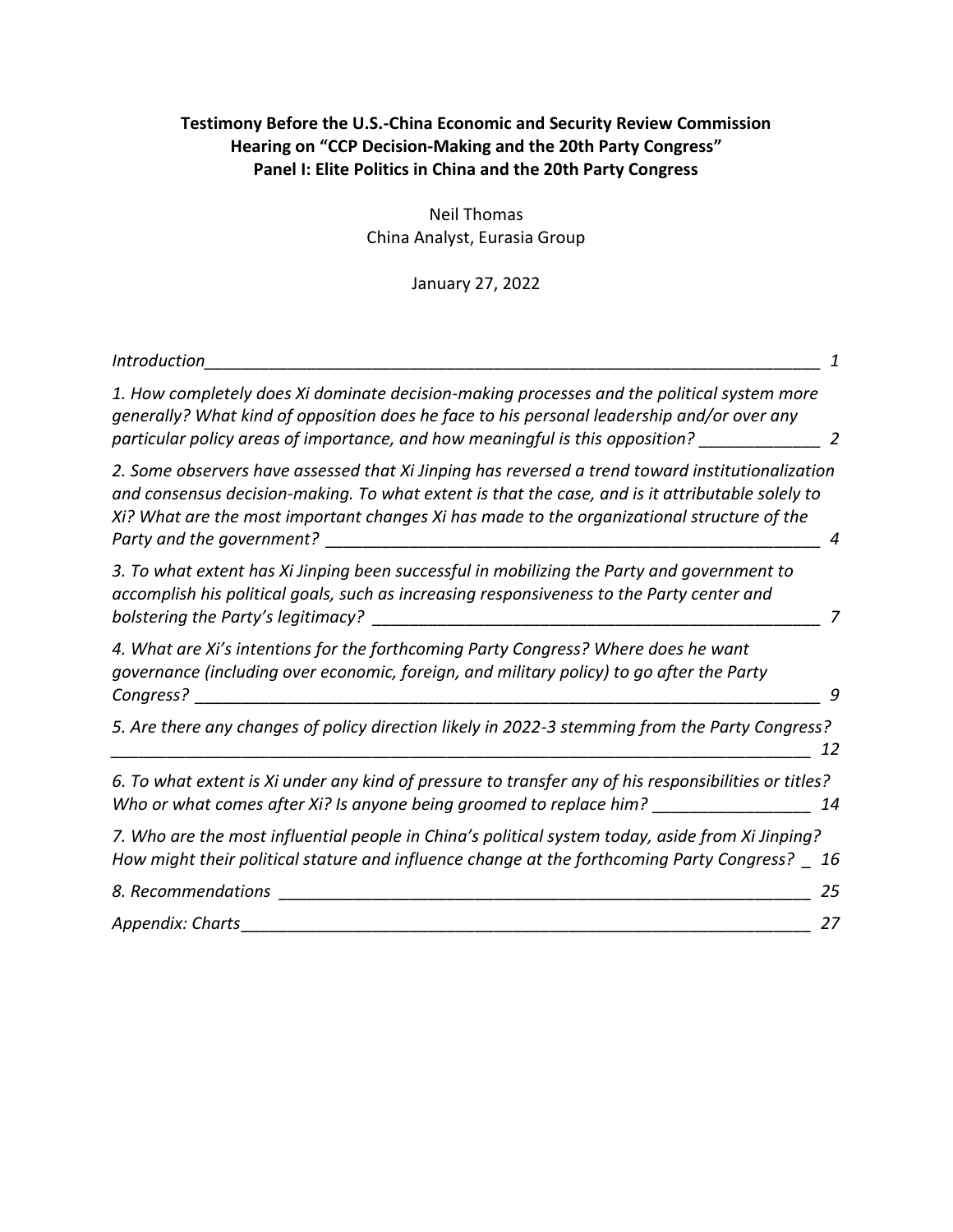#### <span id="page-1-0"></span>**Introduction**

 $\overline{a}$ 

The starting point for any analysis of the Chinese leadership should be to recognize how much we do not really know.<sup>1</sup> We do not really know how most decisions are made. We do not really know how factions operate or affect decision-making. And we do not know when or how Xi Jinping, the General Secretary of the ruling Chinese Communist Party (CCP), will leave office, or what will happen after he does so. The CCP exercises tight control over the Chinese information ecosystem, including what is said by and written about its leaders, which means that we have vanishingly thin access to the Party's internal political negotiations and policy discussions. This opacity means that outside observers of Chinese politics often miss signals, misinterpret directives, project unwarranted confidence, or fill factual voids with ungrounded speculation.

So, how should we analyze China's elite politics?<sup>2</sup> While it is hard to know what happens inside the "black box" of Beijing policymaking—especially at present, with expanding formal and informal restrictions on access to official archives and interview subjects—we know most of the inputs and the outputs. We know the institutional structure of the Chinese political system, as well as its levels of authority and lines of reporting. We know the individuals who hold or are purged from leadership positions in this system, as well as their family, education, and career backgrounds. We can consult data made available by government agencies, academics and researchers, and the Chinese internet. And, most important, we can read the policy documents and official media that the Party center publishes to transmit authoritative messages to around two million leading cadres, tens of millions of public employees, and over 95 million CCP members.<sup>3</sup> These sources all require interpretation, and other productive research methods exist, but solid work is grounded in these fundamentals. I do not pretend to know Xi's mind; <sup>4</sup> rather, I endeavor to use the facts available to offer informed estimations.

<sup>&</sup>lt;sup>1</sup> See: Jessica Batke and Oliver Melton, '<u>Why Do We Keep Writing About Chinese Politics As if We Know More Than</u> [We Do?](https://www.chinafile.com/reporting-opinion/viewpoint/why-do-we-keep-writing-about-chinese-politics-if-we-know-more-we-do),' *ChinaFile*, 16 October 2017.

<sup>2</sup> See: Ryan Manuel, *[Strong State, Weak System: Social Health Insurance in Rural China, 1956-2007](https://ora.ox.ac.uk/objects/uuid:84ec884b-9bd7-46d7-a395-f6bf9ba501e0)*, DPhil Dissertation, University of Oxford, 2016, Ch. 3; Daniel Tobin, 'How Xi Jinping's "New Era" Should Have Ended U.S. [Debate on Beijing's Ambitions,](https://www.uscc.gov/files/001300)' Testimony Before the U.S.-China Economic and Security Review Commission, Hearing on 'A "China Model?" Beijing's Promotion of Alternative Global Norms and Standards,' 13 March 2020. <sup>3</sup> Hon S. Chan and Jie Gao, 'The Politics of Personnel Redundancy: The Non-Leading Cadre System in the Chinese [Bureaucracy](https://www.cambridge.org/core/journals/china-quarterly/article/abs/politics-of-personnel-redundancy-the-nonleading-cadre-system-in-the-chinese-bureaucracy/31A922F510BAC006C48330C98BA71F78),' *The China Quarterly*, Vol. 235, 2018, pp. 622-643; Yuen Yuen Ang, '[Counting Cadres: A Comparative](https://www.cambridge.org/core/journals/china-quarterly/article/abs/counting-cadres-a-comparative-view-of-the-size-of-chinas-public-employment/0A1B32BFC26DB157D0834ED8BD6DCE01)  [View of the Size of China's Public](https://www.cambridge.org/core/journals/china-quarterly/article/abs/counting-cadres-a-comparative-view-of-the-size-of-chinas-public-employment/0A1B32BFC26DB157D0834ED8BD6DCE01) Employment,' *The China Quarterly*, Vol. 211, 2012, pp. 676-696; CCP Organization Department, [中国共产党党内统计公报](https://www.12371.cn/2021/06/30/ARTI1625021390886720.shtml), 30 June 2021.

<sup>4</sup> Though official sources can give us more of an idea: François Bougon, *[Inside the Mind of Xi Jinping](https://global.oup.com/academic/product/inside-the-mind-of-xi-jinping-9781849049849?cc=us&lang=en&)*, Hurst, 2018.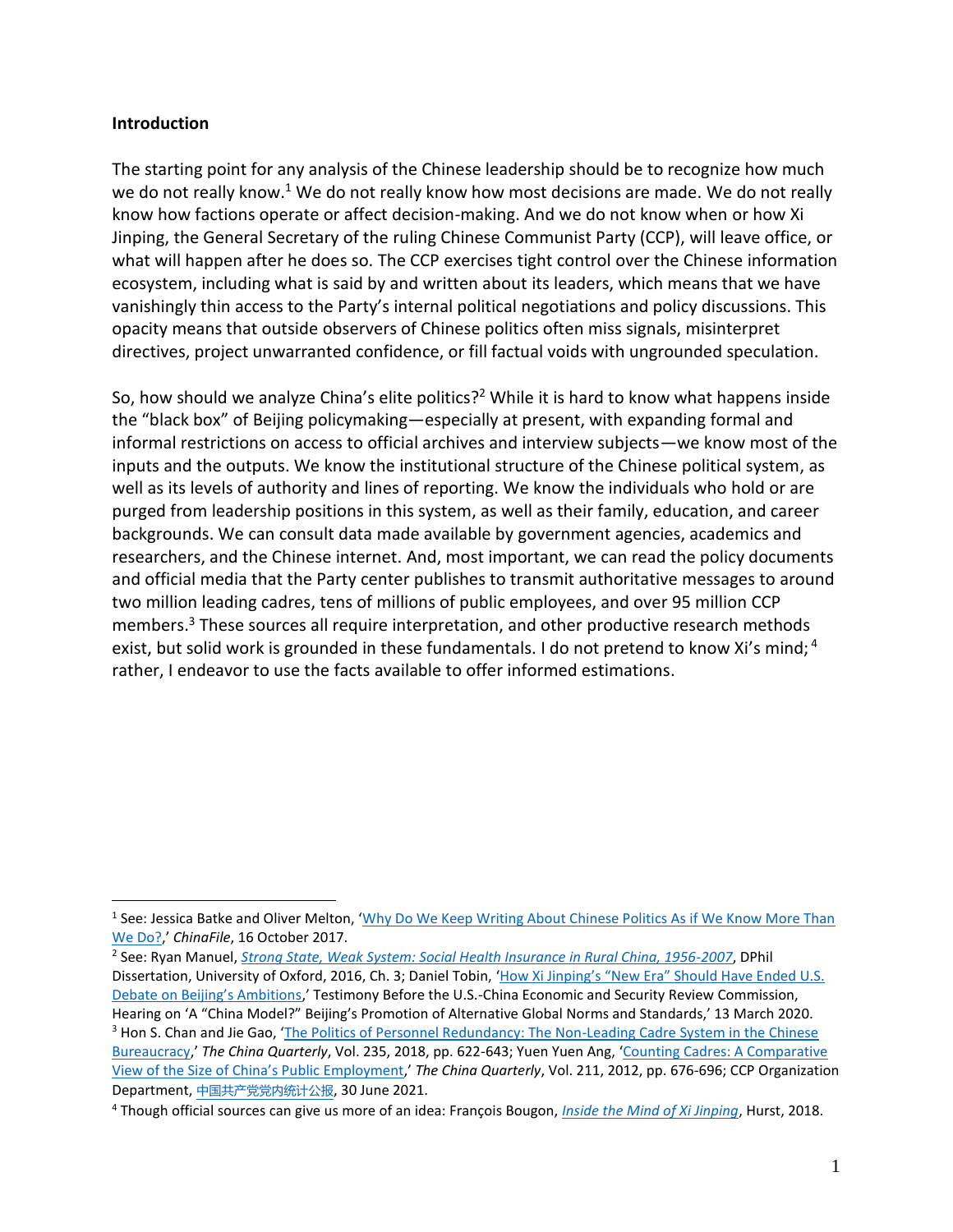## <span id="page-2-0"></span>**1. How completely does Xi dominate decision-making processes and the political system more generally? What kind of opposition does he face to his personal leadership and/or over any particular policy areas of importance, and how meaningful is this opposition?<sup>5</sup>**

*Xi dominates the Chinese political system.* Since becoming General Secretary in November 2012, Xi has gained a level of power that exceeds his predecessors Hu Jintao (2002-2012) and Jiang Zemin (1989-2002) and evokes the supreme authority of former paramount leaders Deng Xiaoping (~1978-1994) and Mao Zedong (1949-1976). He launched a sweeping anti-corruption campaign that addressed legitimate governance issues but was also a tool to cripple rival power centers such as the Hu-affiliated Communist Youth League of China (CYLC) and the "Shanghai Gang" of Jiang acolytes. He seized control of policy by concentrating decision-making power in several new Party bodies that he leads, most notably the CCP Central Comprehensively Deepening Reforms Commission (CCDRC). He remade the CCP in his own image through a propaganda offensive that fêted his individual leadership, extensive ideological campaigns to force fealty within the Party, and reclaiming the "core leader" title last held by Jiang (but bestowed on him by Deng). He stamped his mark on the armed forces and security services by purging scores of top officials and orchestrating a radical reorganization of the People's Liberation Army (PLA). At the 19th Party Congress in October 2017, he established his position as on par with that of Mao and Deng by inserting his personal creed of "Xi Jinping Thought on Socialism with Chinese Characteristics for a New Era" into the CCP Constitution.<sup>6</sup> He also defied norms by not anointing a successor and by fast-tracking the promotion of many political allies to secure control of the CCP's elite 25-member Politburo and its top 7-member Politburo Standing Committee (PBSC). Then, in March 2018, the National People's Congress (NPC), China's legislature, abolished presidential term limits, allowing Xi to rule for life as Party leader (CCP General Secretary), military commander (Chairman of the CCP Central Military Commission), and head of state (President of the People Republic of China).

*Xi made many enemies, but he seems to have crushed both elite and popular resistance, and now faces little meaningful opposition to his personal leadership.* Xi's bold power grab, brutal control of political expression, re-embrace of economic statism, and aggressive foreign policy generated a degree of "backlash" from policy elites and the public. <sup>7</sup> Potentially formidable groups such as factional rivals, moderate technocrats, wealthy executives, and political liberals all count among the "losers" of Xi's rule.<sup>8</sup> High-profile dissidents and disillusioned insiders claim that opposition to Xi's rule is significant and growing. <sup>9</sup> Unfortunately for these voices of

<sup>&</sup>lt;sup>5</sup> This testimony draws on earlier work, especially: Neil Thomas, ['Ties That Bind: Xi's People on the Politburo,](https://macropolo.org/analysis/the-ties-that-bind-xi-people-politburo/)' MacroPolo, 17 June 2020; Neil Thomas, '[China Politics 2025: Stronger as Xi Goes](https://macropolo.org/analysis/china-forecast-politics-2025-stronger-as-xi-jinping-goes/),' MacroPolo, 26 October 2020; Neil Thomas and Michael Hirson, '[Xi Set to Secure Third Term, Brining Progress on Domestic Agenda and Continued](https://library.eurasiagroup.net/document/view/wfpub_eurasia_7661_ce433704/wfpub_eurasia_7661_ce433704.html)  [Foreign Tensions](https://library.eurasiagroup.net/document/view/wfpub_eurasia_7661_ce433704/wfpub_eurasia_7661_ce433704.html),' Eurasia Group, 2 June 2021; Neil Thomas and Michael Hirson, '[History Resolution Signals Xi's](https://library.eurasiagroup.net/document/view/wfpub_eurasia_9507_446677a5/wfpub_eurasia_9507_446677a5.html)  [Resolve Advance His Economic and Political Agenda](https://library.eurasiagroup.net/document/view/wfpub_eurasia_9507_446677a5/wfpub_eurasia_9507_446677a5.html),' Eurasia Group, 19 November 2021. <sup>6</sup> [中国共产党党章](https://www.12371.cn/special/zggcdzc/zggcdzcqw/); Xi Jinping, 决胜全面建成小康社会 [夺取新时代中国特色社会主义伟大胜利](http://www.gov.cn/zhuanti/2017-10/27/content_5234876.htm)——在中国共产党第十九次全国代表大 [会上的报告](http://www.gov.cn/zhuanti/2017-10/27/content_5234876.htm), 18 October 2017.

<sup>7</sup> E.g., Xu Zhangrun (trans. Geremie R. Barmé), ['Xi's China, the Handiwork of an Autocratic Roué,](https://www.nybooks.com/daily/2021/08/09/xis-china-the-handiwork-of-an-autocratic-roue/)' *The New York Review of Books*, 9 August 2021; Geremie R. Barmé, '[Xu Zhangrun Archive](https://chinaheritage.net/xu-zhangrun-%E8%A8%B1%E7%AB%A0%E6%BD%A4/),' *China Heritage*.

<sup>8</sup> See: Richard McGregor, *[Xi Jinping: The Backlash](https://www.penguin.com.au/books/xi-jinping-a-lowy-institute-paper-penguin-special-9781760893040)*, Penguin, 2019.

<sup>9</sup> E.g., Cai Xia, '[The Party That Failed: An Insider Breaks With Beijing](https://www.foreignaffairs.com/articles/china/2020-12-04/chinese-communist-party-failed),' *Foreign Affairs*, January/February 2021.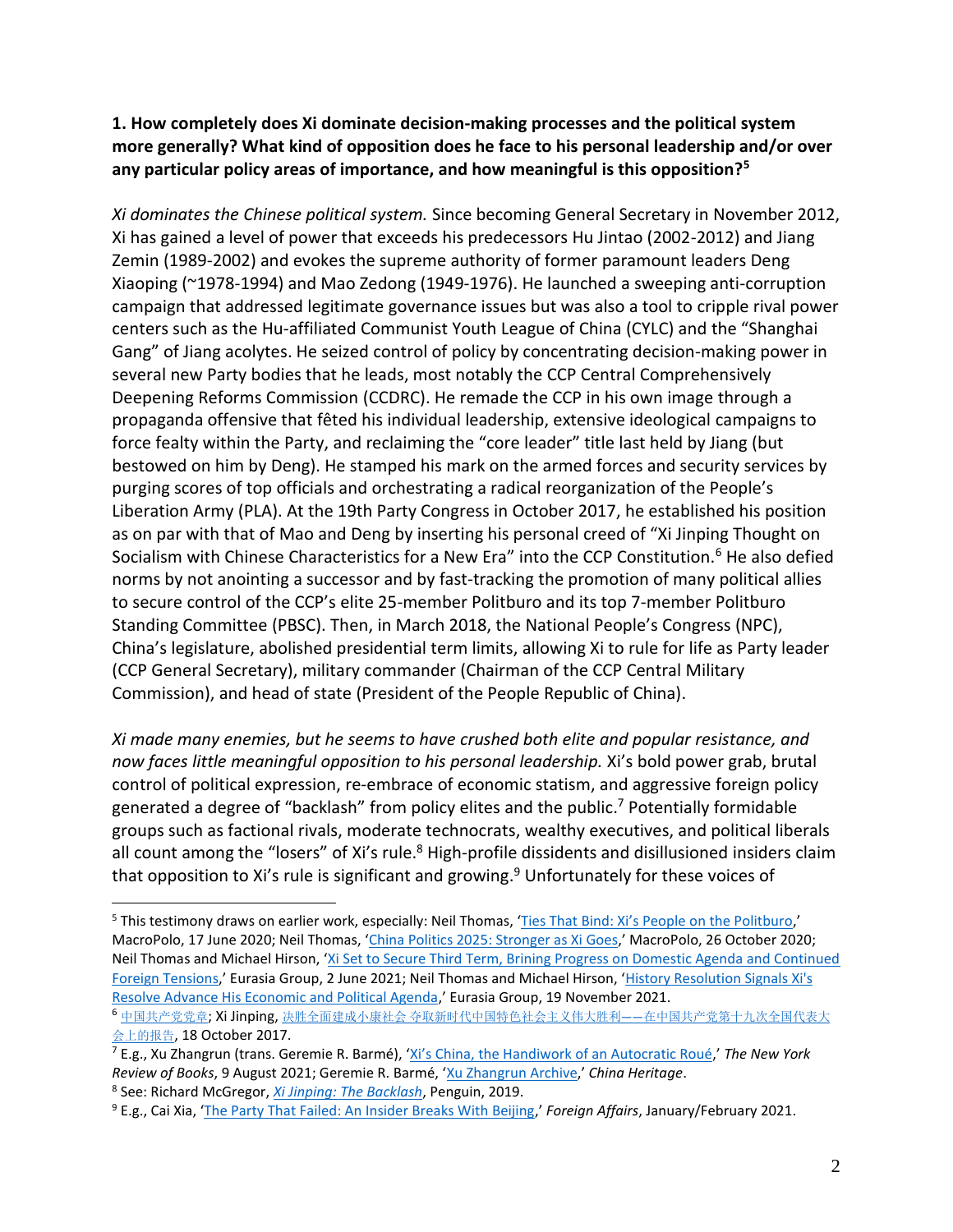conscience, there is little to no evidence of hostility toward Xi in the ~370-member Central Committee that forms the main "selectorate" of CCP politics.<sup>10</sup> Xi's grasp on the levers of power neutralized any opponents, and he has been ruthless in imprisoning people he sees as threats, from Party insiders to ordinary citizens. Prospective challengers face steep obstacles, including the collective action problem of coordinating a political move against Xi without detection or betrayal.<sup>11</sup> Additionally, Xi's blend of domestic populism and foreign assertiveness appears to enjoy some grassroots appeal, and his ideological control makes him virtually synonymous with Party rule, factors that raise the public cost for elites to move against him. Moreover, purges of central CCP cadres (the few thousand leaders at the deputy ministerial level and above) and senior PLA officers (at the deputy army level and above) are down by over two-thirds since 2015, implying that Xi feels more secure in his political standing (see Chart 1 in Appendix).

*While Xi sets overall priorities and can intervene decisively on any issue, much substantive decision-making occurs at lower levels, and other leaders have influence in specific policy areas.*  In China's unitary Leninist Party-State, the central CCP institutions led by Xi make all major policy decisions, which are then implemented down a hierarchy of sub-national Party-led governments at the provincial, prefectural, county, township, and village levels. <sup>12</sup> In practice, central policies set broad directions and overarching goals, which lower-level authorities implement through local regulations of increasing specificity further down the hierarchy. This system requires local officials to decide how best to achieve the center's goals in their jurisdiction, which gives cadres some scope to interpret, distort, or even circumvent central policies to suit parochial political or economic interests.<sup>13</sup> Xi's centralization of power and enhanced oversight of policy implementation has reassembled some pieces of this "fragmented authoritarianism," but his crusades against "formalism" (shallow implementation) and "bureaucratism" (inefficient implementation) remain ongoing.<sup>14</sup> Back in Beijing, officials and experts exercise some influence through policy advice, especially in technocratic areas such as economics, energy, and innovation. For example, reports suggest Xi limited the scope and now may delay the rollout of a property tax trial due to internal pushback about the likely economic costs.<sup>15</sup> And we know that Xi at least consults with other PBSC and Politburo members.<sup>16</sup>

<sup>10</sup> See: Susan L. Shirk, *[The Political Logic of Economic Reform in China](https://www.ucpress.edu/book/9780520077072/the-political-logic-of-economic-reform-in-china)*, University of California Press, 1993.

<sup>11</sup> See, e.g.: Jude Blanchette, [Testimony Prepared for U.S.-China Economic and Security Review Commission,](https://www.uscc.gov/sites/default/files/Blanchette_USCC%20Testimony_FINAL.pdf)  Hearing on "What Keeps Xi Up at Night: Beijing's Internal and External Challenges," 7 February 2019.

<sup>&</sup>lt;sup>12</sup> See: Susan V. Lawrence and Mari Y. Lee, 'China's Political System in Charts: A Snapshot Before the 20th Party [Congress](https://crsreports.congress.gov/product/pdf/R/R46977),' Congressional Research Service, 24 November 2021.

<sup>&</sup>lt;sup>13</sup> See: Andrew Mertha, "Fragmented Authoritarianism 2.0": Political Pluralization in the Chinese Policy Process,' *The China Quarterly*, Vol. 200, 2009, pp. 995-1012.

<sup>&</sup>lt;sup>14</sup> See: Minxin Pei, 'Bureaucratic Strategies of Coping with Strongman Rule: How Local Officials Survive in President [Xi Jinping's New Order,'](https://www.prcleader.org/pei-bureaucratic-strategies) *China Leadership Monitor*, 1 September 2019; Chun Han Wong, ['Xi Jinping's Ea](https://www.wsj.com/articles/xi-jinpings-eager-to-please-minions-snarl-his-china-plans-11615141195)ger-to-[Please Bureaucrats Snarl His China Plans](https://www.wsj.com/articles/xi-jinpings-eager-to-please-minions-snarl-his-china-plans-11615141195),' *The Wall Street Journal*, 7 March 2021.

<sup>15</sup> Lingling Wei, 'In Tackling China's Real[-Estate Bubble, Xi Jinping Faces Resistance to Property-Tax Plan](https://www.wsj.com/articles/in-tackling-chinas-real-estate-bubble-xi-jinping-faces-resistance-to-property-tax-plan-11634650751),' *The Wall Street Journal*, 19 October 2021; John Liu, Lin Zhu and Jing Zhao, '[China Property Tax Trial Likely Delayed During](https://www.bloomberg.com/news/articles/2022-01-06/china-seen-delaying-property-tax-trials-until-market-improves)  [Real Estate Slump](https://www.bloomberg.com/news/articles/2022-01-06/china-seen-delaying-property-tax-trials-until-market-improves),' *Bloomberg News*, 5 January 2022.

<sup>16</sup> Bob Davis and Lingling Wei, *[Superpower Showdown: How the Battle Between Trump and Xi Threatens a New](https://www.harpercollins.com/products/superpower-showdown-bob-davislingling-wei?variant=32127351160866)  [Cold War](https://www.harpercollins.com/products/superpower-showdown-bob-davislingling-wei?variant=32127351160866)*, Harper Business, 2020.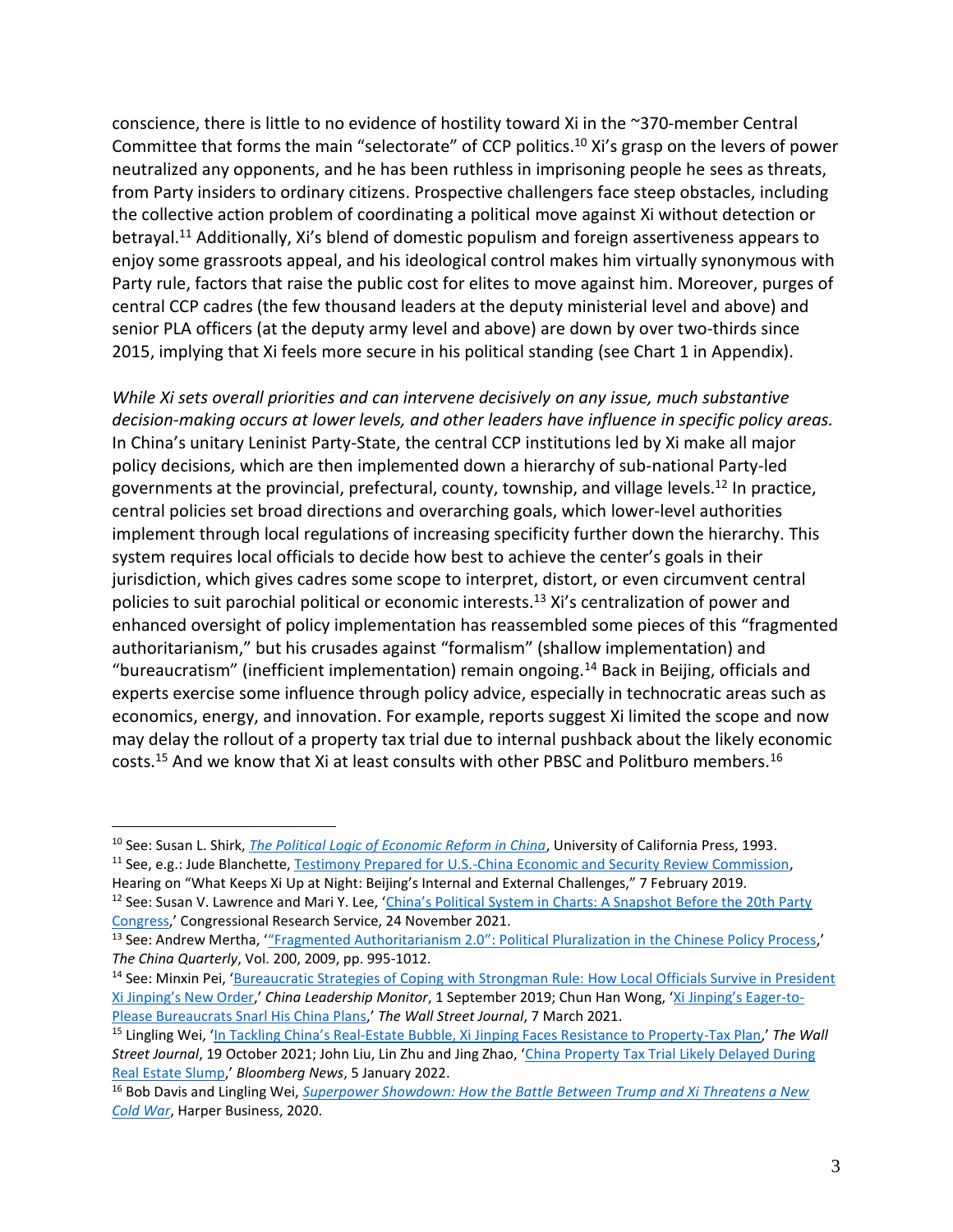*However, Xi's position appears as strong as ever heading into the 20th Party Congress*. In November, the Sixth Plenum of the Central Committee passed the Party's third-ever "history resolution," a landmark document that effectively embedded Xi's personal leadership and policy agenda into the party's official worldview.<sup>17</sup> This authoritative text introduced a new doctrine of the "two establishments" (两个确立) that declares the CCP "has established Comrade Xi Jinping's core position on the Party's Central Committee and in the Party as a whole, and has established the guiding position of Xi Jinping Thought on Socialism with Chinese Characteristics for a New Era." This new "formulation" (提法) is notable because it indicates that the economic headwinds and international opposition generated by Xi's policies have not diminished his ability to dominate elite politics. Furthermore, Xi's prominence in Chinese newspapers and journals, which roughly corresponds to a leader's political standing in China's censored and propaganda-infused public sphere, has continued to increase relative to other senior leaders (see Chart 2 in Appendix). Xi's strong position provides further impetus to his assertive "wolf warrior" diplomacy and to long-term progress on key domestic priorities such as "common prosperity" and financial de-risking. In short, the Sixth Plenum was a political triumph for Xi that could empower him to rule for many more years, if not decades. Party leaders simply do not get to write their own history resolution if they face meaningful opposition: Mao and Deng masterminded the Party's previous history resolutions to *begin* eras of political domination. 18

# <span id="page-4-0"></span>**2. Some observers have assessed that Xi Jinping has reversed a trend toward institutionalization and consensus decision-making. To what extent is that the case, and is it attributable solely to Xi? What are the most important changes Xi has made to the organizational structure of the Party and the government?**

*The most important changes that Xi has made to the organizational structure of the Chinese system are to centralize power: from the state to the Party, from local Party bodies to the Party center, and from the collective Party leadership to the individual Party leader.* Xi ended any notion of "Party-state separation" by integrating a raft of state functions into CCP agencies, establishing the CCDRC and several new CCP commissions to strengthen his policy leadership in the economy and finance—sidelining Premier Li Keqiang and his State Council (China's Cabinet) from their traditional roles in these areas—and in other key areas including national security, cyberspace, foreign policy, military-civil fusion, and legislation.<sup>19</sup> Xi heightened central scrutiny of local cadres and public servants by transforming his anti-corruption campaign into a "forever journey" of "self-revolution" that uses inspections, investigations, and technology to enforce political loyalty, improve policy implementation, and implement organizational reforms.<sup>20</sup> Xi has progressively elevated his personal standing in the CCP leadership, from becoming "core leader" in 2016, to propagating the "two establishments" last year, and by permeating Party

<sup>17</sup> CCP Central Committee, [中共中央关于党的百年奋斗重大成就和历史经验的决议](http://cpc.people.com.cn/n1/2021/1116/c64387-32284167.html), 11 November 2021.

<sup>18</sup> See: Xi Jinping, [关于《中共中央关于党的百年奋斗重大成就和历史经验的决议》的说明](http://cpc.people.com.cn/n1/2021/1201/c64094-32296476.html), 17 November 2021.

<sup>&</sup>lt;sup>19</sup> See: Nis Grünberg and Katja Drinhausen, 'The Party Leads on Everything: China's Changing Governance in Xi [Jinping's New Era,](https://merics.org/en/report/party-leads-everything)' Mercator Institute for China Studies, 24 September 2019.

<sup>20</sup> See: Christopher Carothers, 'Xi's Anti[-Corruption Campaign: An All-Purpose Governing Tool](https://www.prcleader.org/carothers),' *China Leadership Monitor*, 1 March 2021; CCP Central Committee, [习近平在省部级主要领导干部学习贯彻党的十九届六中全会精神专题研讨班](http://cpc.people.com.cn/n1/2022/0111/c64094-32329102.html) [开班式上发表重要讲话](http://cpc.people.com.cn/n1/2022/0111/c64094-32329102.html), 11 January 2022.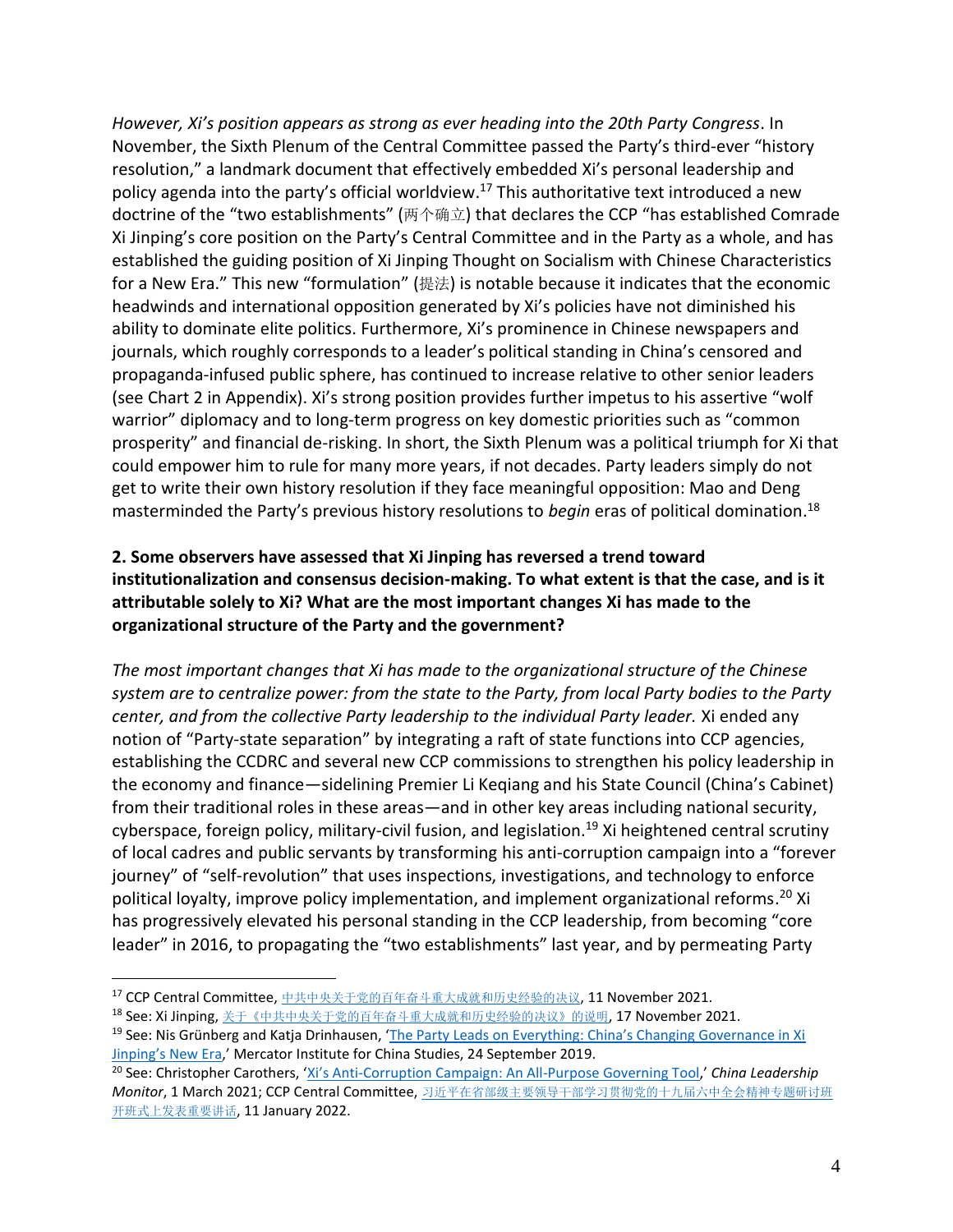discourse since 2018 with the "two safeguards" doctrine to "resolutely safeguard General Secretary Xi Jinping's status as the core of the Party's Central Committee and the core of the whole Party, and to resolutely safeguard the authority and centralized and unified leadership of the Party's Central Committee."<sup>21</sup> This centralization both enables Xi to get more done in the short-term and exacerbates policy risks in the longer-term (see Section 3).

*Xi has therefore reversed a trend toward consensus decision-making in the Party leadership, but many elites may have supported this turnaround.* However, this trend was as much a function of factional power shifts as a deliberate effort to institutionalize Party decision-making.<sup>22</sup> Hu Jintao's two terms as General Secretary, from 2002-2012, saw the peak of "collective leadership" in the PBSC, with Hu's role being more "first among equals" than "paramount leader." Hu led a PBSC with nine members, many of whom were allies of powerful ex-leader Jiang Zemin, each of whom controlled a different policy vertical, and all of whom often had to sign off on major decisions.<sup>23</sup> Hu's associated weakness produced a so-called "lost decade" of rampant corruption, factional conflict, stalled reform, and public cynicism, which culminated in the takedown of rogue leadership contender Bo Xilai in a murder and corruption scandal.<sup>24</sup> Xi's history resolution criticized "previously lax and weak governance" that "posed a significant test to the party's governance of the country" as vested interests stymied the Party's ability to counter systemic threats—political, economic, social, and environmental. This crisis likely gave Xi an elite mandate to restore the Party's authority, which he used to consolidate power.<sup>25</sup>

*However, for Xi, political power also has a policy purpose.* Xi is not a simple megalomaniac. His personalist rule is an effort to "concentrate power to do big things."<sup>26</sup> He wants to achieve the CCP's "second centenary goal" to make China a "great modern socialist country" that is "rich, powerful, democratic, civilized, harmonious, and modern" by the 100th anniversary of the People's Republic of China in 2049.<sup>27</sup> But he believes this ambition requires the Party to "comprehensively deepen reforms" and "modernize China's system and capacity for governance."<sup>28</sup> That's because the political system has to shift its focus from simply pursuing rapid growth to pursuing high-quality growth. Xi took the arcane but incredibly significant step in 2017 to change the Party's definition of the "principal contradiction" (主要矛盾) in Chinese society, from that between "the ever-growing material and cultural needs of the people and *backward social production*" to that between "unbalanced and inadequate development and

<sup>21</sup> CCP Politburo, 中共中央政治局召开会议 审议《中国共产党支部工作条例 (试行) 》和《2018-2022 年全国干部教育培训规划》, 22 September 2018; CCP Central Committee, [中共中央关于加强党的政治建设的意见](http://www.xinhuanet.com/politics/2019-02/27/c_1124171974.htm), 31 January 2019.

<sup>22</sup> See: Joseph Torigian, '[The Shadow of Deng Xiaoping on Chinese Elite Politics](https://warontherocks.com/2017/01/the-shadow-of-deng-xiaoping-on-chinese-elite-politics/),' *War On The Rocks*, 30 January 2017; Ling Li, ['Xi Jinping's Succession: What Did the West Get Wrong?,](https://madeinchinajournal.com/2019/05/23/xi-jinpings-succession-what-did-the-west-get-wrong/)' *Made in China Journal*, 23 May 2019. <sup>23</sup> E.g., Susan L. Shirk, ['China in Xi's "New Era": The Return to Personalistic Rule,](https://www.journalofdemocracy.org/articles/china-in-xis-new-era-the-return-to-personalistic-rule/)' *Journal of Democracy*, Vol. 29, Issue 2, April 2018, pp. 22-36.

<sup>24</sup> See, e.g.: Geremie R. Barmé, '[The Ten Grave Problems Facing China](https://archive.thechinastory.org/2012/09/the-ten-grave-problems-facing-china/),' *The China Story*, 8 September 2012.

<sup>25</sup> See, e.g., James Palmer, '[The Resistible Rise of Xi Jinping](https://foreignpolicy.com/2017/10/19/the-resistible-rise-of-xi-jinping/),' *Foreign Policy*, 19 October 2017.

<sup>26</sup> E.g., Xi Jinping, [在科学家座谈会上的讲话](http://www.xinhuanet.com/politics/2020-09/11/c_1126483997.htm), 11 September 2020.

<sup>&</sup>lt;sup>27</sup> Xi Jinping, 决胜全面建成小康社会 夺取新时代中国特色社会主义伟大胜利——[在中国共产党第十九次全国代表大会上的报告](http://www.gov.cn/zhuanti/2017-10/27/content_5234876.htm), 18 October 2017.

<sup>&</sup>lt;sup>28</sup> Neil Thomas, ['Party All The Time: Xi Jinping's Governance Reform Agenda After the Fourth Plenum,](https://macropolo.org/analysis/xi-jinping-ccp-china-governance-reforms-the-fourth-plenum/)' MacroPolo, 14 November 2019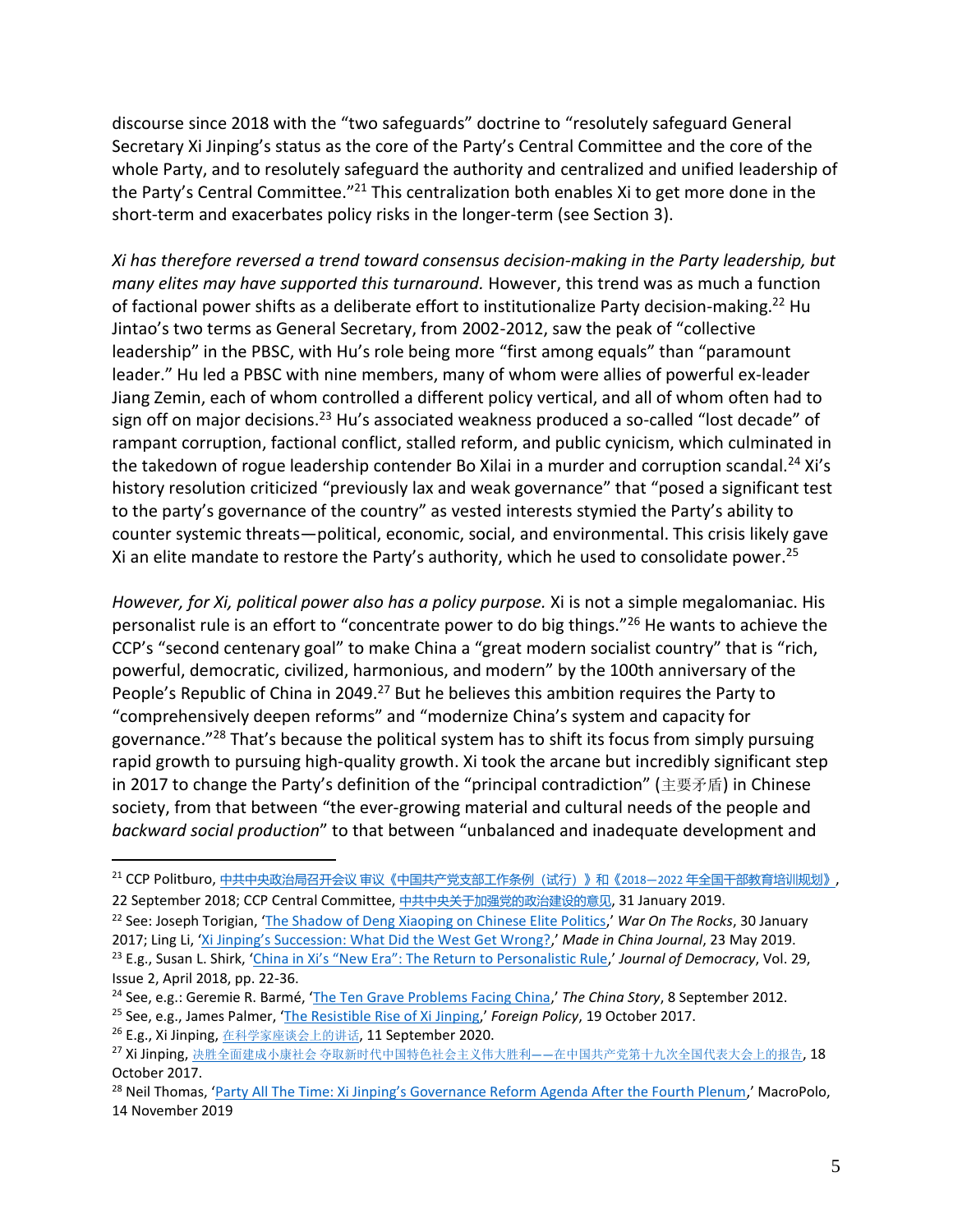*the people's ever-growing needs for a better life*."<sup>29</sup> Put simply, the Party must do more to ensure it can continue to deliver improved living standards to Chinese people in an age of slowing growth and rising expectations.<sup>30</sup> Xi is concerned because he believes a key reason for the Soviet collapse was that "the Communist Party of the Soviet Union was divorced from the people and became a privileged bureaucratic clique that only defended its own interests."<sup>31</sup> Hence ambitious programs like "common prosperity" to reduce inequality and the "new development concept" for balanced and sustainable growth. But these policies demand painful and difficult redistributions of resources across regions, among income groups, and between a range of powerful sectors such as finance, property, and technology. That's why Xi believes that China needs more "top-level design" (顶层设计), to overcome the vested interests and bureaucratic resistance that could impede the implementation of his agenda. In the long-term, he believes the Party's future—and likely his own leadership—depend on it.

*Xi has strengthened the institutionalization of CCP rule through a concerted effort to improve "law-based governance*." <sup>32</sup> Xi's personal power may approach that of Mao, but he governs in a very different style to the former Chairman. Where Mao urged Red Guards to create "great chaos in heaven," Xi is obsessed with bureaucratic control and political process. Xi may reverse the "institutionalization" of the top leadership succession (which only happened smoothly once, in 2012; see Sections 6 and 7), but he has made unprecedented efforts to institutionalize his own power. Last year alone he passed new CCP rules to strengthen central supervision of leading cadres, increase central control over personnel selection, tighten limits on public expression by party members, and elevate the General Secretary's control over the agenda, convening, and operation of the Central Committee, Politburo, and PBSC.<sup>33</sup> Indeed, Xi has now formulated or amended 70% of operational central Party regulations (see Chart 3 in Appendix). When it comes to policymaking, Xi has highlighted a focus on "law-based governance" (依法治 国) to advance his policy agenda and improve execution. While the Party remains above the law, this concept emphasizes the greater use of laws and regulations to delimit the powers of officials, citizens, and firms throughout the country and establish more clear, consistent, and enforceable procedures for governing in all spheres. Under Xi's rule, the NPC has passed a record number of laws, hitting an all-time high in 2021 (see Chart 4 in Appendix), and the legislature has gained significant supervision powers over state economic policymaking.<sup>34</sup> Lawbased governance can be understood as an effort to strengthen "rule of law" in areas that do not challenge CCP rule; the goal is to use laws to improve the Party's governance of China.

<sup>&</sup>lt;sup>29</sup> See: Xu Lingui, 'Xinhua Insight: China Embraces New "Principal Contradiction" When Embarking on New [Journey](http://www.chinatoday.com.cn/english/spc/2017-10/21/content_749120.htm),' *China Today*, 21 October 2017.

<sup>&</sup>lt;sup>30</sup> Bruce J. Dickson, *[The Party and the People: Chinese Politics in the 21st Century](https://press.princeton.edu/books/hardcover/9780691186641/the-party-and-the-people)*, Princeton University Press, 2021. <sup>31</sup> Xi Jinping, 把握新发展阶段, 贯彻新发展理念, 构建新发展格局, 11 January 2021.

 $32$  Neil Thomas et al, '[Legislative Agenda Mixed for Reforms But NPC Emerging as Bigger Player](https://library.eurasiagroup.net/document/view/wfpub_eurasia_7105_06b23e72/wfpub_eurasia_7105_06b23e72.html),' Eurasia Group, 13 April 2021.

<sup>33</sup> Neil Thomas and Michael Hirson, 'Xi's Rewrite of Party Rules Consolidates Authority but Reduces Flexibility and [Increases Policy Risk](https://library.eurasiagroup.net/document/view/wfpub_eurasia_7987_398c3731/wfpub_eurasia_7987_398c3731.html),' Eurasia Group, 30 June 2021; Holly Snape, '[Watching the Number](https://sinocism.com/p/watching-the-number-ones-the-centres) Ones: The Centre's ["Opinion" on Overseeing the Party's Powerful,](https://sinocism.com/p/watching-the-number-ones-the-centres)' *Sinocism*, 13 July 2021; Holly Snape, '[Regulations on the Rights of](https://sinocism.com/p/analysis-of-the-revised-regulations)  [Party Members: New-Era Obligations in the Name of Rights](https://sinocism.com/p/analysis-of-the-revised-regulations),' *Sinocism*, 20 January 2021; Minxin Pei, '[Rewriting the](https://www.prcleader.org/peiclm60)  Rules of the Chinese Party-[State: Xi's Progress in Reinvigorating the CCP,](https://www.prcleader.org/peiclm60)' *China Leadership Monitor*, 1 June 2019. 34 E.g., NPC Standing Committee, [全国人民代表大会常务委员会关于加强经济工作监督的决定](http://www.npc.gov.cn/npc/c30834/202112/91235fc015a7427abbc7e03a7f7a5518.shtml), 24 December 2021.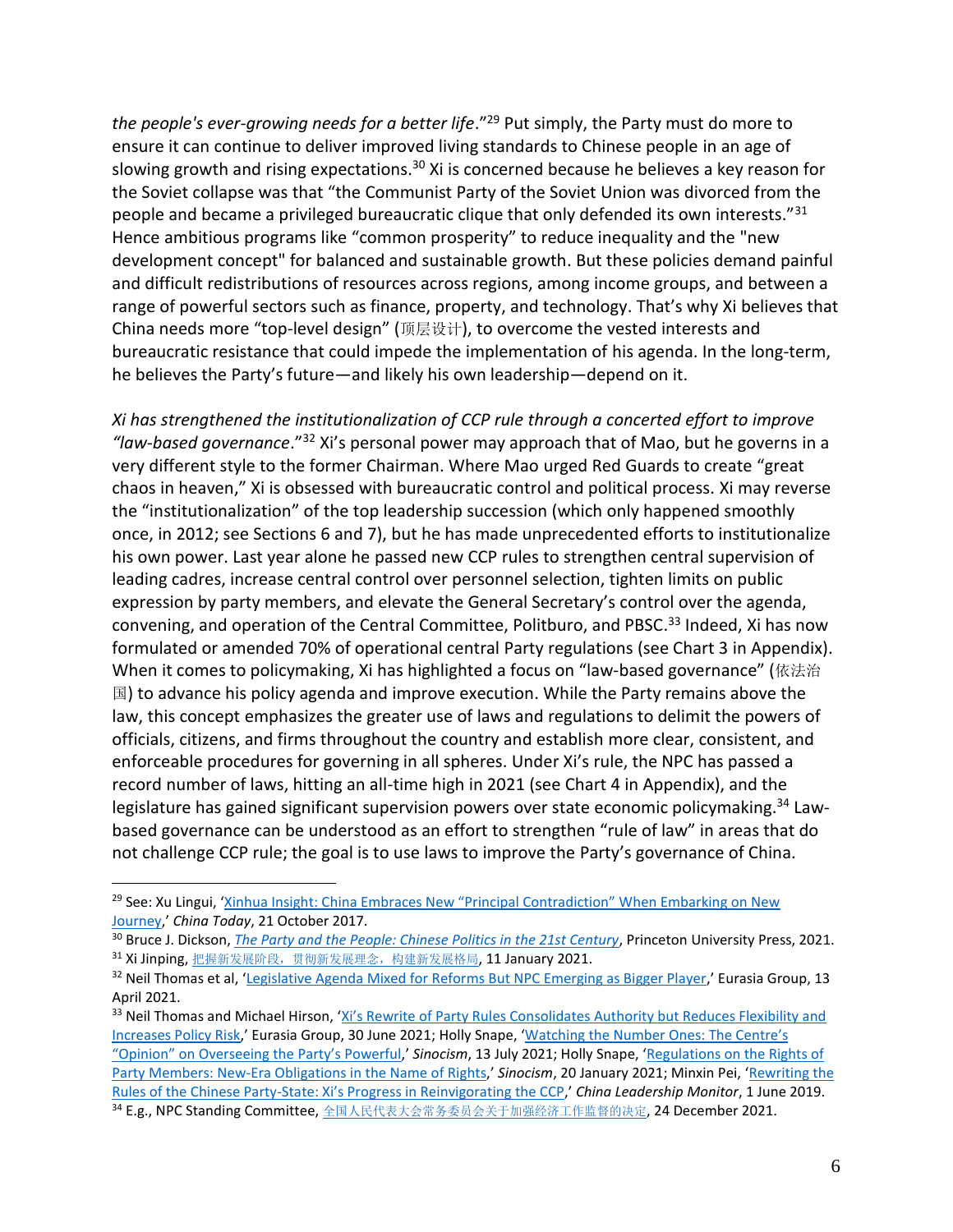## <span id="page-7-0"></span>**3. To what extent has Xi Jinping been successful in mobilizing the Party and government to accomplish his political goals, such as increasing responsiveness to the Party center and bolstering the Party's legitimacy?**

*Xi has seen some success in mobilizing the Chinese system to achieve policy goals that are shortterm, well-defined, and easily measurable.* Xi is increasingly leaning into political discipline to increase responsiveness to the Party center, with the annual number of internal investigations and punishments more than tripling since Xi's first full year in power (see Chart 5 in Appendix). Record levels of internal monitoring, evaluation, and control may strengthen Xi's ability to correct lower-level noncompliance, improve policy execution, and deliver public services. Perhaps Xi's greatest success on policy responsiveness is his national implementation of a "Zero Covid" strategy. A somewhat broader yardstick of Xi's performance is progress on the "three decisive battles" (三大攻坚战) that he prioritized in 2017: "to forestall and defuse major [financial] risks, carry out targeted poverty alleviation, and prevent and control pollution."<sup>35</sup> While Beijing hailed "decisive success" in March 2021, data show more mixed outcomes.<sup>36</sup> On pollution, strict environmental policies achieved tangible reductions that clearly improved people's lives (see Chart 6 in Appendix). On poverty, Beijing won this battle, but only in the narrow sense of eradicating extreme poverty in rural areas and only with massive outlays of money and time (see Chart 7 in Appendix). On financial risks, a concerted effort to reduce leverage may have slowed credit expansion, but the debt-to-GDP proportion still rose significantly (see Chart 8 in Appendix). The more complex the issue, the harder for Xi.

*Xi has struggled to navigate the implementation of structural reforms that address long-term systemic issues.* <sup>37</sup> Xi's history resolution declared that, under his leadership, the CCP had "solved many difficult problems that we had wanted to solve for a long time but had never solved," and it does appear that Xi has made Beijing more capable overall. World Bank measures of government effectiveness, regulatory quality, control of corruption, and even rule of law all hit new highs for China last year (see Chart 9 in Appendix). However, Xi's top-down "campaign"-style governance appears less suited to resolving structural challenges that require careful calibration between state and market and between central and local governments.<sup>38</sup> These issues include slowing growth, sluggish productivity, declining demography, chronic debt, and lagging innovation. Failure to address these problems could increasingly weigh on China's economic and political outlook. Furthermore, Xi's centralized rule

<sup>35</sup> Xi Jinping,决胜全面建成小康社会 夺取新时代中国特色社会主义伟大胜利——[在中国共产党第十九次全国代表大会上的报告](http://www.gov.cn/zhuanti/2017-10/27/content_5234876.htm), 18 October 2017.

<sup>&</sup>lt;sup>36</sup> Li Keqiang, [政府工作报告](http://www.xinhuanet.com/politics/2021-03/12/c_1127205339.htm), 5 March 2021; Zhu Jun et al, [三大攻坚战取得决定性成就](http://www.gov.cn/xinwen/2021-03/01/content_5589410.htm), 1 March 2021.

<sup>37</sup> See also: Daniel H. Rosen, ['China's Economic Reckoning: The Price of Failed Reforms,](https://www.foreignaffairs.com/articles/china/2021-06-22/chinas-economic-reckoning)' *Foreign Affairs*, July/August 2021; Jude Blanchette, ['Xi's Gamble, The Race to Consolidate Power and Stave Off Disaster,](https://www.foreignaffairs.com/articles/china/2021-06-22/xis-gamble)' *Foreign Affairs*, July/August 2021.

<sup>38</sup> See, e.g.: Chris Buckley, ['"Drive the Blade In": Xi Shakes Up China's Law](https://www.nytimes.com/2020/08/20/world/asia/china-xi-jinping-communist-party.html)-and-Order Forces,' *The New York Times*, 20 August 2020; Kristen Looney, ['The Blunt Force of China's Mobilisation Campaigns,'](https://www.ft.com/content/3223deec-2cb6-45a5-9119-8495728566b5) *The Financial Times*, 26 January 2021; Josh Chin, ['Xi Jinping's Leadership Style: Micromanagement That Leaves Underlings Scrambling,'](https://www.wsj.com/articles/xi-jinpings-leadership-style-micromanagement-that-leaves-underlings-scrambling-11639582426) *The Wall Street Journal*, 15 December 2021.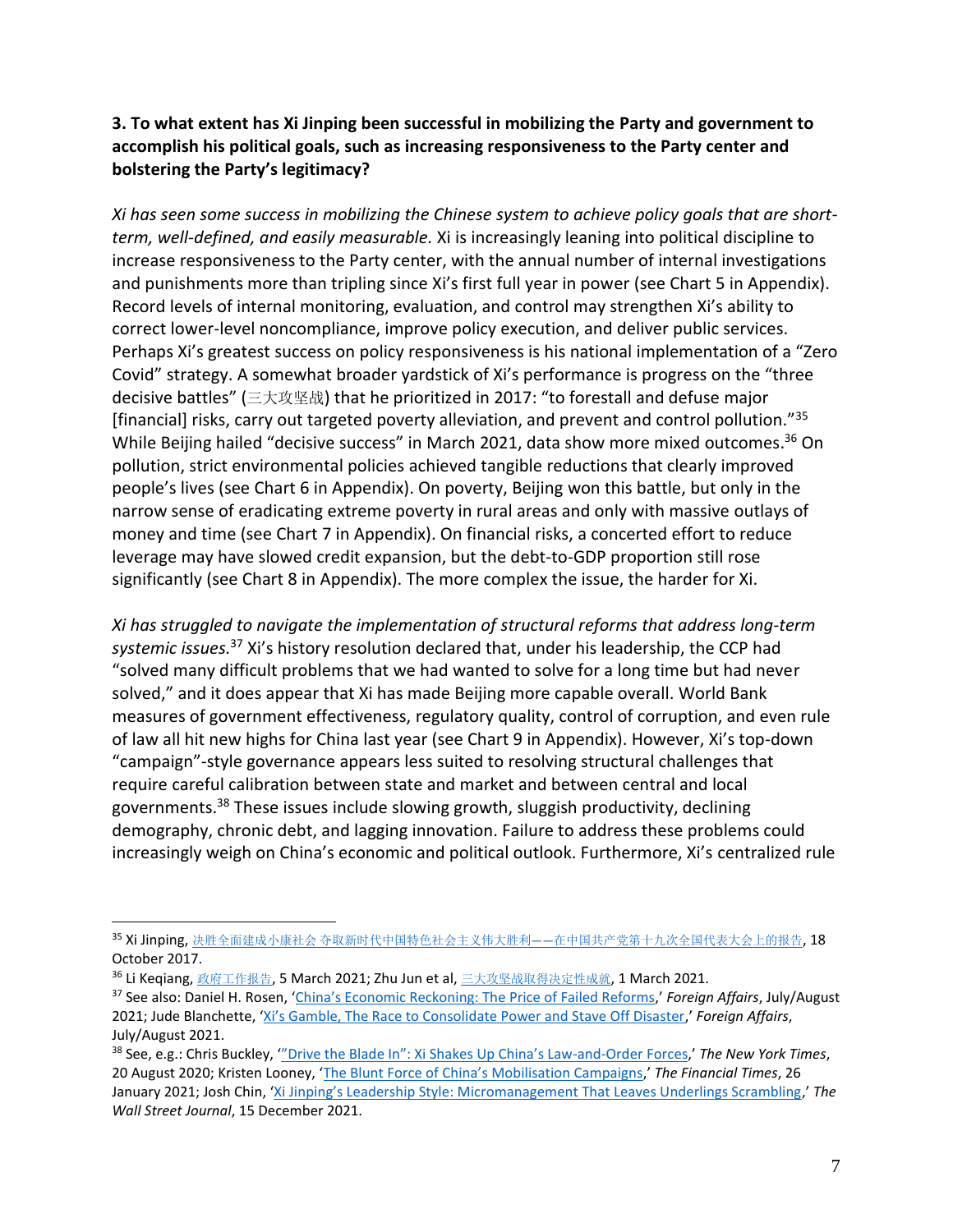creates its own political risks that may weigh on long-term policy performance.<sup>39</sup> It distorts resource allocation by encouraging money to follow political rather than market signals, as shown by overinvestment and excess capacity in priority sectors like semiconductors and electric vehicles. It can reduce flexibility in local governance as cadres are increasingly bound by central dictates, as suggested by a 34% drop in mentions of policy pilots in Party discourse from 2015 to 2020 (see Chart 10 in Appendix). It risks policy overshooting as fear of punishment and competition for favor push local officials to overzealously implement central policies, such as Covid-19 lockdowns. It places a rising burden on top leaders to make correct decisions lest their errors permeate the system and cause crises, as may result from Xi's "wolf warrior" diplomacy and growing opposition to Beijing in Western capitals. Xi has shown some awareness of the need for flexibility, such as by slowing the pace of "common prosperity" policies following market blowback and by saying cadres should not be punished for "unintentional errors made to promote development."<sup>40</sup> But Xi also knows that the road ahead will be tough. That's why he urges cadres to develop a "crisis consciousness" (忧患意识) and make national security the dominant paradigm of policymaking. Ultimately, Xi is girding the CCP for an extended period of "struggle" wherein some level of growth and good relations with the West are sacrificed to implement structural changes to the economy and realize nationalist foreign policy goals.<sup>41</sup>

*Xi's policy performance, populist policies, and patriotic posturing appear to have helped bolster the Party's popular legitimacy, although we should be cautious about assessing Chinese public opinion.* Evidence shows that an increasing number of political elites express approval for Xi's policies, likely due to a combination of genuine support and greater coercion (see Chart 11 in Appendix).<sup>42</sup> But Beijing's censorship, propaganda, and repression mean that opinion polling of Chinese public opinion is uncommon. What polls we do have consistently record high levels of support for the Chinese government, a finding that is at least partly attributable to approval bias in authoritarian countries, but which is also plausibly connected to the rapid rise in both China's material living standards and international standing under CCP rule.<sup>43</sup> Beijing also encourages Chinese netizens to provide feedback and make requests to local governments, which helps to improve governance and public opinion management.<sup>44</sup> Most meaningful, however, is data that reveal government approval ratings have improved over time, including during Xi's leadership and the Covid-19 pandemic. One study found that the proportion of Chinese people satisfied with the outcome of interactions with local officials had more than doubled since the early Hu Jintao era and had risen by over half since the end of Hu's tenure, from 31.7% in 2004 to 47.9% in 2011 to 75.1% in 2016. The study logged similar increases in

<sup>40</sup> CCP General Office, [中共中央办公厅印发《关于进一步激励广大干部新时代新担当新作为的意见》](http://www.xinhuanet.com/politics/2018-05/20/c_1122859959.htm), 20 May 2018.

<sup>&</sup>lt;sup>39</sup> Neil Thomas and Michael Hirson, 'Xi's Rewrite of Party Rules Consolidates Authority but Reduces Flexibility and [Increases Policy Risk](https://library.eurasiagroup.net/document/view/wfpub_eurasia_7987_398c3731/wfpub_eurasia_7987_398c3731.html),' Eurasia Group, 30 June 2021.

<sup>&</sup>lt;sup>41</sup> Xinhua News Agency, [习近平在中央党校\(国家行政学院\)中青年干部培训班开班式上发表重要讲话强调](http://cpc.people.com.cn/n1/2021/0901/c64094-32214888.html) 信念坚定对党忠诚实事 求是担当作为 [努力成为可堪大用能担重任的栋梁之才](http://cpc.people.com.cn/n1/2021/0901/c64094-32214888.html), 1 September 2021.

<sup>42</sup> Neil Thomas, '[Xi Jinping is Gaining Support from Party Elites, the Numbers Say](https://supchina.com/2021/03/04/xi-jinping-is-gaining-support-from-party-elites-the-numbers-say/),' *SupChina*, 4 March 2021. <sup>43</sup> See: Wenfang Tang, ['The "Surprise" of Authoritarian Resilience in China,](https://americanaffairsjournal.org/2018/02/surprise-authoritarian-resilience-china/)' *American Affairs*, Spring 2018; Neil

Thomas, '[These Numbers Show Why U.S. Policy Makers are Misjudging Popular Suppor](https://www.marketwatch.com/story/these-numbers-show-just-how-much-the-lives-of-everyday-chinese-have-improved-in-recent-decades-2019-10-02)t for China's Government,' *MarketWatch*, 2 October 2019; Chang Che, ['Do Chinese People Support Their Government? Here's Why It's Hard](https://supchina.com/2020/08/25/do-chinese-people-support-their-government-hard-to-tell/)  [to Tell](https://supchina.com/2020/08/25/do-chinese-people-support-their-government-hard-to-tell/),' *SupChina*, 25 August 2020.

<sup>44</sup> Neil Thomas, '[How Beijing Embraces Public Opinion to Govern and Control](https://macropolo.org/china-public-opinion-authoritarian-resilience/?rp=m),' MacroPolo, 7 May 2019.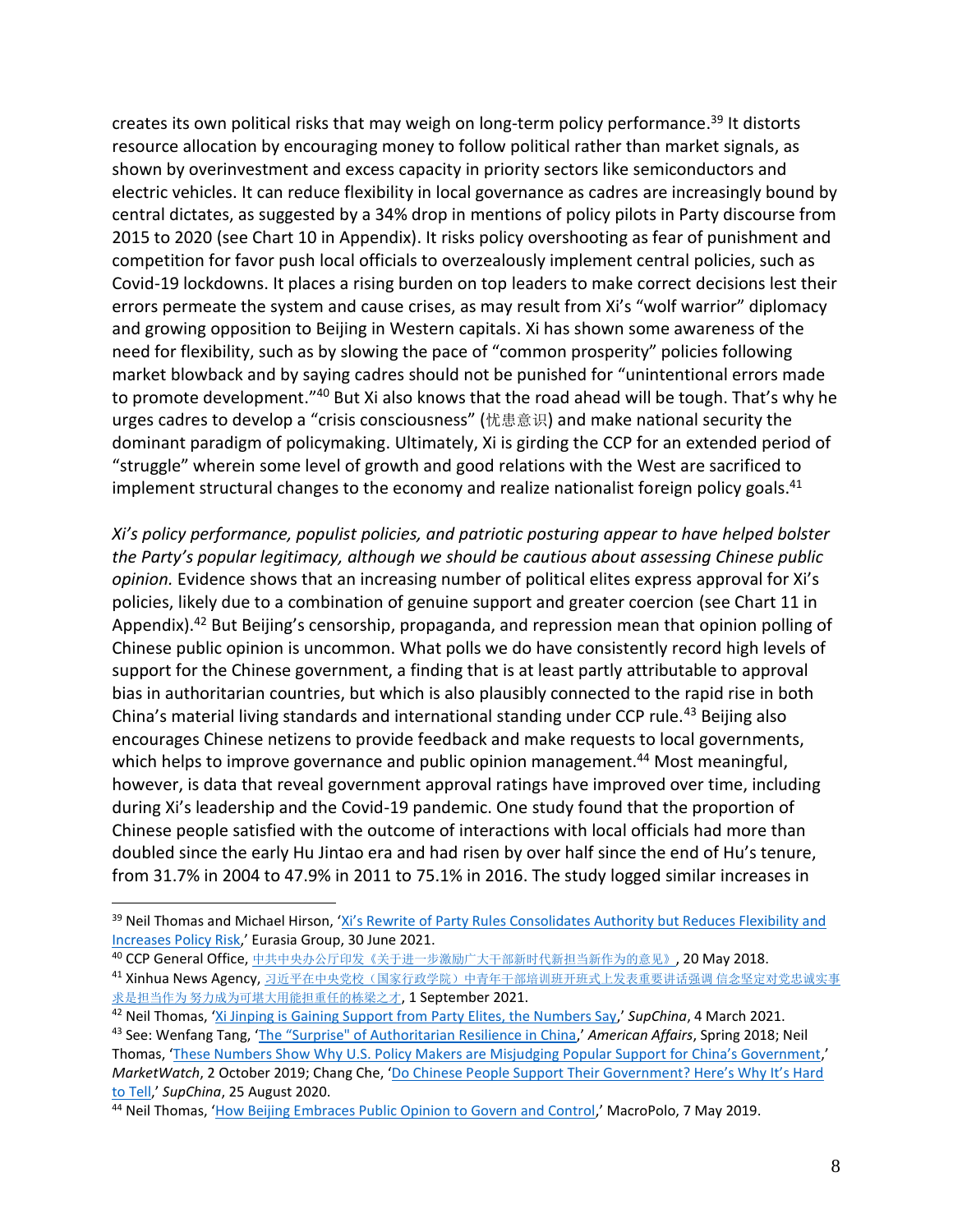perceptions that local officials were "receptive to public opinion," "serve the interests of the locality," and "tax and collect fees according to the law" (see Chart 12 in Appendix).<sup>45</sup> Another study found that urban Chinese citizens' average level of trust in the central government, as scored out of ten, rose from 8.23 in June 2019 to 8.87 in May 2020, with the proportion saying they "preferred living under China's political system as compared to others" rising from 70% to 83% over the same period.<sup>46</sup> Of course, such data is scarce, and carries a risk of bias, and anecdotal reports and social media posts suggest rising dissatisfaction with Xi's policies, especially around Covid-19 lockdowns. But the consistent findings of public opinion research imply that we should not discount the possibility that many Chinese citizens support Xi's rule. If Xi struggles to manage China's economic future, polling will be important data to watch.

# <span id="page-9-0"></span>**4. What are Xi's intentions for the forthcoming Party Congress? Where does he want governance (including over economic, foreign, and military policy) to go after the Party Congress?**

*Xi intends to use the Party Congress to consolidate control.* The 20th National Congress of the Chinese Communist Party will likely convene in either October or November. Held every five years, a "Party Congress" brings thousands of CCP delegates to Beijing for a week of meetings to hear work reports from the Central Committee and the CCP Central Commission for Discipline Inspection (CCDI), deliberate and decide on major issues facing the CCP, discuss and pass amendments to the CCP Constitution, and select the next Central Committee and CCDI.<sup>47</sup>

*Xi will likely further entrench his policy agenda in his Party Congress Report*. On the opening day of the Party Congress, Xi will deliver a "Report" (报告) on behalf of the 19th Central Committee that evaluates its work over past five years and outlines political priorities and policy objectives for the 20th Central Committee. This report is an authoritative document that provides a highlevel blueprint for CCP policymaking over (at least) the next five years. At the 19th Party Congress in 2017, Xi used his Report to establish a "new era" in which the Chinese nation would "become strong," in which "the Party leads everything," and in which the Party now aims to "basically realize socialist modernization" by 2035 and complete its rise as a "socialist modern great power" by the middle of the century.<sup>48</sup> This year, Xi is likely to deliver a rosy assessment of his policy achievements over the last five years—such as realizing the CCP's "first centenary goal" to achieve a "moderately prosperous society" by doubling 2010 per capita GDP by 2020 and double-down on economic restructuring and foreign assertiveness (see Section 5).

*Xi will likely raise his profile in the CCP Constitution.* The CCP Constitution (党章) is the most authoritative document that governs the Party's internal operations. The Party Congress is the

<sup>45</sup> Edward Cunningham, Tony Saich and Jessie Turiel, *[Understanding CCP Resilience: Surveying Chinese Public](https://ash.harvard.edu/publications/understanding-ccp-resilience-surveying-chinese-public-opinion-through-time)  [Opinion Through Time](https://ash.harvard.edu/publications/understanding-ccp-resilience-surveying-chinese-public-opinion-through-time)*, Ash Center for Democratic Governance and Innovation, Harvard University, 2020. <sup>46</sup> Lei Guang et al, '[Pandemic Sees Increase in Chinese Support for Regime, Decrease in Views Towards the U.S.](http://web.archive.org/web/20211119025033/https:/chinadatalab.ucsd.edu/viz-blog/pandemic-sees-increase-in-chinese-support-for-regime-decrease-in-views-towards-us/),'

China Data Lab, UC San Diego, 30 June 2020. <sup>47</sup> [中国共产党党章](https://www.12371.cn/special/zggcdzc/zggcdzcqw/).

<sup>48</sup> Xi Jinping, 决胜全面建成小康社会 夺取新时代中国特色社会主义伟大胜利——[在中国共产党第十九次全国代表大会上的报告](http://www.gov.cn/zhuanti/2017-10/27/content_5234876.htm), 18 October 2017.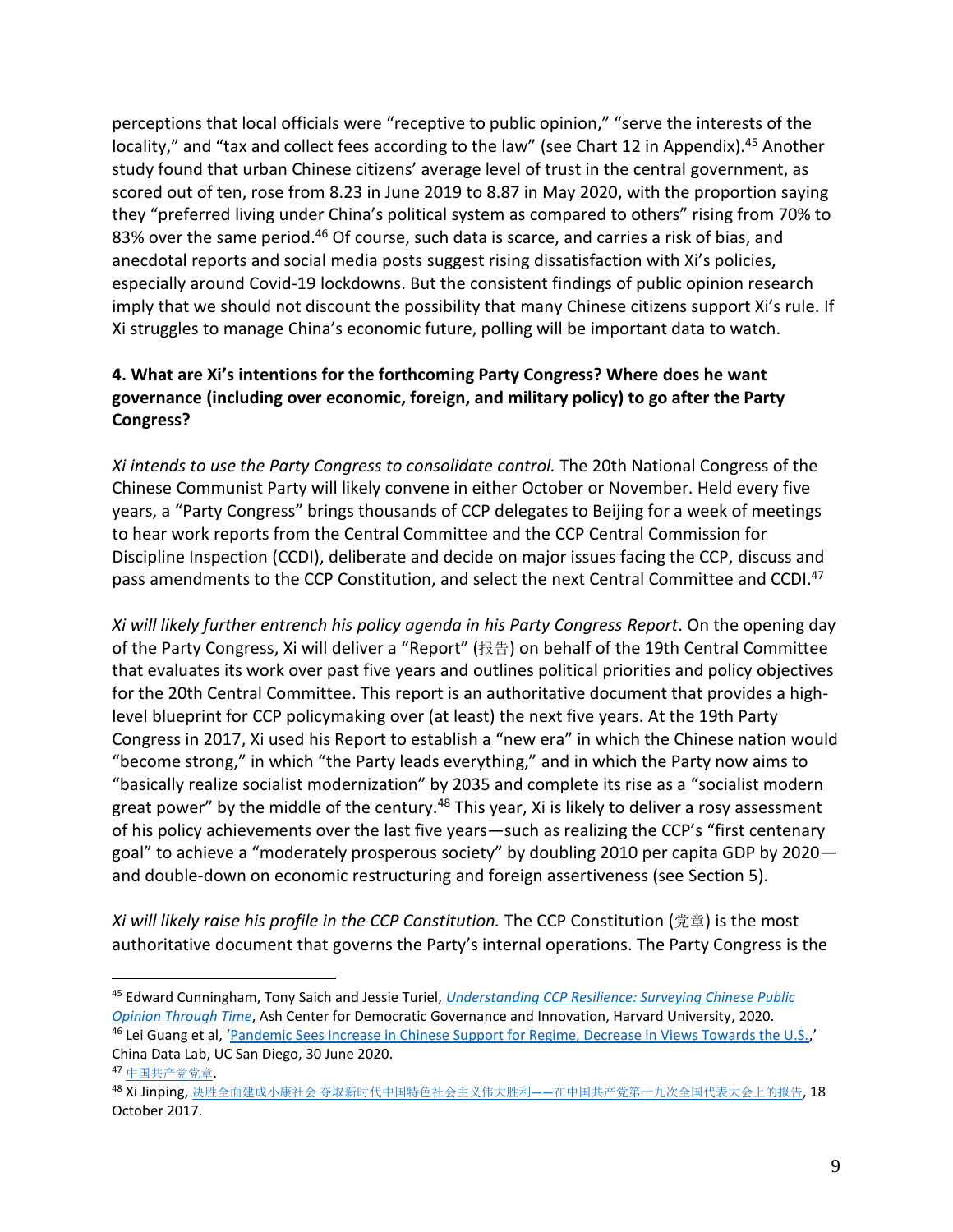only CCP body empowered to amend the Constitution and has done so every time that it has convened, usually to incorporate new theories and policies associated with current or former leaders. In 2017, the 19th Party Congress amended the constitution to enshrine "Xi Jinping Thought on Socialism with Chinese Characteristics for a New Era" as a "guide to action," consecrate Xi's status as the "core" of the Party's Central Committee and embed major Xi policies like the Belt and Road Initiative. This year's Party Congress is likely to amend the CCP Constitution again, to entrench new Xi policies and ideological formulations, such as the "two establishments" introduced in the third history resolution. There's also a chance that it will put Xi's signature ideology on par with that of Mao by shortening it to simply "Xi Jinping Thought."<sup>49</sup>

*Xi will likely stack the new 20th Central Committee with political allies.* The Central Committee is formally the highest organ of CCP power when the Party Congress is not in session. According to the CCP Constitution, "Only the Party's Central Committee has the power to make decisions about major national policy issues." At recent Party Congresses, the number of candidates has exceeded the number of seats available on the Central Committee, although the list of candidates is drawn up by top CCP leaders after extensive consultations and negotiations.<sup>50</sup> In 2017, to select the 19th Central Committee, delegates at the 19th Party Congress chose 204 full members from 222 candidates and 172 non-voting alternate members from 189 candidates.<sup>51</sup> Of these 204 full members, only 78 had been full members of the 18th Central Committee, producing a turnover rate for fresh members and promoted alternates of 64%, well above the average of 54% across the previous four Central Committees.<sup>52</sup> This turnover—members who are not on the Politburo are normally not reappointed once they reach 63—provided Xi with added scope to shape the Party elite, and a similarly high turnover is expected this year.<sup>53</sup> Indeed, a key plank of Xi's power has been his extraordinary ability to elevate personal associates and political loyalists into leadership positions, who can then support Xi's rule and policies. <sup>54</sup> He has promoted an unusual number of leaders who worked with him in Zhejiang ("New Zhijiang Army"), Shanghai ("New Shanghai Gang"), and Fujian, plus some important allies with ties to his ancestral home of Shaanxi ("Shaanxi Gang") and his alma mater Tsinghua University ("Tsinghua Clique").<sup>55</sup> Xi has also shown an inclination to promote cadres with

<sup>49</sup> See: Bill Bishop, *[Sinocism China Newsletter](https://sinocism.com/)*; David Bandurski, '[New Xi Jinping Diplomatic Thought Center Opens](https://chinamediaproject.org/2020/07/21/center-opens-for-xi-jinping-thought-on-foreign-policy/),' China Media Project, 21 July 2020.

<sup>50</sup> Zhou Na, ['The 19th Central Committee for Xi Jinping's "New Era": Breaking Conventional Party Rules?,](https://muse.jhu.edu/article/751184/pdf)' *China: An International Journal*, Vol. 18, No. 1, 2020, pp. 76-94.

<sup>51</sup> Xinhua News Agency, '领航新时代的坚强领导集体——[党的新一届中央领导机构产生纪实](http://www.xinhuanet.com/politics/19cpcnc/2017-10/26/c_1121860147.htm),' 26 October 2017.

<sup>52</sup> Joseph Fewsmith, *[Rethinking Chinese Politics](https://www.cambridge.org/core/books/rethinking-chinese-politics/D7623CCAA7ADEE7A03453F69C9154BA4)*, Cambridge University Press, 2021; Cheng Li, *[Chinese Politics in the](https://www.brookings.edu/book/chinese-politics-in-the-xi-jinping-era/)  [Xi Jinping Era: Reassessing Collective Leadership](https://www.brookings.edu/book/chinese-politics-in-the-xi-jinping-era/)*, Brookings Institution Press, 2016.

<sup>53</sup> Damien Ma and Joshua Henderson, '[Age Rules: The Arrival of the Post-60s Generation in Chinese Politics](https://macropolo.org/analysis/post-60s-generation-chinese-politics/),' MacroPolo, 31 December 2021.

<sup>&</sup>lt;sup>54</sup> On the importance of factions in Chinese elite politics: Victor Shih, Christopher Adolph and Mingxing Liu, 'Getting [Ahead in the Communist Party: Explaining the Advancement of Central Committee Members in China](https://www.cambridge.org/core/journals/american-political-science-review/article/abs/getting-ahead-in-the-communist-party-explaining-the-advancement-of-central-committee-members-in-china/B22B6ACD187AD664CCCD6497E6A165BE),' *American Political Science Review*, Vol. 106, No. 1, 2012, pp. 166-187; David Meyer, Victor C. Shih and Jonghyuk Lee, '[Factions of Different Stripes: Gauging the Recruitment Logics of Factions in the Reform Period](https://www.cambridge.org/core/journals/journal-of-east-asian-studies/article/factions-of-different-stripes-gauging-the-recruitment-logics-of-factions-in-the-reform-period/E7001645C22A4F8A472A17F5470E8A30),' *Journal of East* 

*Asian Studies*, Vol. 16, Issue 1, 2016, pp. 43-60; c.f., Pierre F. Landry, Xiaobo Lü and Haiyan Duan, '[Does](https://journals.sagepub.com/doi/abs/10.1177/0010414017730078)  [Performance Matter? Evaluating Political Selection Along the Chinese Administrative Ladder](https://journals.sagepub.com/doi/abs/10.1177/0010414017730078),' *Comparative Political Studies*, Vol. 51, Issue 8, 2018, pp. 1074-1105.

<sup>55</sup> See: Section 7; Cheng Li, ['Xi Jinping's Inner Circle \(Parts 1](https://www.hoover.org/profiles/cheng-li)-5),' *China Leadership Monitor*, 2014-2015.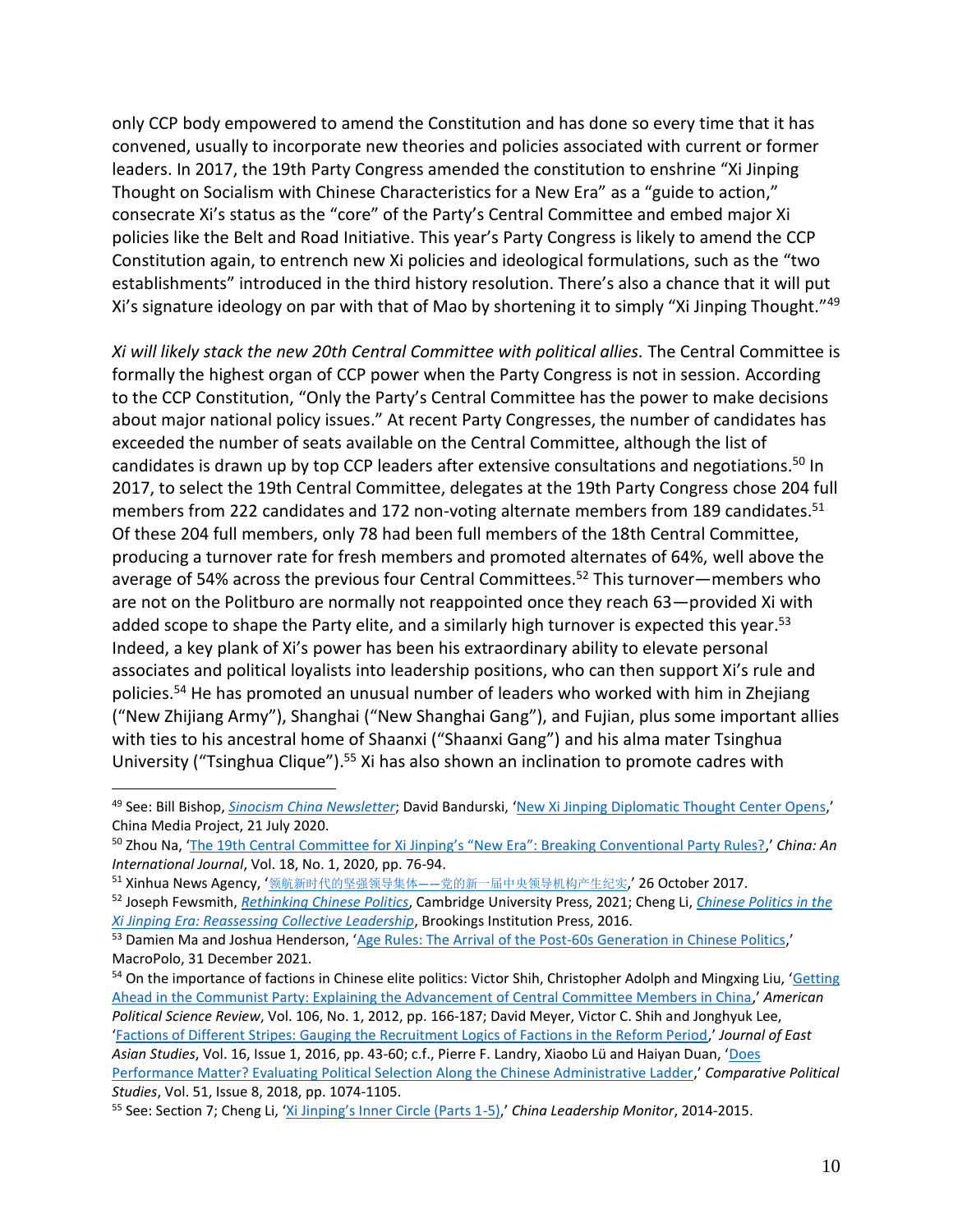previous work ties to his key allies on the Politburo. Proximity to Xi now appears to offer more explanatory power for personnel promotions than previous models of factional competition.<sup>56</sup> Where once Chinese elite politics was characterized as a power balance between rival factions, it is now better understood as being led by a "dominant faction" under Xi.<sup>57</sup>

*The Central Committee is key because it selects higher bodies.* Right after the Party Congress, the 20th Central Committee will convene its first plenary meeting (or "plenum") to select a new Politburo, PBSC, and General Secretary, to select a new Central Military Commission, and to approve the new CCDI's selection of its Standing Committee, Deputy Secretaries, and Secretary. While top appointments are decided in advance by an opaque process of negotiation and bargaining, the Central Committee functions as a "selectorate" of political elites who top leaders like Xi must control to secure power and approve policy. In 2007 and 2012, at the 17th and 18th Party Congresses, the Hu Jintao administration held straw polls for Central Committee members to express their opinion on Politburo candidates. The results were secret and nonbinding but reportedly did influence leadership appointments, including Xi's own victory over Li Keqiang to be anointed Hu's successor in 2007.<sup>58</sup> However, in 2017, Xi tightened his grip by banning straw polls and replacing them with face-to-face consultations. Xi talked with 57 current and former senior officials, PBSC members interviewed 258 ministerial-level officials, and the Central Military Commission questioned 32 military cadres.<sup>59</sup> This more controlled process was likely one factor that helped Xi to increase the proportion of his associates from 20% on the 18th Politburo (2012-2017) to 60% on the 19th Politburo (2017-2022).<sup>60</sup> Xi is likely to add yet more allies to the 20th Politburo and PBSC, which in turn will make it easier for him to retain power and execute his priorities. Following the Sixth Plenum last November, the CCP began the process of selecting the ~2,300 delegates to the 20th Party Congress, with Party media emphasizing they must "firmly uphold General Secretary Xi Jinping's core position in both the Party's Central Committee and the Party as a whole."<sup>61</sup>

*Xi will likely consolidate more powers in Party organizations after the Party Congress.* Like the CCP Central Committee, every five years there is turnover in the membership and leadership of the State Council, National People's Congress (NPC), and Chinese People's Political Consultative Conference (CPPCC). The change occurs at the annual meetings of the NPC and CPPCC National Committee in the March following a Party Congress (these meetings overlap and are together known as the "two meetings" [两会]). At that time, the CCP implements a twice-a-decade "State Council institutional reform" that tweaks the organizational structure of government ministries and agencies. In March 2018, however, six months after the 19th Party Congress, the CCP

<sup>&</sup>lt;sup>56</sup> See: Neil Thomas, '[Eye on 2022 \(Part 1\): Rising Stars in the Provinces](https://macropolo.org/chinese-politics-rising-stars-provincial/?rp=e),' MacroPolo, 26 January 2021; Neil Thomas, '[Eye on 2022 \(Part 2\): Rising Stars in Beijing](https://macropolo.org/ccp-rising-stars-beijing/),' MacroPolo, 16 February 2021.

<sup>&</sup>lt;sup>57</sup> Eun Kyong Choi, John Wagner Givens and Andrew MacDonald, 'From Power Balance to Dominant Faction in Xi Jinpi[ng's China,](https://www.cambridge.org/core/journals/china-quarterly/article/abs/from-power-balance-to-dominant-faction-in-xi-jinpings-china/C311C96EB52F5186599E67112E5CB821)' *The China Quarterly*, Vol. 248, Issue 1, 2021, pp. 935-956.

<sup>58</sup> Susan L. Shirk, ['China in Xi's "New Era": The Return to](https://www.journalofdemocracy.org/articles/china-in-xis-new-era-the-return-to-personalistic-rule/) Personalistic Rule,' *Journal of Democracy*, Vol. 29, Issue 2, April 2018, pp. 22-36.

<sup>59</sup> Xinhua News Agency, '领航新时代的坚强领导集体——[党的新一届中央领导机构产生纪实](http://www.xinhuanet.com/politics/19cpcnc/2017-10/26/c_1121860147.htm),' 26 October 2017.

<sup>60</sup> Neil Thomas, ['Ties That Bind: Xi's People on the Politburo,](https://macropolo.org/analysis/the-ties-that-bind-xi-people-politburo/)' MacroPolo, 17 June 2020.

<sup>61</sup> Commentator, [高质量做好党的二十大代表选举工作](http://paper.people.com.cn/rmrb/html/2021-12/07/nw.D110000renmrb_20211207_4-01.htm), *People's Daily*, 7 December 2021.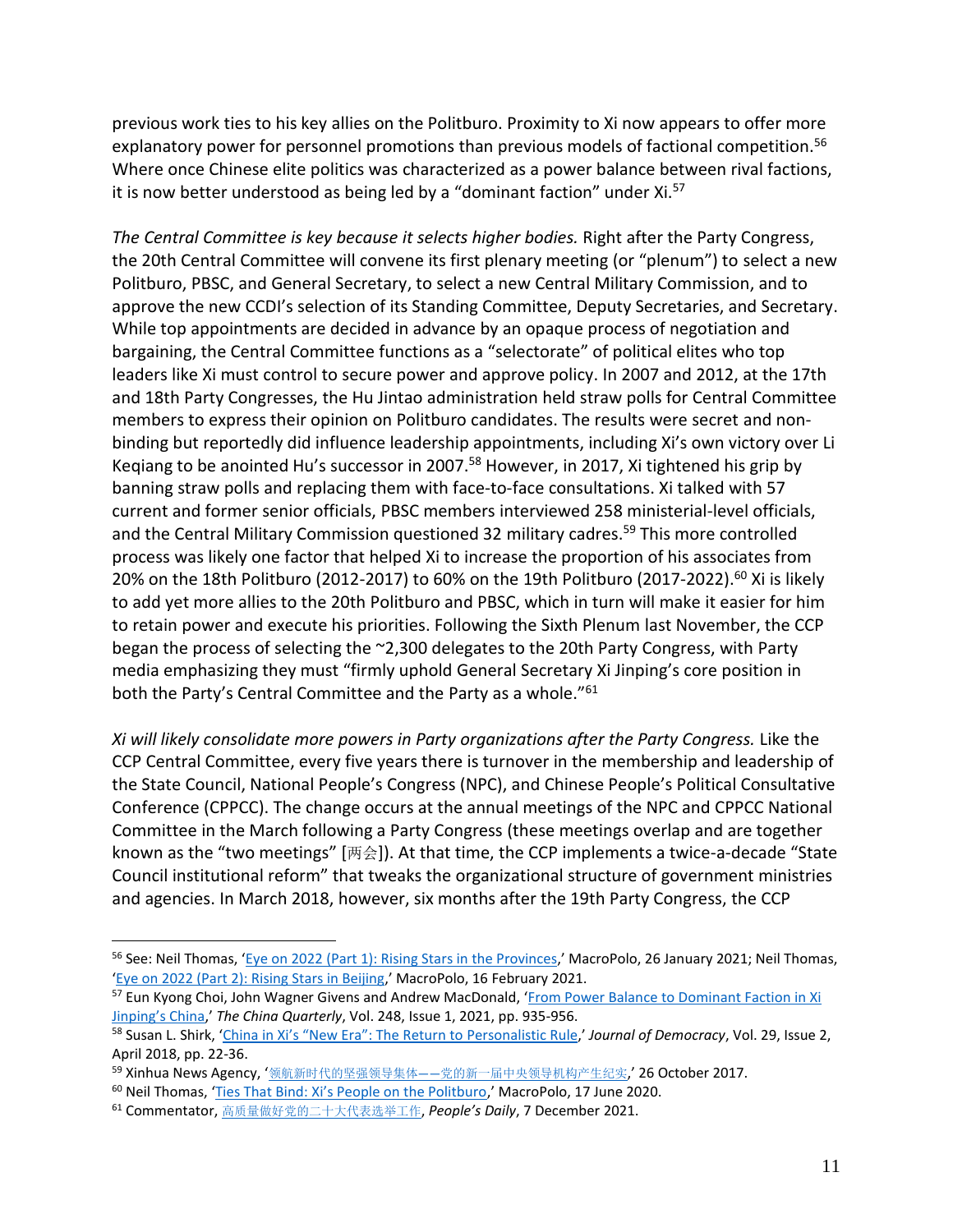Central Committee published an unprecedented "Plan to Deepen Reform of Party and State Institutions."<sup>62</sup> The plan boosted Xi's control by cutting the number of ministries, absorbing numerous state agencies and functions into the Party, and creating the National Supervisory Commission (NSC) super-agency to monitor corruption, policy implementation, and ideological conformity among public employees (whether CCP members or not). In March 2023, Xi is likely to pass another round of institutional reforms that further centralize decision-making in Party bodies, possibly in priority areas such as science and technology policy.

# <span id="page-12-0"></span>**5. Are there any changes of policy direction likely in 2022-3 stemming from the Party Congress?**

*The Party Congress is likely to focus on continuity over change in Xi's policy direction.* A remarkable aspect of the third history resolution was its emphasis on continuity. Of Mao and Deng's history resolutions, it said "their basic points and conclusions remain valid to this day" (the most notable departure was omitting Deng's criticism of Mao's "cult of personality"). It celebrated the contributions of all previous paramount leaders and celebrated Beijing's post-Mao focus on advancing economic development through "reform and opening." And the document appeared more an effort to entrench Xi's existing agenda than to pursue radical new directions—it mostly recounted and affirmed policies Xi already has in place. While the Party Congress may bring new initiatives, it seems Xi is most set on advancing his current priorities.

*That said, the very holding of a Party Congress can distort policymaking, as Xi will likely focus on domestic stability and risk control while he negotiates the turnover of senior officials.* Power maneuvers in the run-up to previous Party Congresses produced significant political shocks. Hu Jintao arrested Bo Xilai the March before the 18th Party Congress of November 2012, presaging Xi's anti-corruption campaign. Xi himself ousted rising political star Sun Zhengcai the July before the 19th Party Congress of October 2017, quieting potential opponents of his radical elevation. Yet, because Xi has now done much of the heavy lifting needed to secure his position, the political cycle of the 20th Party Congress is likely to see more of an emphasis on stability, with Xi cultivating a political environment that minimizes risks and visible pushback. Therefore, it is the easing of this focus after the Party Congress that could bring some significant policy shifts.

*The CCP could put more weight on Xi's "common prosperity" agenda and regulatory campaigns.*  The next few years will be a balancing act for Xi. He will have to weigh his regulatory agenda of reducing inequality, improving productivity, and escaping the middle-income trap with political imperatives to control Covid-19, maintain healthy growth, and project strength internationally. While Xi will want to avoid a major economic slowdown or foreign policy crisis, a successful Party Congress may provide backing to strengthen his "common prosperity" agenda to improve the equality of China's income distribution while pursuing "high-quality" expansion in the overall economy. This would allow Xi to tolerate somewhat lower growth to press ahead with

<sup>62</sup> CCP Central Committee, [中共中央印发《深化党和国家机构改革方案》](http://www.gov.cn/zhengce/2018-03/21/content_5276191.htm#allContent), 21 March 2018.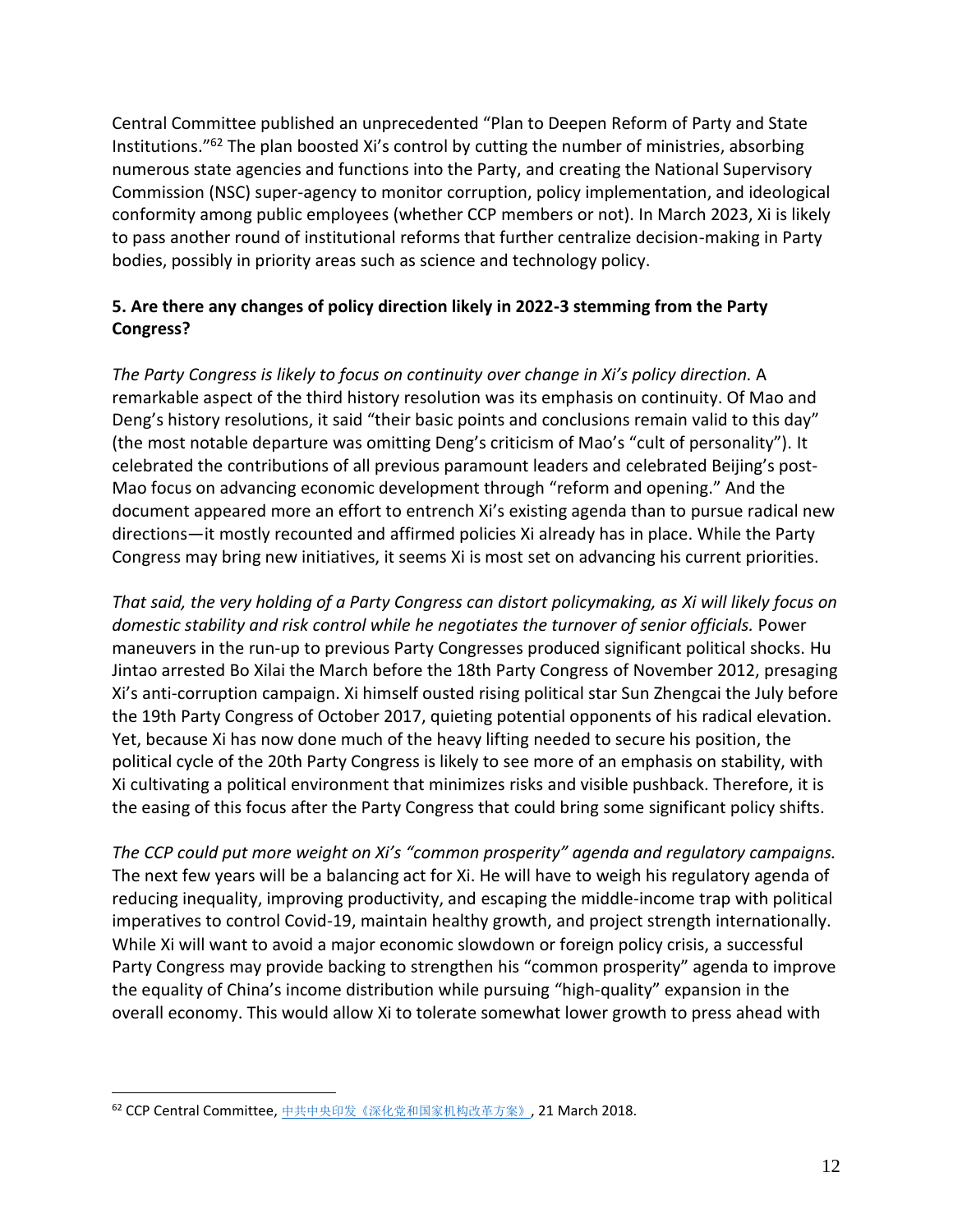what he considers politically essential long-term structural reforms to regulate the tech sector, reduce systemic financial risk, and boost the human capital of the Chinese population.<sup>63</sup>

*The CCP could begin to relax its "dynamic zero" approach to Covid-19 after the Party Congress.* Xi has centered China's Covid-19 response on "putting the people and human life above all else." It uses mass testing, snap lockdowns, and travel restrictions to extinguish local outbreaks and keep cases extremely low. He has invested significant political capital in this strategy, which propaganda hails as a paradigmatic example of the CCP's good governance and of China's superior political model to Western democracy. In China, every day "living with Covid" would mean hundreds of thousands of infections, and likely thousands of hospitalizations and deaths, putting huge strain on the country's second-rate vaccines and underdeveloped health system.<sup>64</sup> It is thus unlikely that Xi will relax China's "zero Covid" strategy before the Party Congress, as this could undermine social stability and weaken Xi's position as he looks to promote allies and win a third term as leader. If Xi achieves his goals at the Party Congress, then the economic cost of zero Covid may become more salient to his political calculus, especially if China records progress in developing a domestic mRNA vaccine or oral antiviral treatment. But any relaxation of Xi's Covid strategy would come gradually, over many months or years, to control for risks.<sup>65</sup>

*The CCP could lean back into its assertive "wolf warrior" diplomacy.* Before the Party Congress, Xi's strong political position is a disincentive for him to engage in brinkmanship with the United States or to provoke diplomatic crises, as reckless incidents could create political risks for himself. Xi will certainly continue to respond to foreign criticism, retaliate against Western sanctions, and assert Chinese sovereignty claims, but his power gives him more breathing room to resist nationalist pressure for extreme responses while he focuses on the Party Congress. Indeed, the importance to Xi of controlling leadership turnover could mean that he and other senior leaders have less bandwidth for diplomacy this year, contributing to Beijing's growing isolation in Western capitals and impeding global progress on economic recovery and climate change. After the Party Congress, however, China's foreign assertiveness will likely grow, and US-China "strategic competition" become more ideological.<sup>66</sup> Indeed, Xi's history resolution said the CCP "must not be misguided or intimidated" by foreign opposition in "the contest between the two ideologies and two social systems of socialism and capitalism."

Group, 10 December 2021.

<sup>&</sup>lt;sup>63</sup> Neil Thomas et al, [Xi's drive for "common prosperity" embeds a more muscular regulatory agenda](https://library.eurasiagroup.net/document/view/wfpub_eurasia_8879_03d84d58/xis_drive_for_common_prosperity_embeds_a_more_muscular_regulatory_agenda.pdf), Eurasia Group, 24 September 2021.

<sup>64</sup> Yuan Zhang et al, '[On Coexistence with COVID-19: Estimations and Perspectives](http://weekly.chinacdc.cn/en/article/doi/10.46234/ccdcw2021.245),' *China CDC Weekly*, Vol. 3, Issue 50, 2021, pp. 1057-1061.

<sup>&</sup>lt;sup>65</sup> Allison Sherlock et al, "Zero Covid" Policy Likely to Persist Through 2022,' Eurasia Group, 23 November 2021; Michael Hirson et al, '[Greater Disruption in Store as Beijing Declares Zero Tolerance for](https://library.eurasiagroup.net/document/view/wfpub_eurasia_9874_2aadf0ad/2022-01-05_china_omicron_special_report.pdf) Omicron,' Eurasia Group, 5 January 2022.

<sup>&</sup>lt;sup>66</sup> See: Neil Thomas et al, ['Beijing's Assertive Diplomacy is Here to Stay,](https://library.eurasiagroup.net/document/view/wfpub_eurasia_7270_8184b9ae/wfpub_eurasia_7270_8184b9ae.html)' Eurasia Group, 27 April 2021; Neil Thomas et al, ['Xi's Push to Promote "Chinese Solutions" Abroad Will Deepen US](https://library.eurasiagroup.net/document/view/wfpub_eurasia_8112_3df9dd4b/wfpub_eurasia_8112_3df9dd4b.html)-China Competition in Developing [Countries](https://library.eurasiagroup.net/document/view/wfpub_eurasia_8112_3df9dd4b/wfpub_eurasia_8112_3df9dd4b.html),' Eurasia Group, 12 July 2021; Neil Thomas et al, ['Beijing's Broad Economic Diplomacy with Developing](https://library.eurasiagroup.net/document/view/wfpub_eurasia_9714_67f16384/eg_china_usa_developing_world_special_report.pdf)  Worl[d Will Partially Offset Washington's Deep But Narrow Security Diplomacy With Allies and Partners,](https://library.eurasiagroup.net/document/view/wfpub_eurasia_9714_67f16384/eg_china_usa_developing_world_special_report.pdf)' Eurasia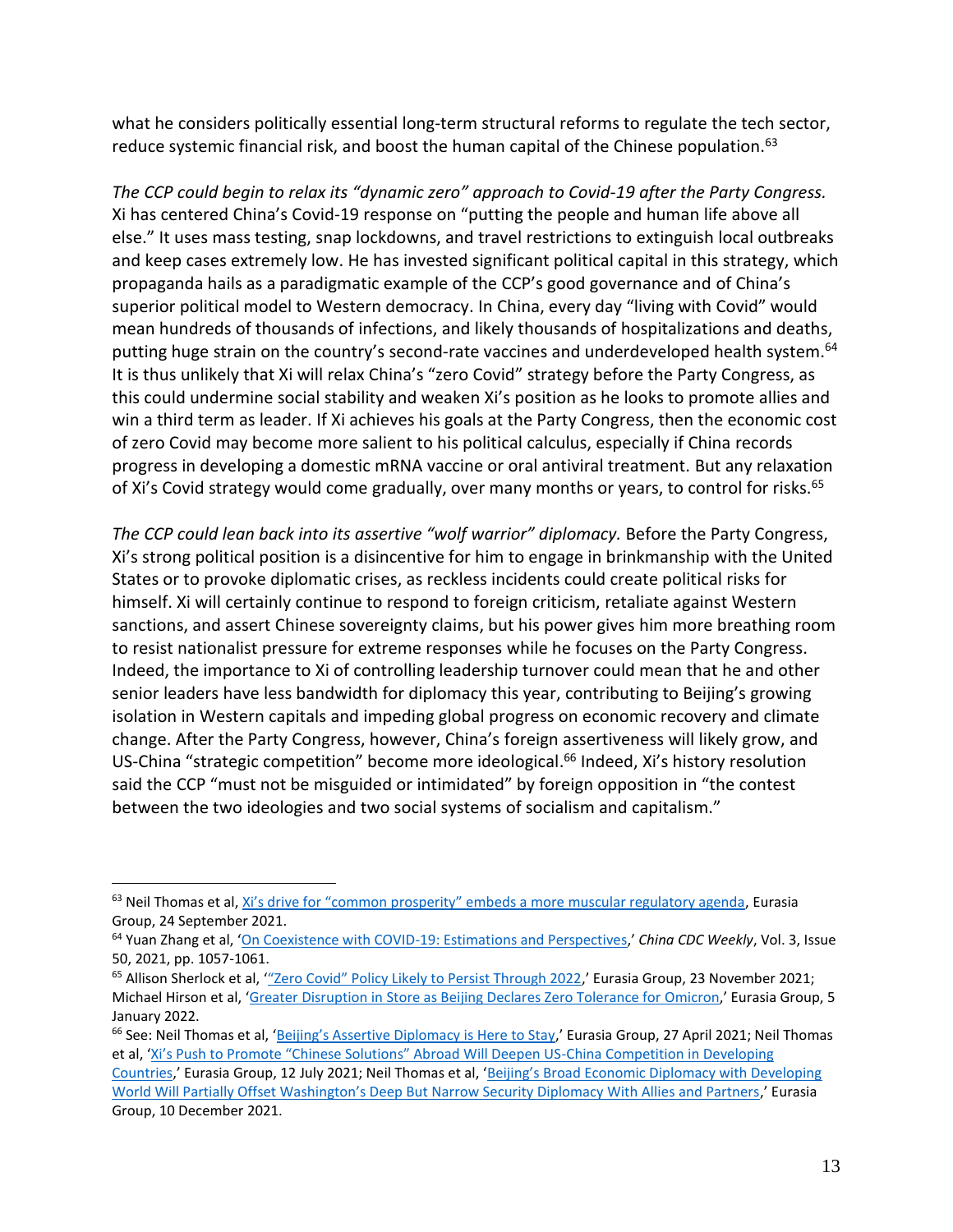*The CCP could use its PLA to re-escalate tensions in territorial disputes.* If Xi remains in control ahead of the Party Congress, then his incentive to significantly escalate tensions in security hotspots would seem to decrease. For example, it's highly doubtful that Xi would pursue decisive action against Taiwan this year, because the possibility of failure creates an unacceptable risk to Xi's position. Drastic moves are similarly unlikely in the East China Sea, South China Sea, and Sino-Indian border areas. The conclusion of the Party Congress would not suddenly make any invasion scenarios likely, but it could encourage Xi to escalate gray-zone tactics to advance China's contested territorial claims and expand the global reach of the PLA.

# <span id="page-14-0"></span>**6. To what extent is Xi under any kind of pressure to transfer any of his responsibilities or titles? Who or what comes after Xi? Is anyone being groomed to replace him?**

*Xi appears to be under little pressure to transfer any of his responsibilities or titles*. The selection of CCP leaders results from internal political wrangling among the Party elite and given that Xi dominates Chinese politics in a way not seen for decades, it is difficult to see where any such pressure would come from. And, given Xi's obsession with law-based governance and the formalization of his own rule, it appears likely that he would rather hold positions of formal power than "rule from behind the curtain" (垂帘听政) as an informal paramount leader, like Deng Xiaoping did from ~1978-1994. The NPC's deletion of presidential term limits from the PRC Constitution in March 2018 removed the only formal barrier to Xi's indefinite tenure as head of the Party, state, and military. Xi would only have to exempt himself from the "seven up, eight down" (七上八下) norm, introduced in 2002, that leaders aged 68 years or older do not win reappointment to the Politburo. For Xi, this move seems well within his political abilities, and CCP officials early on suggested that Xi may not abide by this norm.<sup>67</sup> The only circumstances under which it seems plausible that Xi could face serious pressure to transfer any of his power at the 20th Party Congress is a crisis so severe that even Xi's allies come to see his leadership as a threat to regime survival, such as an economic depression or a failed invasion of Taiwan.

*We do not know who or what will come after Xi because he has not anointed a successor*. When Xi became General Secretary in 2012, prevailing norms suggested that he would serve only two five-year terms and would designate a successor by promoting a Politburo member aged 57 or younger to the PBSC at the 19th Party Congress in 2017.<sup>68</sup> That this did not happen is further evidence that Xi plans to rule indefinitely. Xi seems to have no incentive to identify an heir apparent, as to do so would risk making himself a lame duck, empowering a dangerous rival, and alienating allies who lack strong ties to the chosen replacement. If we assume that Xi faces no meaningful opposition or pressure to transfer power, then it is unlikely that he will indicate a successor at the forthcoming 20th Party Congress. This means that he will probably either elevate no potential successors to the PBSC or promote several potential successors who all lack clear claims to the role. Xi's supporters may pressure him to name a successor if he becomes frail, or if he begins to make truly calamitous political errors or policy mistakes, but

<sup>67</sup> E.g., Ting Shi and Keith Zhai, '[Will Xi Bend Retirement "Rule" to Keep Top Officials in Power](file:///s:/www.bloomberg.com/news/articles/2016-10-31/china-official-says-party-has-no-set-retirement-age-for-leaders),' *Bloomberg News*, 31 October 2016.

<sup>68</sup> An age that would allow for three PBSC terms, including two as leader, under the "seven up, eight down" norm.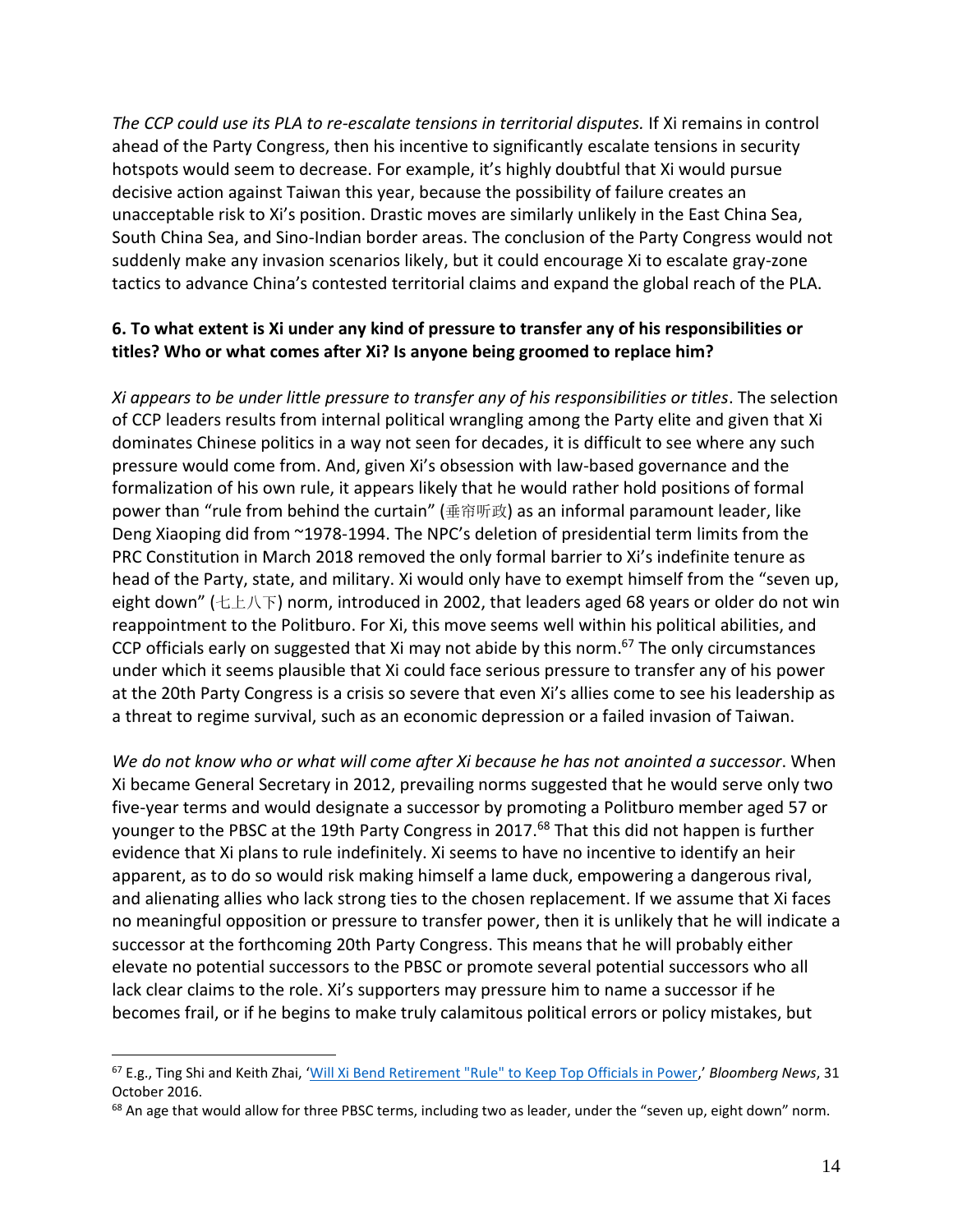absent these situations Xi could conceivably rule for decades. In 2035, for example, Xi would turn 82, still three years younger than Deng when he left formal office in 1989.

*Xi may resurrect the office of Party Chairman but this move seems unnecessary.* There is some speculation that Xi could reintroduce a supreme office of Party "Chairman" (主席)—which was held by Mao Zedong from 1945-1976 before being abolished in 1982—and thereby transfer one or more of his current roles to a potential successor while remaining in control of the Party.<sup>69</sup> But this step would produce the same downsides outlined in the preceding paragraph, while appearing unnecessary for Xi to consolidate his power. Xi faces no legal barrier to retaining his top posts. Removing presidential term limits was a requirement for Xi's continued rule; becoming Party Chairman is not. Ultimately, personal power trumps formal titles, and holding the Chairmanship did not stop Mao's successor Hua Guofeng from being toppled. Xi just got a "history resolution"—a triumph virtually unimaginable for Hu Jintao or Jiang Zemin—making it unlikely that he feels the need to spend political capital on appointing himself Party Chairman.

*A disorderly post-Xi succession is a significant and underappreciated political risk*. <sup>70</sup> If Xi does not specify a clear succession plan, which seems unlikely for at least the next few years, then his unexpected demise or incapacitation would create the risk of disorderly succession. If Xi "goes to meet Marx," the CCP Constitution suggests that the Central Committee would meet to select a new General Secretary from the current PBSC and to select a new CMC Chair (who may or may not be the same person as the new General Secretary).<sup>71</sup> The PRC Constitution says the Presidency would be assumed by the Vice President (who is unlikely to be a viable candidate to become the new General Secretary), although this appointment may have to be confirmed by the National People's Congress.<sup>72</sup> In reality, the one or more persons who end up being appointed to these three leadership positions will be decided by informal bargaining by Party elites. Many people inside and outside of China may want to see the end of Xi's rule, but there is no way of knowing if what comes next would be better, worse, or about the same. Could Xi's removal enable Party elites to return to more market-oriented reforms and constructive diplomacy? Could there be a seamless power transition to a Xi acolyte who continues Xi's policy agenda? Could a factional power struggle between rival groups of former Xi supporters herald an extended period of political uncertainty and economic turbulence? Could PLA generals seize control in a military coup and launch a period of extraordinary domestic repression and foreign aggression? These possibilities all exist. We just do not know which is most likely.

<sup>69</sup> Ling Li, '[The Third Road: Where Will Xi Jinping Go in 2022?](https://madeinchinajournal.com/2021/11/01/the-third-road-where-will-xi-jinping-go-in-2022/),' *Made in China Journal*, 1 November 2021; Donald Clarke and Ling Li, ['Xi Jinping's Third Road: A Response,](https://madeinchinajournal.com/2021/11/03/xi-jinpings-third-road-a-response/)' *Made in China Journal*, 3 November 2021.

<sup>70</sup> See: Richard McGregor and Jude Blanchette, '[After Xi: Future Scenarios for Leadership Succession in Post-Xi](https://www.csis.org/analysis/after-xi-future-scenarios-leadership-succession-post-xi-jinping-era)  [Jinping Era](https://www.csis.org/analysis/after-xi-future-scenarios-leadership-succession-post-xi-jinping-era),' Center for Strategic & International Studies, 21 April 2021.

<sup>71</sup> [中国共产党党章](https://www.12371.cn/special/zggcdzc/zggcdzcqw/), Article 23.

<sup>72</sup> [中华人民共和国宪法](http://www.gov.cn/guoqing/2018-03/22/content_5276318.htm), Articles 79-84; McGregor and Blanchette, op cit.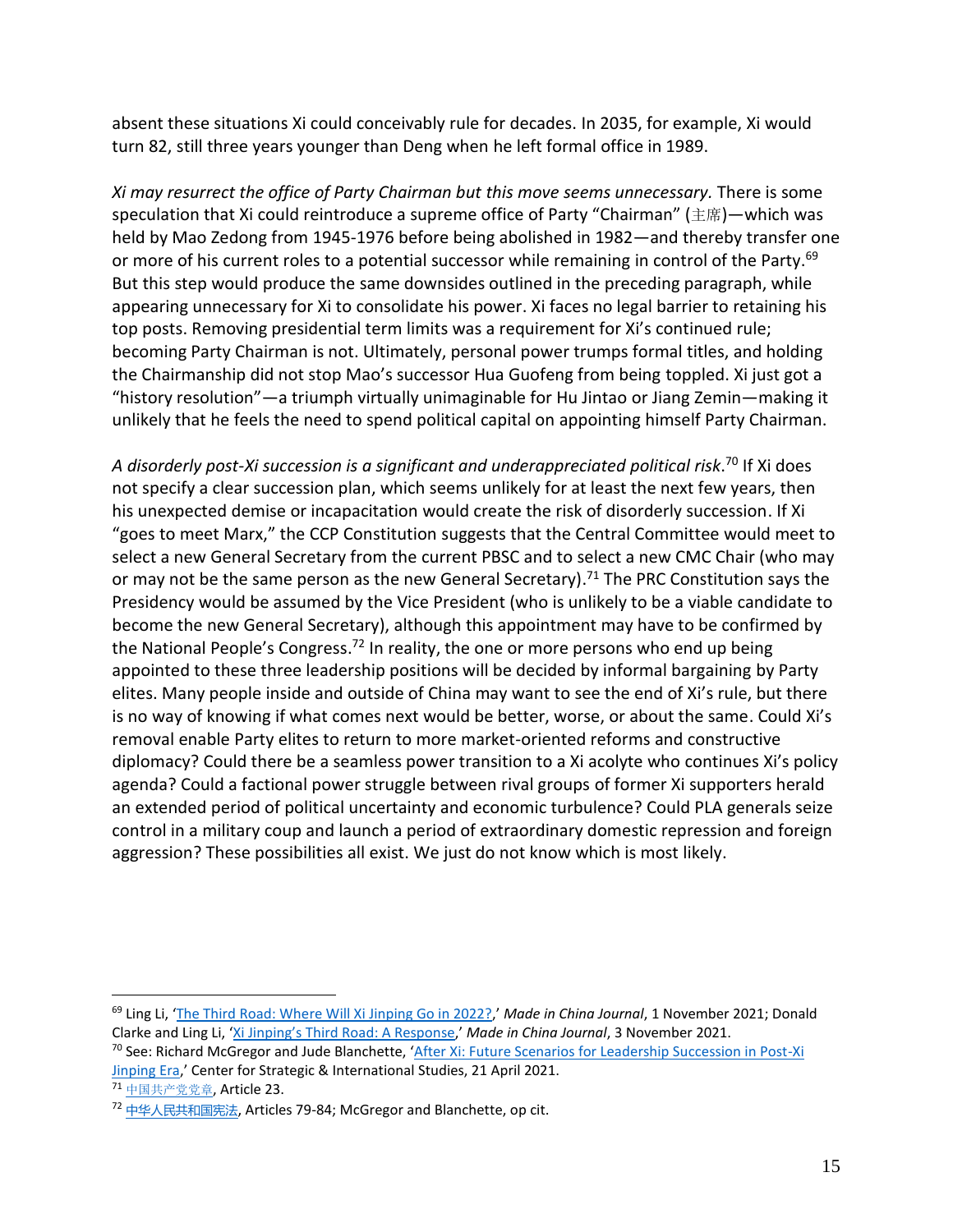# <span id="page-16-0"></span>**7. Who are the most influential people in China's political system today, aside from Xi Jinping? How might their political stature and influence change at the forthcoming Party Congress?<sup>73</sup>**

*The most influential people in China's political system are notionally the seven members of the CCP Politburo's Standing Committee (PBSC).* The CCP's Leninist organizational structure relies on a rigid hierarchy to process information, make decisions, and enforce compliance among its officeholders and members. The PBSC is the top authority. The General Secretary is thought to convene a PBSC meeting roughly weekly to address domestic and foreign issues of national concern, such as Covid-19, Five Year Plans, Xinjiang, natural disasters, economic policy, and Xi's anti-poverty campaign. PBSC members are the only CCP leaders who rank at the "full-national level" (正国级), a half-level above other members of the Politburo, who are at the "deputy national level" (副国级). The CCP only rarely publishes readouts of PBSC meetings (but it does so regularly for Politburo meetings and study sessions).<sup>74</sup> While all PBSC members are important, Xi's dominance means those who are not politically aligned with him, such as Li Keqiang and Wang Yang, wield less power over national policymaking than their positions suggest.

*Xi likely wants to consolidate his influence in the CCP by installing more political allies on the PBSC after the Party Congress.* Predicting personnel appointments after a Party Congress is a notoriously fraught exercise. Back-room politicking is the decisive factor in who gets promoted, who gets sidelined, and who gets purged. But a few credible assumptions make the task more tractable, even though there's no guarantee they will hold perfectly:

- Xi will not spend political capital to break Party norms unless necessary (e.g., Xi did not force Li Keqiang into early retirement at the 19th Party Congress in 2017, despite media speculation to the contrary).
- Xi will thus exempt only himself from the "seven up, eight down" retirement norm and other leaders turning 68 or older this year will retire (e.g., Xi ally Wang Qishan left the PBSC in 2017; this norm also helps avoid long-time deputies becoming rivals).
- Xi will respect most current conventions about the structure of elite politics and the experiences necessary for cadres to win promotion to certain roles (e.g., that the PBSC has seven members who occupy the same roles as listed below).
- Xi will prefer to promote "allies" to expand the "faction" of cadres who owe their roles to him and are more likely to support his leadership (e.g., people who Xi knows through family, friendship, education, and work, or who have such ties to Xi's inner circle).

 $73$  This section is based on analysis of open-source information available from Chinese government websites and media publications. Some parts of it draw on earlier work: Neil Thomas, ['Ties That Bind: Xi's Peop](https://macropolo.org/analysis/the-ties-that-bind-xi-people-politburo/)le on the [Politburo](https://macropolo.org/analysis/the-ties-that-bind-xi-people-politburo/),' MacroPolo, 17 June 2020; Neil Thomas, 'Eve on 2022 (Part 1): Rising Stars in the Provinces,' MacroPolo, 26 January 2021; Neil Thomas, '[Eye on 2022 \(Part 2\): Rising Stars in Beijing](https://macropolo.org/ccp-rising-stars-beijing/),' MacroPolo, 16 February 2021; Neil Thomas and Michael Hirson, '[Xi Continues to Consolidate Power, Signaling Gradual Progress on Structural](https://library.eurasiagroup.net/document/view/wfpub_eurasia_9252_b6642171/wfpub_eurasia_9252_b6642171.html)  [Reforms](https://library.eurasiagroup.net/document/view/wfpub_eurasia_9252_b6642171/wfpub_eurasia_9252_b6642171.html),' Eurasia Group, 28 October 2021; and various Twitter threads published through the account [@neilthomas123.](https://twitter.com/neilthomas123) Also: Cheng Li, ['Xi Jinping's Inner Circle \(Parts 1](https://www.hoover.org/profiles/cheng-li)-5),' *China Leadership Monitor*, 2014-2015; Sebastian Heilmann (ed.), *China's [Political System](https://rowman.com/ISBN/9781442277359/Chinas-Political-System)*, Rowman & Littlefield, 2017.

<sup>74</sup> CCP Organization Department, [中共中央政治局常务委员会会议](http://www.12371.cn/special/zzjcwwyhhy/index.shtml); CCP Central Committee, [中央政治局会议](http://cpc.people.com.cn/n1/2017/1025/c414940-29608619.html); CCP Central Committee, [中央政治局集体学习](http://cpc.people.com.cn/n1/2017/1025/c414940-29608670.html).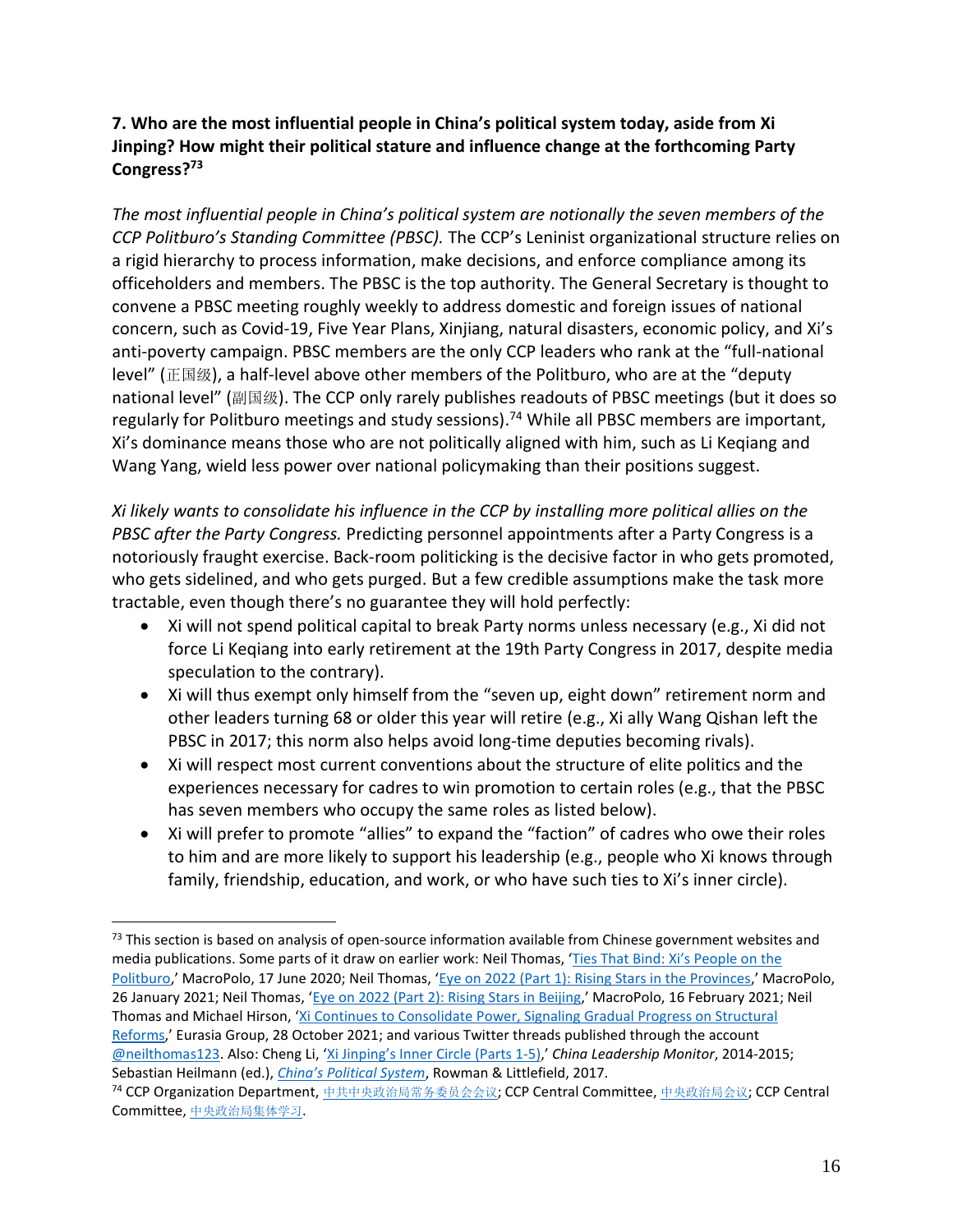The list below provides a snapshot of each current PBSC member and a cautious assessment of their political prospects after the 20th Party Congress (listed in rank order):

- 1. Xi Jinping  $\Im \overline{\text{H}}$  (very likely to stay in his current roles)
	- o Age in 2022: 69
	- o Faction: Himself
	- o Key Roles: General Secretary of the CCP Central Committee, Chairman of the CCP Central Military Commission, President of the PRC
	- o Explanation: See discussion above.
- 2. Li Keqiang 李克强 (more likely than not to retire)
	- o Age in 2022: 67
	- o Faction: Tuanpai (Communist Youth League of China)
	- o Key Role: Premier of the PRC State Council
	- $\circ$  Explanation: Li Kegiang was Xi's main rival when they were both emerging as future leaders in the 1990s and 2000s, and both were catapulted directly onto the PBSC from the Central Committee in 2007. Li was an economic "liberal" who rocketed up the CYLC ranks and was seen as closer to Hu Jintao, while Xi was helped by his status as the "princeling" scion of a revolutionary family and was favored by Hu's predecessor and rival Jiang Zemin. Li served as Party Secretary of Henan, Party Secretary of Liaoning, and First-Ranked Vice Premier before becoming Premier in 2013. Since becoming General Secretary, Xi has usurped the Premier's leadership in economic policy and sidelined the Tuanpai faction, leaving Li a powerful administrator but a weak decision-maker. The PRC Constitution limits the Premier to two five-year terms, so Li will step down in March 2023. He is just young enough to stay on the PBSC, but he can only move downward in the political hierarchy and his retirement would allow Xi to place another ally on the top body. In the post-Mao era, the precedent for departing Premiers is that the first two, Hua Guofeng and Zhao Ziyang, became the top CCP leader, then Li Peng became NPCSC Chairman before retiring, before the last two, Zhu Rongji and Wen Jiabao, went straight into retirement. Li is a weaker figure than all five of his forerunners and is therefore more likely to retire.
- 3. Li Zhanshu 栗战书 (likely to retire)
	- o Age in 2022: 72
	- o Faction: Xi Jinping
	- o Key Role: Chairman of the Standing Committee of the PRC National People's Congress (NPCSC)
	- $\circ$  Explanation: Li Zhanshu leads China's top legislative body, a key role in Xi's lawbased governance. Li became close with Xi when they overlapped as Party Secretaries of neighboring counties in Hebei from 1983-1985. Li spent his early career in his native Hebei, followed by stints in Shaanxi and Heilongjiang, before serving as Governor of Heilongjiang and Party Secretary of Guizhou. Li was then promoted to the Politburo as Director of the CCP General Office—the powerful administrative organ of the Central Committee—from 2012-2017, before he became NPCSC Chairman in 2018. Li will retire due to age.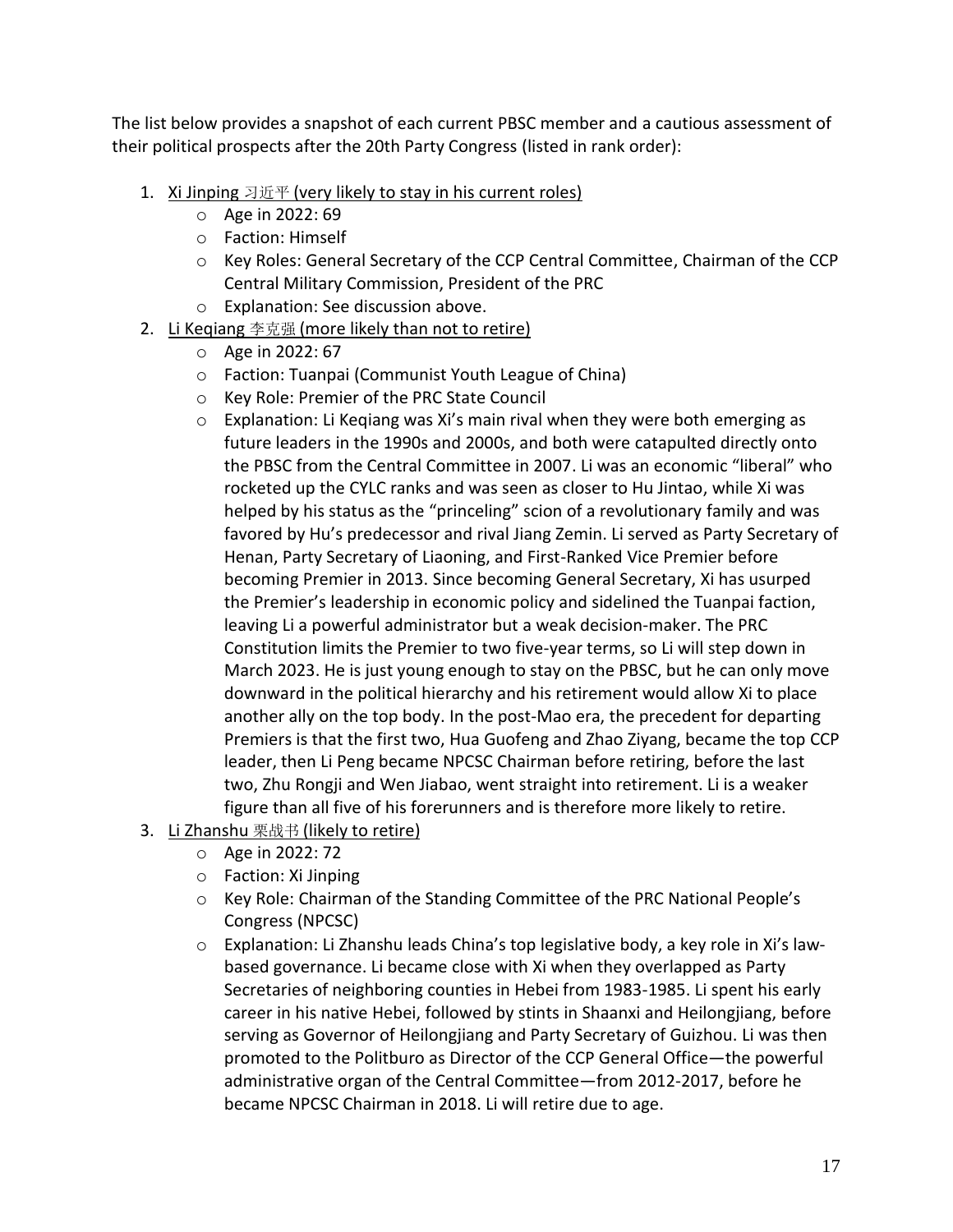## 4. Wang Yang 汪洋 (likely to stay in his current role or perhaps become Premier)

- o Age in 2022: 67
- o Faction: Tuanpai
- o Key Role: Chairman of the National Committee of the Chinese People's Political Consultative Conference (CPPCC)
- o Explanation: Wang Yang leads China's top political advisory body, which is the premier institution of the CCP's "United Front" system to co-opt non-Party members, professional and social groups, and ethnic minorities to support CCP interests. Wang came up in Anhui, was brought to Beijing to work at the central planning agency and the State Council, then served as Party Secretary of Chongqing and made the Politburo in 2007 as Party Secretary of Guangdong, where he was an advocate for market-oriented reforms. Wang should stay on the PBSC and could take over as Premier—he was a Vice-Premier from 2008- 2013—but such a move would be unusual (see item on Hu Chunhua below). Two of his three most recent predecessors as CPPCC Chairman served a second term.
- 5. Wang Huning 王沪宁 (likely to stay in his current roles)
	- o Age in 2022: 67
	- $\circ$  Faction: None (loyal advisor to Jiang Zemin, Hu Jintao, and now Xi Jinping)
	- o Key Roles: First-Ranked Secretary of the CCP Central Secretariat, Director of the Central Guidance Commission on Building Spiritual Civilization (CGCBSC)
	- o Explanation: Wang Huning is thought to be Xi's top ideologue and the intellectual architect behind many of his major policies. His position as CGCBSC Director means he leads propaganda and ideology work. His role in the Central Secretariat places him atop the working agency that controls the day-to-day administration of the Politburo and the PBSC. Wang also served as a deputy chief (along with Li Zhanshu) of the working group that oversaw the drafting of Xi's history resolution. Wang started out as a star professor of international politics at Fudan University in Shanghai, before Jiang Zemin recruited him to Beijing in 1995 to work at the CCP Policy Research Office, which he led from 2002-2020, entering the Politburo in 2012. Wang's lack of other experience means that he is best suited to his current roles on the PBSC, for which he appears indispensable.
- 6. Zhao Leji 赵乐际 (likely to stay in his current role or be promoted to NPCSC Chairman)
	- o Age in 2022: 65
	- o Faction: Xi Jinping
	- o Key Role: Secretary of the CCP Central Commission for Discipline Inspection (CCDI)
	- $\circ$  Explanation: Zhao Leji leads the CCP's internal watchdog, which is responsible for enforcing regulations and implementing Xi's anti-corruption campaign. Zhao spent the first three decades of his career in his birth province of Qinghai, eventually serving as Party Secretary of Qinghai before moving to become Party Secretary of Shaanxi and then win a Politburo seat in 2012 as Director of the CCP Organization Department, which oversees personnel appointments. Zhao is thought to have developed close ties with Xi through their shared family connections to Shaanxi Province, where both Li and Xi's parents are from. Xi's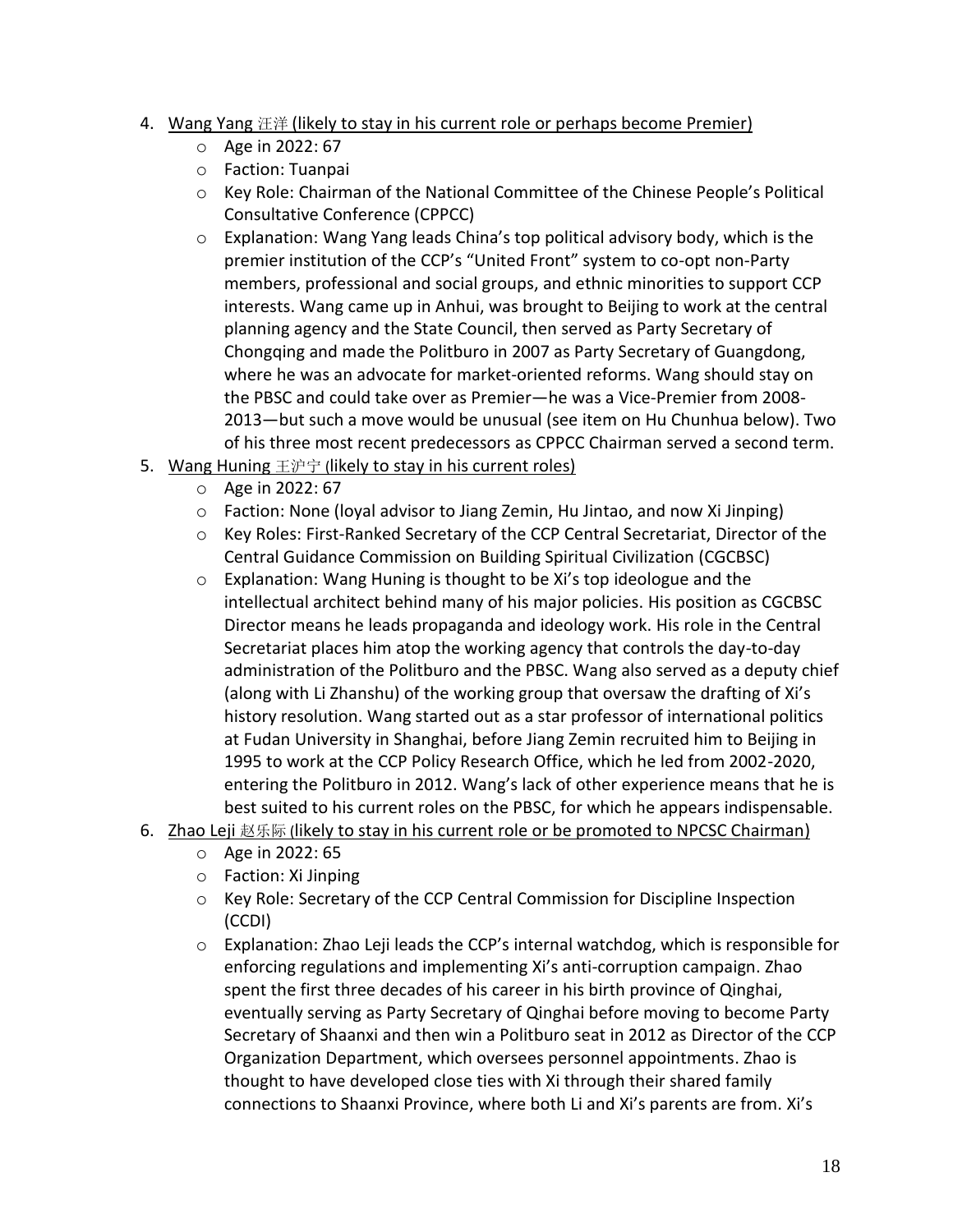control of the CCDI has been crucial to his consolidation of power within the CCP, and so Xi may want Zhao to stay put. An alternative, given the last two-term CCDI Secretary left office in 2002 and Zhao has not served as a Vice Premier, would be a promotion to oversee law-based governance as NPCSC Chairman.

- 7. Han Zheng 韩正 (likely to retire)
	- o Age in 2022: 68
	- o Faction: Jiang Zemin/Xi Jinping
	- o Key Roles: First-Ranked Vice Premier of the PRC State Council
	- $\circ$  Explanation: Han Zheng spent his entire pre-PBSC career as a cadre in Shanghai, serving as Mayor from 2003-2012 and on the Politburo as Party Secretary from 2012-2017. Han was associated with the "Shanghai Gang" of Jiang Zemin allies (Jiang was a city leader from 1985-1989) that dominated Chinese politics in the 1990s and 2000s. However, Han worked under Xi when the latter served as Party Secretary of Shanghai from March to October of 2007, a connection that likely contributed to his appointment to the PBSC in 2017. Han will retire due to age.

*Many Xi allies are likely to see their political stature and influence grow at the forthcoming Party Congress, but especially those that win promotion to the PBSC.* The analysis above suggests that at least two, and likely three, PBSC members will retire this year, creating vacancies that Xi will attempt to fill at the Party Congress. While Xi does not appear to be grooming anyone to succeed him, PBSC members still matter because they hold significant administrative power in the institutions that they lead, which gives them some leeway to emphasize specific policy agendas within the political boundaries set by Xi-dominated national decision-making. The composition of the next PBSC will also provide hard information about the extent to which Xi continues to dominate the Chinese political system. If we assume that Xi respects the strong post-Mao norm that new PBSC members are selected from the previous Politburo, and that Politburo members who turn 68 or older this year will retire, then nine non-PBSC Politburo members will step down this year while nine will stay on and be eligible for promotion to the PBSC. The nine set to retire are: Xi allies Chen Xi, Wang Chen, Yang Xiaodu, Xu Qiliang, Zhang Youxia, and Liu He (more on Liu below); Tuanpai ally Sun Chunlan; Jiang Zemin ally Guo Shengkun; and foreign policy specialist Yang Jiechi. The list below provides a snapshot of each non-retiring Politburo member and a cautious assessment of their political prospects (listed in stroke order of Chinese surname, as in CCP documents):

- Ding Xuexiang 丁薛祥 (more likely [than others in this list] to win promotion to the PBSC)
	- o Age in 2022: 60
	- o Faction: Xi Jinping
	- o Key Roles: Second-Ranked Secretary of the CCP Central Secretariat, Director of the CCP General Office, Director of the Office of the CCP National Security Commission, Director of the Office of the PRC President
	- $\circ$  Explanation: Ding is Xi's closest personal aide and is effectively his chief-of-staff. The General Office he runs is the working body of the Central Committee and controls key administrative functions like information flows, meeting agendas, and document drafting. Official media show that Ding accompanies Xi to virtually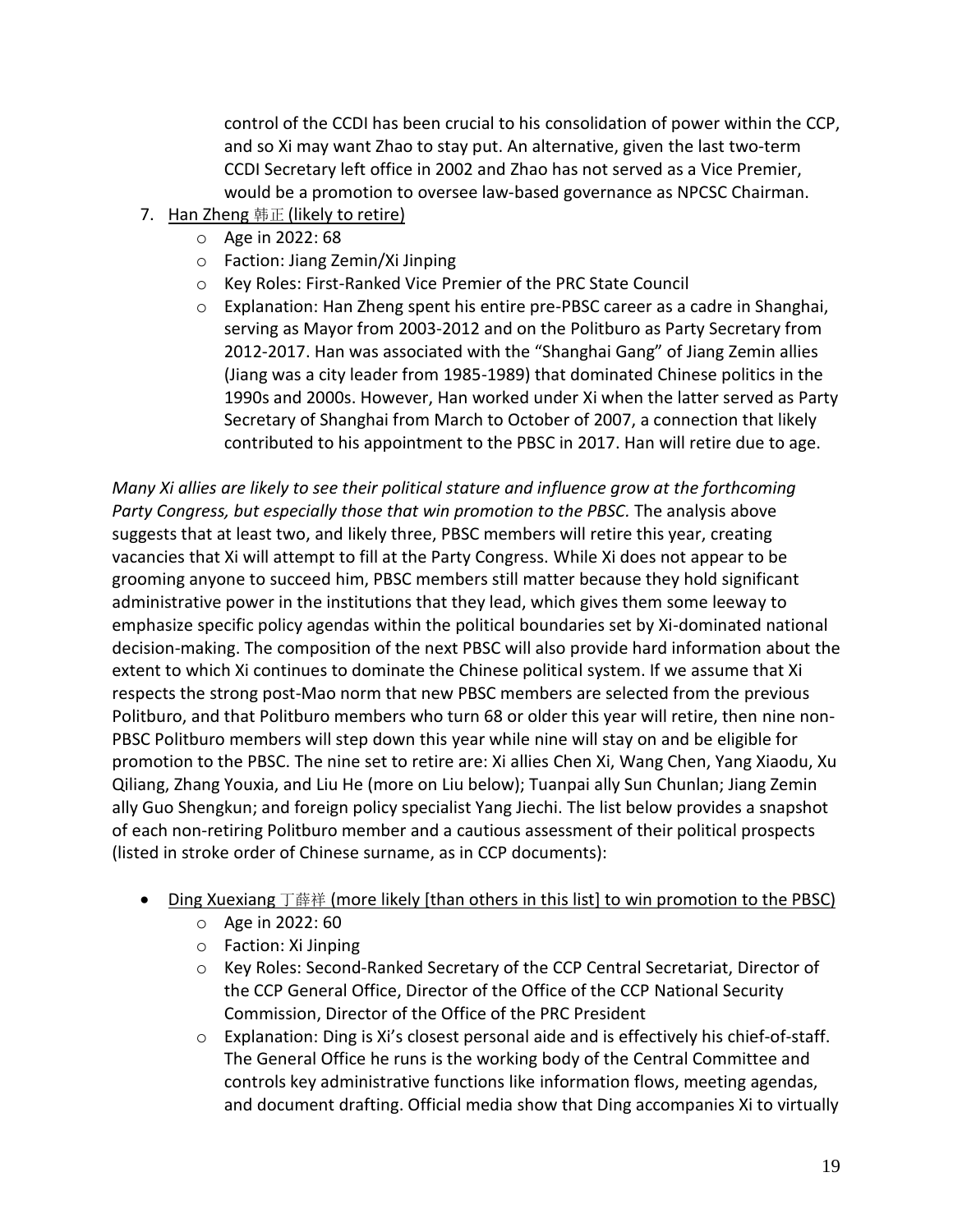all his political engagements and domestic and foreign travels. Ding enjoyed a rapid rise after serving as Xi's principal secretary when Xi was Party Secretary of Shanghai in 2007. Most new Politburo members were full members of the previous Central Committee, but Ding was one of four alternate members who won direct promotion to the Politburo in 2017 (along with fellow Xi allies Li Xi, Li Qiang, and Huang Kunming). Ding's predecessor, Li Zhanshu (also a close Xi ally), was promoted to the PBSC as NPCSC Chairman, but should retire this year. Ding could follow directly in Li's footsteps. Ding's main weakness is that, unlike most previous PBSC members, he has not served as a provincial Party Secretary or Governor. However, some leaders, such as Wang Huning and Wen Jiabao, have been elevated to the PBSC before without such experience. Ding is also one of only three Politburo members who are young enough to serve two five-year terms on the PBSC, along with Hu Chunhua and Chen Min'er (see below).

- Li Xi 李希 (somewhat less likely to win promotion to the PBSC)
	- o Age in 2022: 66
	- o Faction: Xi Jinping
	- o Key Role: Party Secretary of Guangdong Province
	- o Explanation: Li Xi is thought to have become close with Xi after working for an associate of Xi's father in Gansu in the 1980s. Li also worked closely with Zhao Leji when the latter was Party Secretary of Shaanxi and sat on the Shanghai CCP Standing Committee with several Xi allies from 2011-2014. Li's ties with Xi mean that he certainly has a shot at the PBSC, but his role suggests he may be less of a chance than other Xi allies. The last three leaders of Guangdong all next served as the Third-Ranked Vice Premier, a central promotion but not on the PBSC. The Guangdong job is also usually given to a young rising star—Hu Chunhua was 49, Wang Yang was 52, and Zheng Dejiang was 56 in the years they started—but Li was appointed in the year he turned 61, the oldest appointee since 1985.
- Li Qiang 李强 (somewhat more likely to win promotion to the PBSC)
	- o Age in 2022: 63
	- o Faction: Xi Jinping
	- o Key Role: Party Secretary of Shanghai Municipality
	- $\circ$  Explanation: Li Qiang was a senior cadre in Zheijang when Xi was provincial Party Secretary from 2002-2007 and worked closely with Xi after becoming Secretary-General of the provincial CCP Committee in 2004. The choice of Li to lead Shanghai suggests he is destined for promotion. Since 1987, every Party Secretary of Shanghai has gone on to win a PBSC seat (the exception is Chen Liangyu, a Jiang Zemin ally who Hu Jintao purged on corruption charges in 2006). Like his predecessor Han Zheng, Li could become First-Ranked Vice Premier.
- Li Hongzhong 李鸿忠 (unlikely to win promotion to the PBSC)
	- o Age in 2022: 66
	- o Faction: Jiang Zemin/Xi Jinping
	- o Key Role: Party Secretary of Tianjin Municipality
	- $\circ$  Explanation: Li Hongzhong was a frontrunner in promoting Xi as the "leadership" core" of the CCP, which he first did in January 2016, while Party Secretary of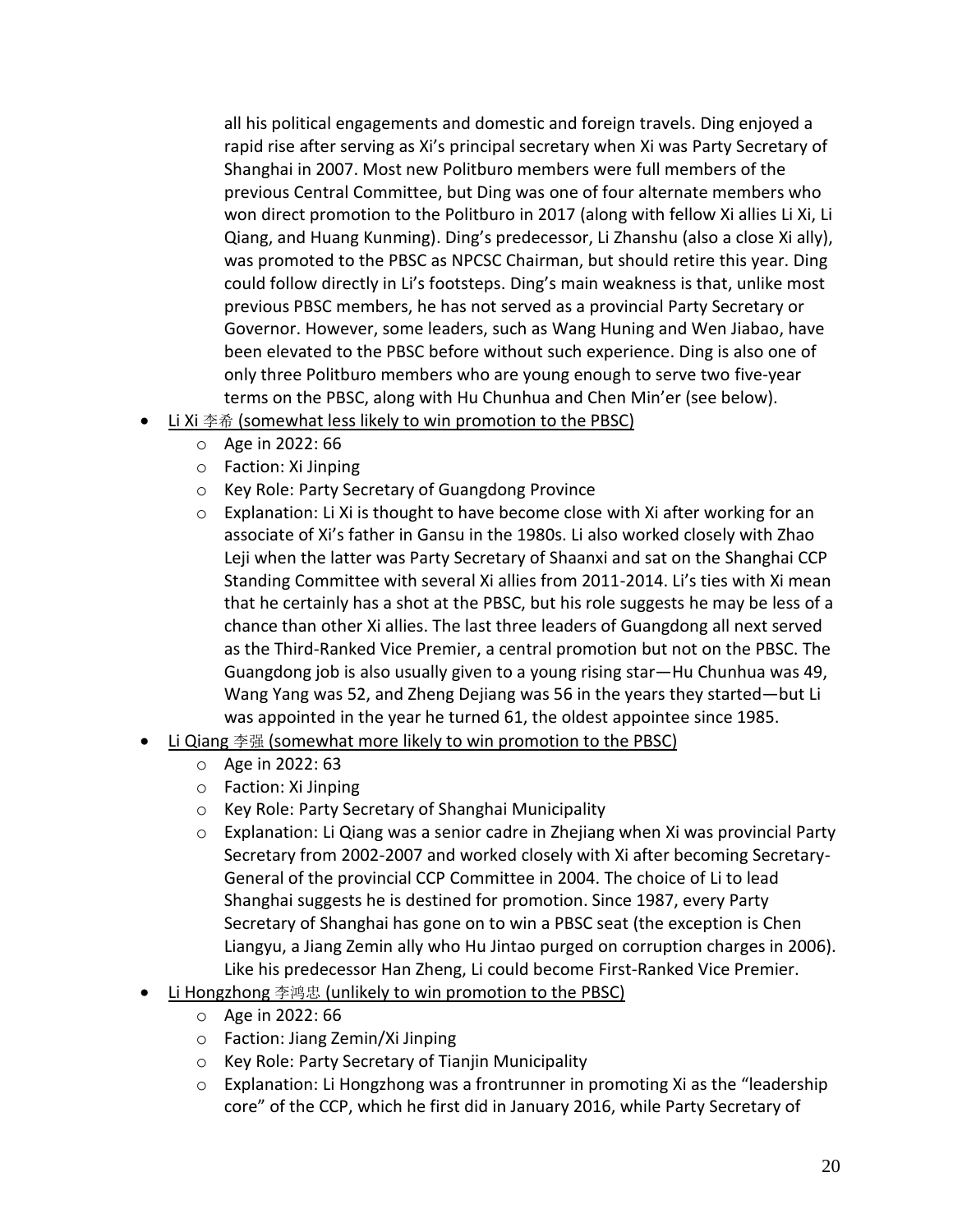Hubei. Li became Party Secretary of Tianjin—a position associated with a Politburo seat since 1987—in September 2016, just one month before the Central Committee officially elevated Xi to "core" status and 13 months before the selection of the new Politburo after the 19th Party Congress. However, for most of Li's career he was closely associated with Jiang Zemin's faction, and his strenuous assertions of loyalty may not be enough to beat Xi's long-time allies to the PBSC. Li could stay on the Politburo as a Vice Premier or CCP agency director.

- Hu Chunhua 胡春华 (wildcard to win promotion to the PBSC)
	- o Age in 2022: 59
	- o Faction: Tuanpai
	- o Key Role: Third-Ranked Vice Premier of the PRC State Council
	- o Explanation: Hu Chunhua is perhaps the biggest wildcard for promotion to the PBSC. On the one hand, Hu is a rising star with the strongest claim to replace Li Keqiang on the PBSC as Premier, as every Premier since Hua Guofeng (1976- 1980) was appointed directly from a Vice Premier position, and all the current Vice Premiers except Hu are due to retire from the Politburo this year. Also, all but one Premier since Li Peng (1987-1998) has served two terms, and Hu is one of only three Politburo members young enough to stay on the PBSC for that long. On the other hand, Hu is the leader in this list with the weakest ties to Xi, and is strongly associated with the Tuanpai faction, having led the CYLC from 2006- 2008. Hu's political future is where the assumptions about Xi's decision-making come most into conflict with each other. What could tip the balance in Hu's favor is that Xi has significantly weakened both the Premier role and the Tuanpai faction, so promoting Hu would create little political threat and avoid possible speculation about succession if Xi appointed an ally to the role. However, elevating Hu would deprive Xi the opportunity to reward a loyalist.
- Chen Quanguo 陈全国 (unlikely to win promotion to the PBSC)
	- o Age in 2022: 67
	- o Faction: Tuanpai
	- o Key Role: None; ex-Party Secretary of Xinjiang Uyghur Autonomous Region
	- $\circ$  Explanation: Chen Quanguo served as Party Secretary of Xinjiang from 2016 to December 2021, but the CCP has yet to assign him a new position. Chen oversaw the CCP's draconian ethnic assimilation policies toward Uyghurs and other Muslim peoples in Xinjiang, many of which were approved by Xi himself. His recent removal from office was not necessarily a punishment or a promotion, as it aligned with standard periods for rotating provincial-level leaders. However, Chen is unlikely to make the PBSC, and may even retire from the Politburo, because he lacks strong ties to Xi and was more aligned with Li Keqiang's Tuanpai faction earlier in his career. Additionally, Chen's predecessor, Zhang Chunxian, lost his Politburo seat in 2017—despite being younger than Chen at the time and tipped for big things—possibly due to his links with Jiang Zemin*.*
- Chen Min'er 陈敏尔 (more likely to win promotion to the PBSC)
	- o Age in 2022: 62
	- o Faction: Xi Jinping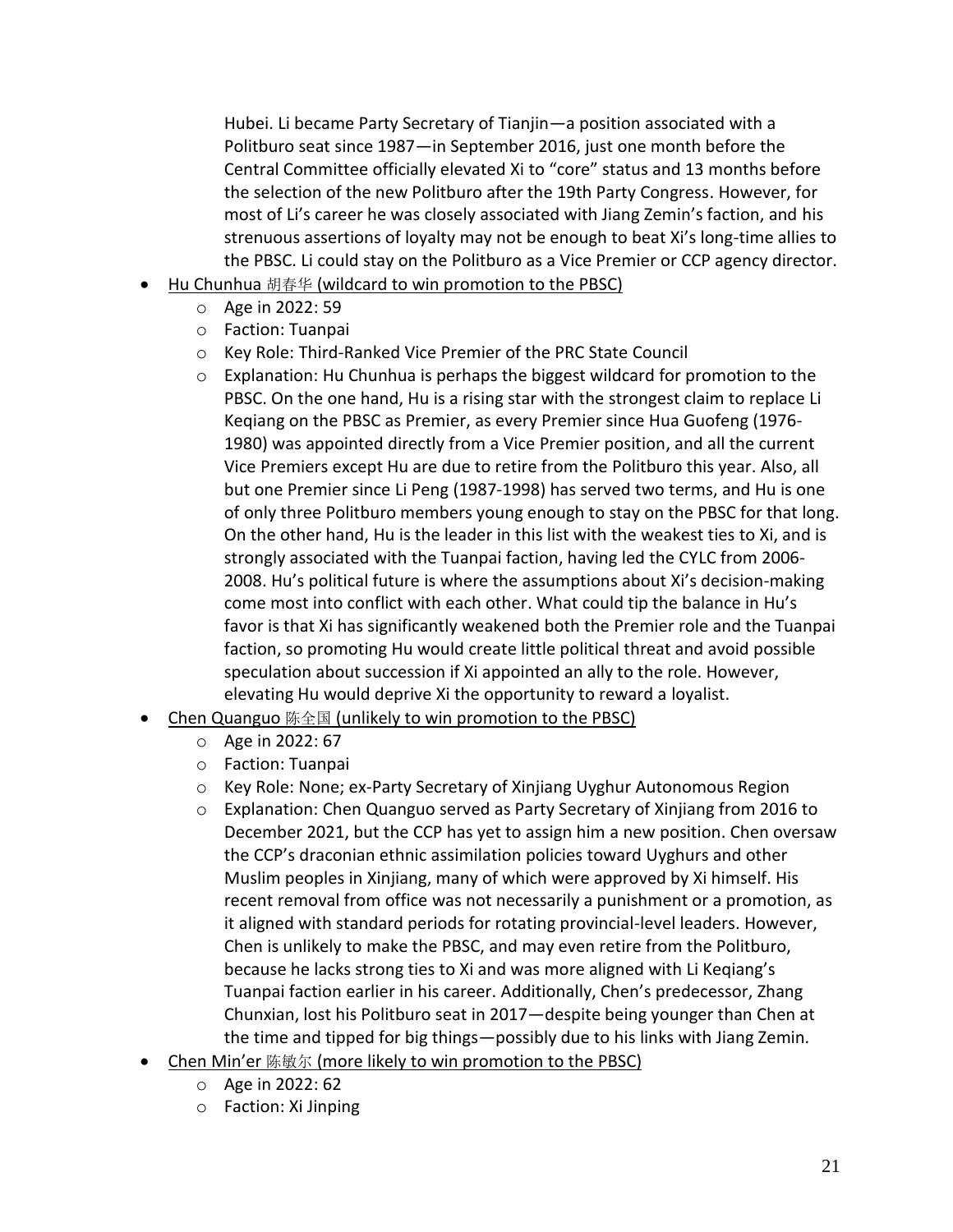- o Key Role: Party Secretary of Chongqing Municipality
- $\circ$  Explanation: Chen Min'er is seen as one of Xi's closest political allies. Chen was the provincial propaganda chief when Xi served as Party Secretary of Zhejiang from 2002-2007 and has close professional ties with other Xi allies who worked in Zhejiang. He later served as Vice Governor of Zhejiang and Governor then Party Secretary of Guizhou. Chen's role in Chongqing means that little precedent exists about what his next move might be. Chongqing has only had a Politburo seat since 2007, and its last two full-time holders, Bo Xilai and Sun Zhengcai, were both purged and imprisoned. More generally, Chen's relatively strong background in provincial leadership means he would be a candidate for the PBSC as First-Ranked Vice Premier and perhaps even as an outside chance for Premier, although becoming CCDI Secretary or NPCSC Chairman are also possibilities.
- Huang Kunming 黄坤明 (somewhat less likely to win promotion to the PBSC)
	- o Age in 2022: 66
	- o Faction: Xi Jinping
	- o Key Roles: Sixth-Ranked Secretary of the CCP Central Secretariat, Director of the CCP Propaganda Department
	- o Explanation: Huang Kunming is another one of Xi's closest associates from his provincial career, having worked under Xi both in Fujian (as a prefectural official in Fuzhou while Xi was the city's Party Secretary from 1990-1996) and Zhejiang (where he led Huzhou and Jiaxing cities while Xi was provincial Party Secretary from 2002-2007). Despite these close ties to Xi, Huang appears less likely to win a PBSC seat than other Xi allies because only one propaganda chief has been promoted to the PBSC since 1980. That was Liu Yunshan (2002-2012), who headed the CCP Central Secretariat and CGCBSC from 2012-2017, roles that Wang Huning now holds and is likely to retain after the Party Congress. Huang could stay in his position; two of his last three predecessors served two terms.
- Cai Qi 蔡奇 (less likely to win promotion to the PBSC)
	- o Age in 2022: 67
	- o Faction: Xi Jinping
	- o Key Role: Party Secretary of Beijing Municipality
	- o Explanation: Cai Qi enjoyed a meteoric political rise under Xi. In 2017, he and Yang Xiaodu were "helicoptered" from outside the Central Committee straight into the Politburo, an extremely rare promotion that was last seen in 1992. Cai had overlapped with Xi in Fujian from 1985-1999, and then again in Zhejiang from 2002-2007, and must have made an impression. Cai will likely remain on the Politburo, perhaps as a Vice Premier or as Director of the CCP Organization Department, but the PBSC is unlikely. Cai has experienced leadership difficulties and a Party Secretary of Beijing has not made the PBSC since 2002.

*Ultimately, the most influential people in China's political system today are those closest to Xi, which means that this group also includes cadres outside the PBSC or even the Politburo.* The list below, while far from exhaustive, provides a snapshot of some important Xi allies unlikely to make the next PBSC and an assessment of their prospects (listed in rough order of importance):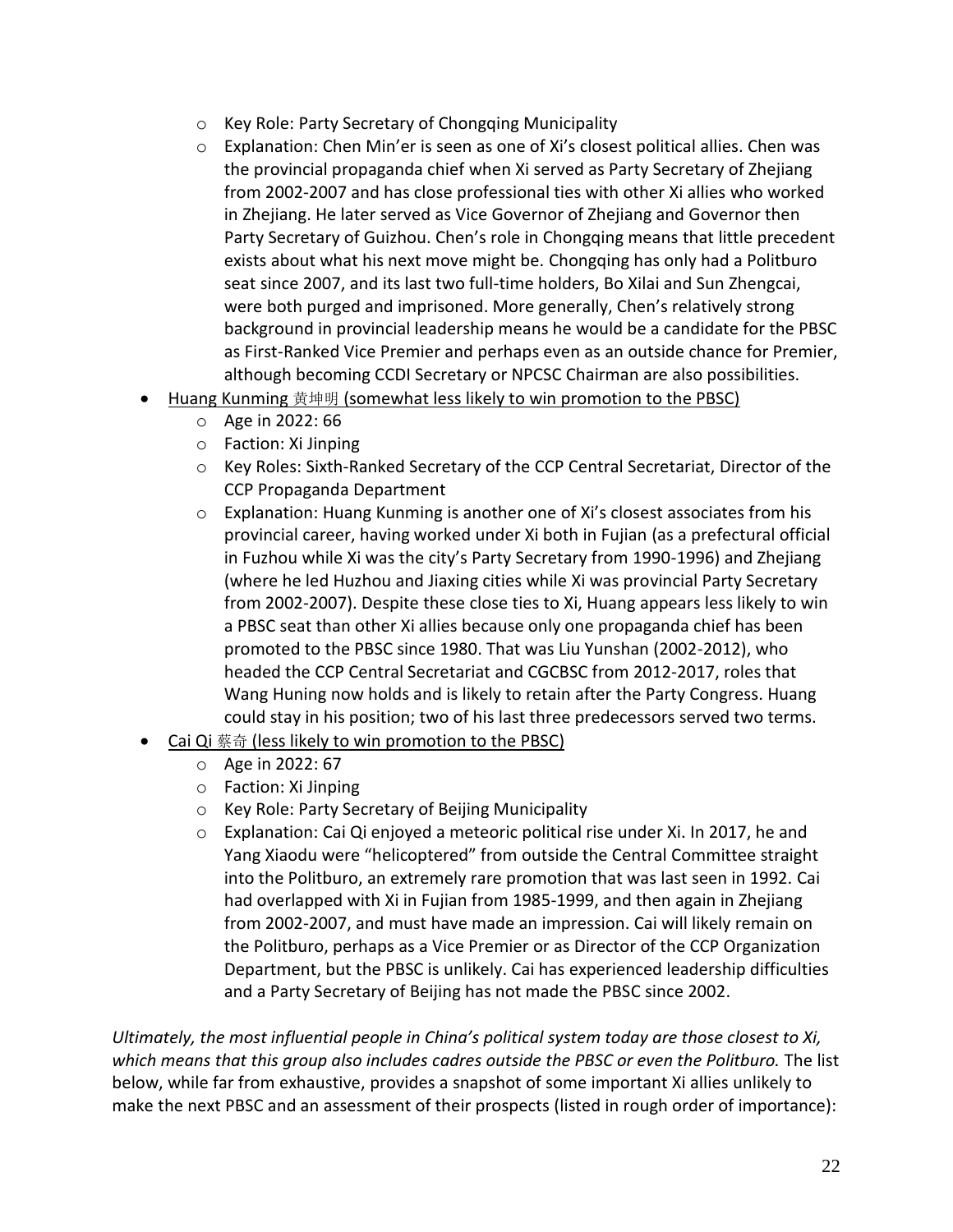- Liu He 刘鹤 (likely to retire from the Politburo but may become PRC Vice President)
	- o Age in 2022: 72
	- o Faction: Xi Jinping
	- o Key Roles: Fourth-Ranked Vice Premier of the PRC State Council, Director of the Office of the CCP Central Financial and Economic Affairs Commission, Chair of the PRC State Council Financial Stability and Development Committee
	- $\circ$  Explanation: Liu He is widely seen as Xi's closest economic adviser and a key figure in macro policy, financial de-risking, and US-China trade negotiations. More influential than his formal roles would usually indicate, he accompanies Xi to many of his meetings and on many of his domestic and foreign trips. Liu and Xi go way back to their childhoods in Beijing as the privileged offspring of senior officials in the 1960s (before the Cultural Revolution). However, Liu's age means he should retire after his first term on the Politburo ends in 2022, which is why Xi may try to keep him close to the center of power by appointing him to the highranking but largely ceremonial role of PRC Vice President. Liu would replace Wang Qishan, a close Xi ally who became Vice President in 2017 after having to retire from the Politburo (and PBSC) due to age norms. Wang is likely to step down because no Vice President has ever served more than one five-year term. Whatever position Liu receives after the Party Congress, he will keep Xi's ear.
- He Lifeng 何立峰 (contender for promotion to the Politburo)
	- o Age in 2022: 67
	- o Faction: Xi Jinping
	- o Key Roles: Director of the National Development and Reform Commission (NDRC), Vice Chairman of the CPPCC
	- $\circ$  Explanation: He Lifeng, like Liu He, attends an unusual number of Xi's meetings and accompanies him on many domestic and sometimes foreign travels. He rose through the political ranks in Fujian while Xi worked there from 1985-2002 and was Deputy Director then Director of the municipal Public Finance Bureau in Xiamen when Xi was Vice Mayor there from 1985-1988. The appointment of He as NDRC Director in 2017 meant Xi had a close associate in charge of the agency responsible for overseeing China's Five-Year Plans. The next year, He won an unusual appointment to serve concurrently as a CPPCC Vice Chairman, a role that elevated his political rank from ministerial level to deputy national level. This move likely reflected Xi's desire to keep He around, as the retirement age of 65 for ministerial level officials would otherwise have forced He out before the Party Congress, while the retirement age for deputy national level officials is 67. If He wins promotion, he will likely become a Vice Premier of the State Council.
- Meng Xiangfeng 孟祥锋 (contender for promotion to the Politburo)
	- o Age in 2022: 58
	- o Faction: Xi Jinping
	- o Key Role: First-Ranked Deputy Director of the CCP General Office
	- $\circ$  Explanation: Meng Xiangfeng is a solid contender to replace Ding Xuexiang as Director of the CCP General Office, a Politburo position since 1997. Since 1986, every new Director, except for Li Zhanshu in 2012, has been promoted from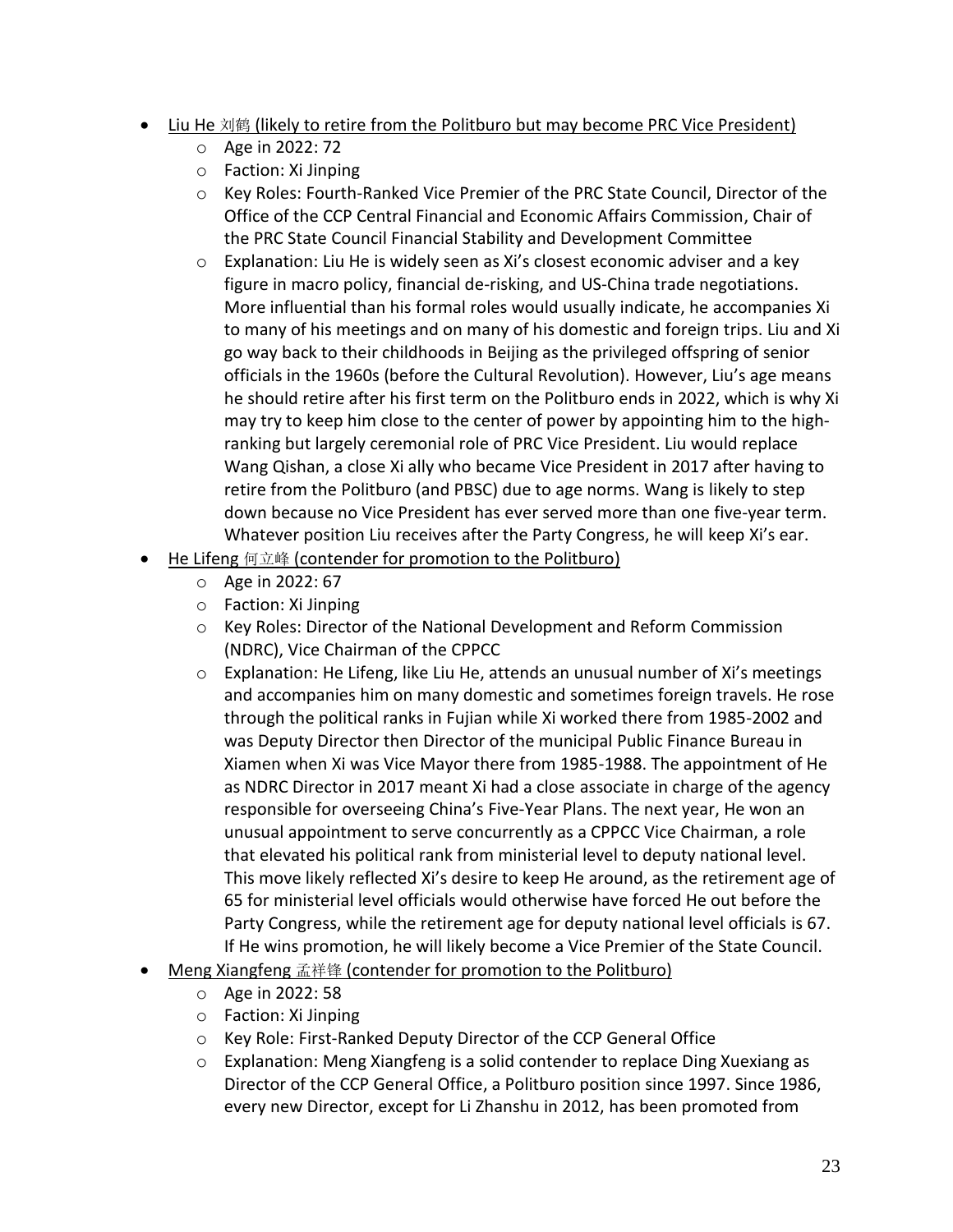serving as a Deputy Director. Meng's appointment to Deputy Director in October 2020 suggests that he is trusted by Xi to run this extremely sensitive "nerve center" of CCP operations. He is also young enough to serve two Politburo terms and previously worked under Xi allies Cai Qi in Hangzhou and Chen Xi in Liaoning.

- Chen Yixin 陈一新 (contender for promotion to the Politburo)
	- o Age in 2022: 63
	- o Faction: Xi Jinping
	- o Key Roles: Secretary-General of the CCP Central Political and Legal Affairs Commission (CPLAC); Deputy Director of the CCP Central Comprehensive Law-Based Governance Commission
	- $\circ$  Explanation: Chen Yixin has for some time been fancied the frontrunner to replace Guo Shengkun (who is due to retire) as CPLAC Secretary, the top law enforcement official, and a Politburo role since 1998. That's because Chen worked closely under Xi when the latter was Party Secretary of Zhejiang from 2002-2007 and now leads Xi's political rectification campaign of the law enforcement apparatus. Counting against Chen, however, is that the last three CPLAC Secretaries were all promoted from being Minister of Public Security. The current Minister, Zhao Kezhi, is too told for the next Politburo, but, last November, Beijing promoted the top-ranked Vice Minister Wang Xiaohong to replace Zhao as the Ministry's Party Secretary and made Wang a CPLAC member. Wang, who turns 65 this year, worked in Fujian throughout Xi's tenure there from 1985-2002, and was a senior public security cadre in Fuzhou while Xi was the city's Party Secretary from 1990-1996. Wang's recent elevation casts some doubt on Chen's prospects. Wang is also a full Central Committee member, while Chen is only an alternate member. Other senior law enforcement leaders, such as Minister of Justice Tang Yijun (who also worked under Xi in Zhejiang) and Minister of State Security Chen Wenqing (who serves concurrently as First-Ranked Deputy Director of the Office of the National Security Commission), are also in the mix for CPLAC Secretary. Regardless, Chen will likely remain an important figure in domestic security and could potentially win a different Politburo seat, such as Director of the PRC National Supervisory Commission.
- Song Tao 宋涛 (contender for promotion to the Politburo)
	- o Age in 2022: 67
	- o Faction: Xi Jinping
	- o Key Roles: Director of the CCP International Liaison Department (ILD), Member of the CCP Central Foreign Affairs Commission (CFAC)
	- $\circ$  Explanation: Song Tao is a dark horse candidate to enter the next Politburo as the CCP's top diplomat. In 2017, Xi elevated foreign policy in the Chinese system by appointing Yang Jiechi, Director of the CFAC Office, to the Politburo. But both Yang and Wang Yi, Foreign Minister since 2013 (and a State Councilor, with deputy national rank, since 2017), are due to retire. This leaves no obvious replacement for Yang. The Party Secretary of the Ministry of Foreign Affairs (MOFA), Qi Yu, lacks foreign policy experience, and the top Vice Minister, Le Yucheng, does not yet seem to have even attained ministerial rank. That appears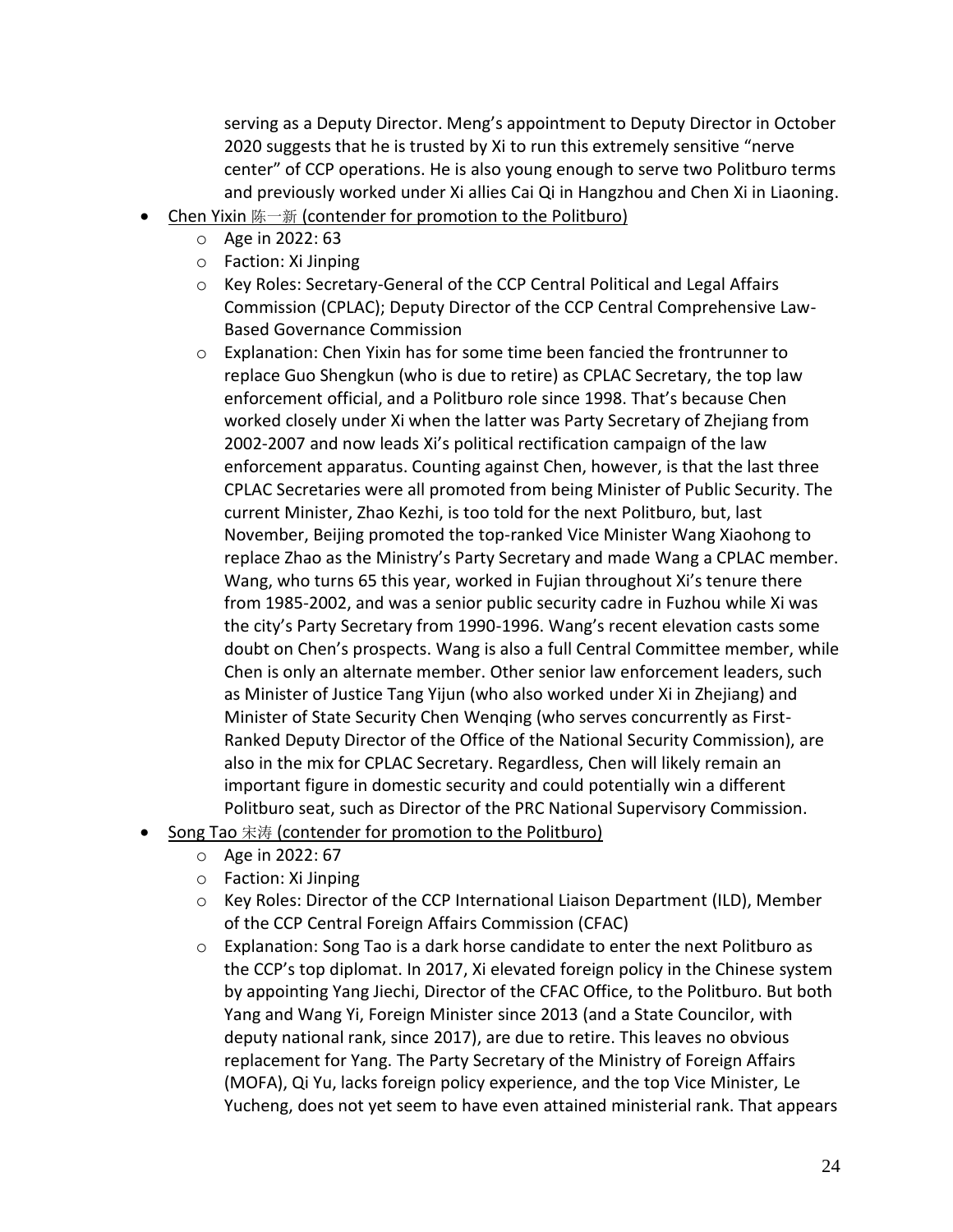to leave Song—a ministerial level leader who has served as a Vice Foreign Minister and as Ambassador to the Philippines and Guyana—as the most senior foreign policy official left. He is just young enough for a Politburo seat, he was a cadre in Fujian when Xi and his ally Cai Qi served in the provincial leadership, and his appointment would align with Xi's rising focus on the ILD's party-to-party diplomacy. Alternative scenarios include promoting Qi Yu or Le Yucheng, or dropping the foreign policy portfolio, but the elevation of lower-ranked "wolf warriors" like Hua Chunying or Zhao Lijian is very unlikely.

*Every person on the above lists is both a man and a member of the Han ethnic majority*. This fact highlights the lack of diversity in the Party elite. The next 25-member Politburo will likely include only one woman—probably Shen Yiqin, Party Secretary of Guizhou Province (and the only female head of a province), who is also a member of the Bai ethnic minority—and no Politburo has ever contained more than two (2012-2017). Previously, the only non-Han person to serve on the Politburo after 1985 was Hui Liangyu, from the Hui ethnic minority, who held a seat from 2002-2012. No female or member of an ethnic minority has ever served on the PBSC.

### <span id="page-25-0"></span>**8. Recommendations**

 $\overline{a}$ 

*First, Congress should not overestimate the United States' ability to influence Chinese politics.* Some recent analysis has suggested the United States could change the balance of power in Beijing. Last January a "former senior government official" wrote a report that claimed "the CCP is significantly divided on Xi's leadership and his vast ambitions" and that therefore "the central focus of an effective US and allied China strategy must be directed at the internal fault lines of domestic Chinese politics in general and concerning Xi's leadership in particular."<sup>75</sup> Just months later a leading university press published a book that argued the United States should aid in "creating the conditions" whereby "Xi Jinping will very soon be removed from office in a coup d'état mounted by rivals in the top leadership" who then "launch a transition to democracy."76

In my view, the observable facts of Chinese elite politics do not support such conclusions, and the United States should not base its China strategy on either ousting Xi or overthrowing the CCP. For all his policy missteps, Xi is a ruthlessly brilliant political operator, and signs point to his ongoing consolidation of personal power within the Party. Neither is there much evidence that CCP rule is close to ending: the Party continues to use censorship and coercion to monopolize power, to build performance legitimacy by overseeing improved living standards for most people, and to deploy increasingly sophisticated tools of propaganda and public engagement to foster popular support. There are no serious alternatives to Xi or the CCP that the United States could support. Moreover, such US support may backfire as it could mark out political leaders for purging and generate nationalist backlash from the Chinese public. Xi has also used strong US policy against Beijing to bolster his political position through "rally-round-the-flag" appeals.

<sup>75</sup> Anonymous, '[The Longer Telegram: Toward a New American China Strategy,](https://www.atlanticcouncil.org/content-series/atlantic-council-strategy-paper-series/the-longer-telegram/)' The Atlantic Council, 28 January 2021.

<sup>76</sup> Roger Garside, *[China Coup: The Great Leap to Freedom](https://www.ucpress.edu/book/9780520380974/china-coup)*, University of California Press, May 2021.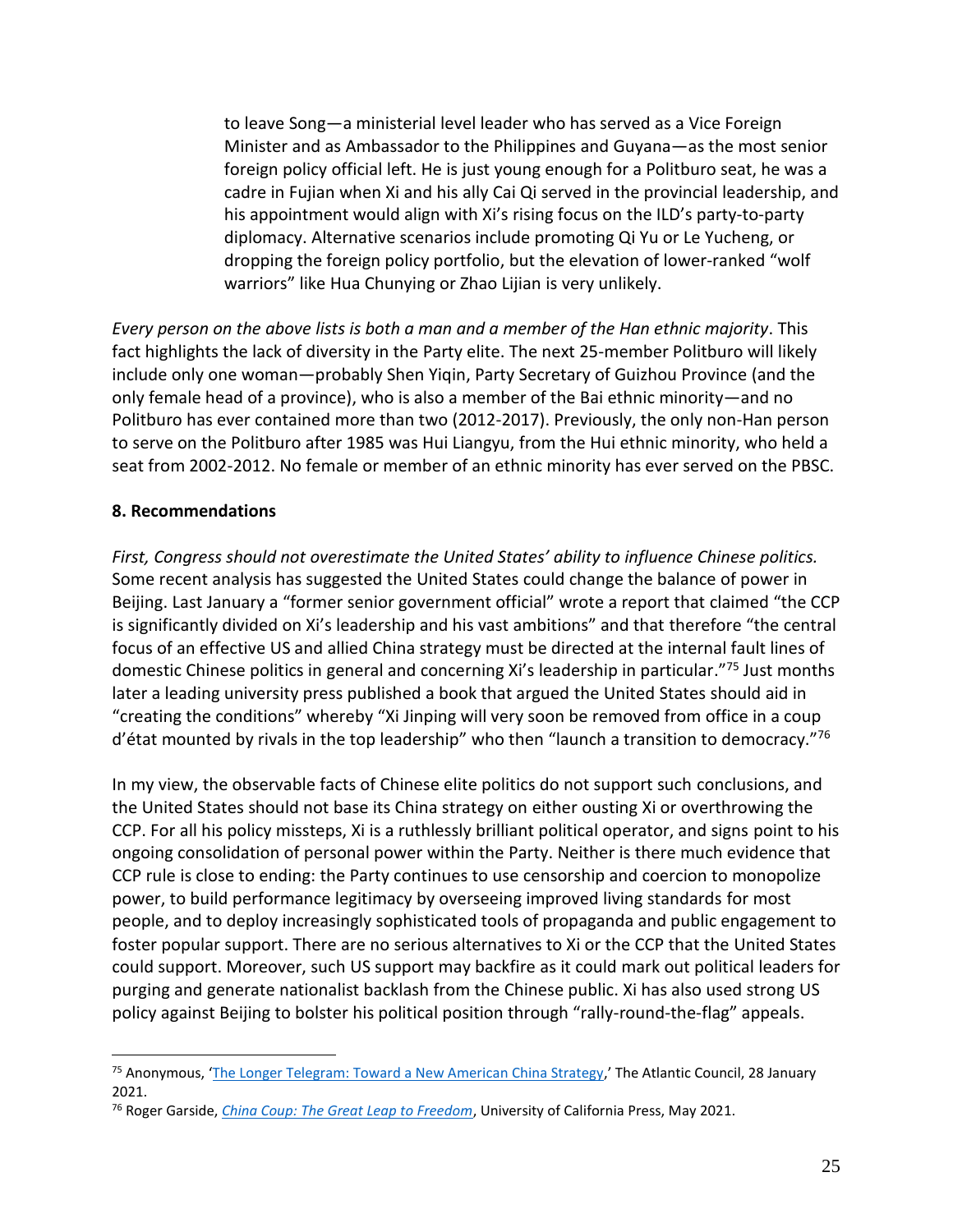*Second, neither should Congress underestimate the United States' ability to influence Chinese politics.* Despite the limited ability of the United States to influence the composition or the fundamental policies of the Chinese leadership, US actions can influence the decision-making of Chinese leaders, in both intended and unintended ways. For examples, US-led pressure against Xi's policies in Xinjiang may have pushed Beijing to moderate its worst abuses, <sup>77</sup> while US sanctions on Chinese tech firms have turbocharged Beijing's drive for indigenous innovation.<sup>78</sup> The United States therefore must consider Beijing's reaction function when making new policies. Additionally, when it comes to grassroots politics, research about Chinese students in the United States suggests that encountering anti-Chinese discrimination "significantly reduces their belief that political reform is desirable for China and increases their support for authoritarian rule."<sup>79</sup> Discrimination and racism should never be acceptable, and they directly undermine US foreign policy interests, so the US government and its leaders must condemn offensive terminology, ethnic stereotyping, and racial profiling. The best way for the United States to boost its influence relative to China is it to offer a positive and welcoming alternative.

*Third, Congress should invest in improving "China literacy" in the United States.* It has never been more important for the United States to understand what is happening in China. Chinese leaders make decisions every day that have consequences for the United States and its citizens. Washington must navigate a challenging new era of "strategic competition" with Beijing while trying to avoid miscalculations and miscommunications that could cause conflict. The US government, as well as US firms and other US non-governmental organizations, need to enhance their ability to understand the Chinese language, Chinese government, and Chinese society. Congress should therefore devote significant resources to supporting programs for more Americans to learn the Chinese language—as well as the politics, economics, history, and culture of China—in schools, universities, and professional training institutes across the country.<sup>80</sup> Congress should also push the US government to make greater efforts to employ the expertise and skills of Chinese Americans, Hong Kong Americans, Taiwanese Americans, and other Americans connected to the Sinophone world. Measures that federal, state, and local governments could implement include targeted recruitment, tailored career paths, and updated security clearance procedures that ensure both rigor and non-discrimination. $81$ 

<sup>77</sup> Dake Kang, '[Terror & Tourism: Xinjiang Eases Its Grip, But Fear Remains](https://apnews.com/article/coronavirus-pandemic-lifestyle-china-health-travel-7a6967f335f97ca868cc618ea84b98b9),' *Associated Press*, 10 October 2021; Jeremy Goldkorn, '[What is Happening in Xinjiang as 2021 Draws to a Close?](https://supchina.com/2021/12/16/what-is-happening-in-xinjiang-as-2021-draws-to-a-close/),' *SupChina*, 16 December 2021. <sup>78</sup> Adam Segal, 'China['s Move to Greater Self Reliance,](https://www.prcleader.org/segal)' *China Leadership Monitor*, 1 December 2021.

<sup>79</sup> Yingjie Fan, Jennifer Pan, Zijie Shao and Yiqing Xu, '[How Discrimination Increases Chinese Overseas](https://papers.ssrn.com/sol3/papers.cfm?abstract_id=3637710) Students' [Support for Authoritarian Rule](https://papers.ssrn.com/sol3/papers.cfm?abstract_id=3637710),' 21st Century China Center Research Paper, No. 2020-05, 2020.

<sup>80</sup> Unsurprisingly, I am not the first testifier to make this recommendation. See, e.g.: Jude Blanchette, Testimony [Prepared for U.S.-China Economic and Security Review Commission](https://www.uscc.gov/sites/default/files/Blanchette_USCC%20Testimony_FINAL.pdf), Hearing on "What Keeps Xi Up at Night: Beijing's Internal and External Challenges," 7 February 2019.

 $81$  On this general point, this report from Australia is also relevant to the United States: Yun Jiang, '[Chinese-](https://www.lowyinstitute.org/publications/chinese-australians-australian-public-service)[Australians in the Australian Public Service](https://www.lowyinstitute.org/publications/chinese-australians-australian-public-service),' The Lowy Institute, 12 April 2021.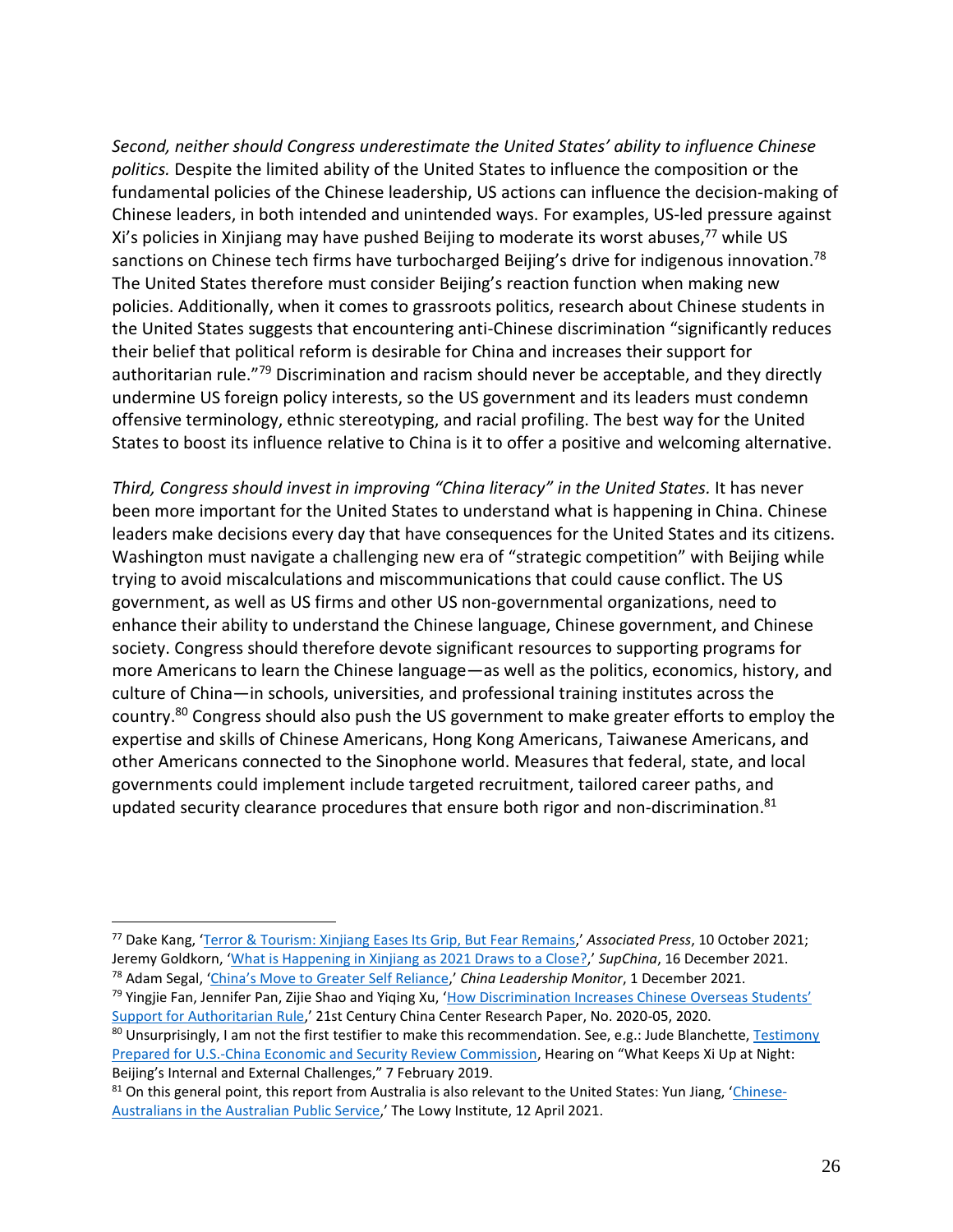### **Appendix: Charts**

## <span id="page-27-0"></span>**Chart 1**



# **Number of Central Party, State & Military Cadres Investigated by CCDI Has Declined**

Note: Data record the year that investigations were announced into CCP cadres at the deputy ministerial level or above and into military cadres are deputy army level or above. Most investigations lead to CCP expulsion and criminal punishment. Source: CCP Central Commission for Discipline Inspection.

## **Chart 2**

### **Ratio of "Xi Jinping" to "Li Keqiang" in Chinese Language Publications Continues to Rise**



Source: China National Knowledge Infrastructure (CNKI).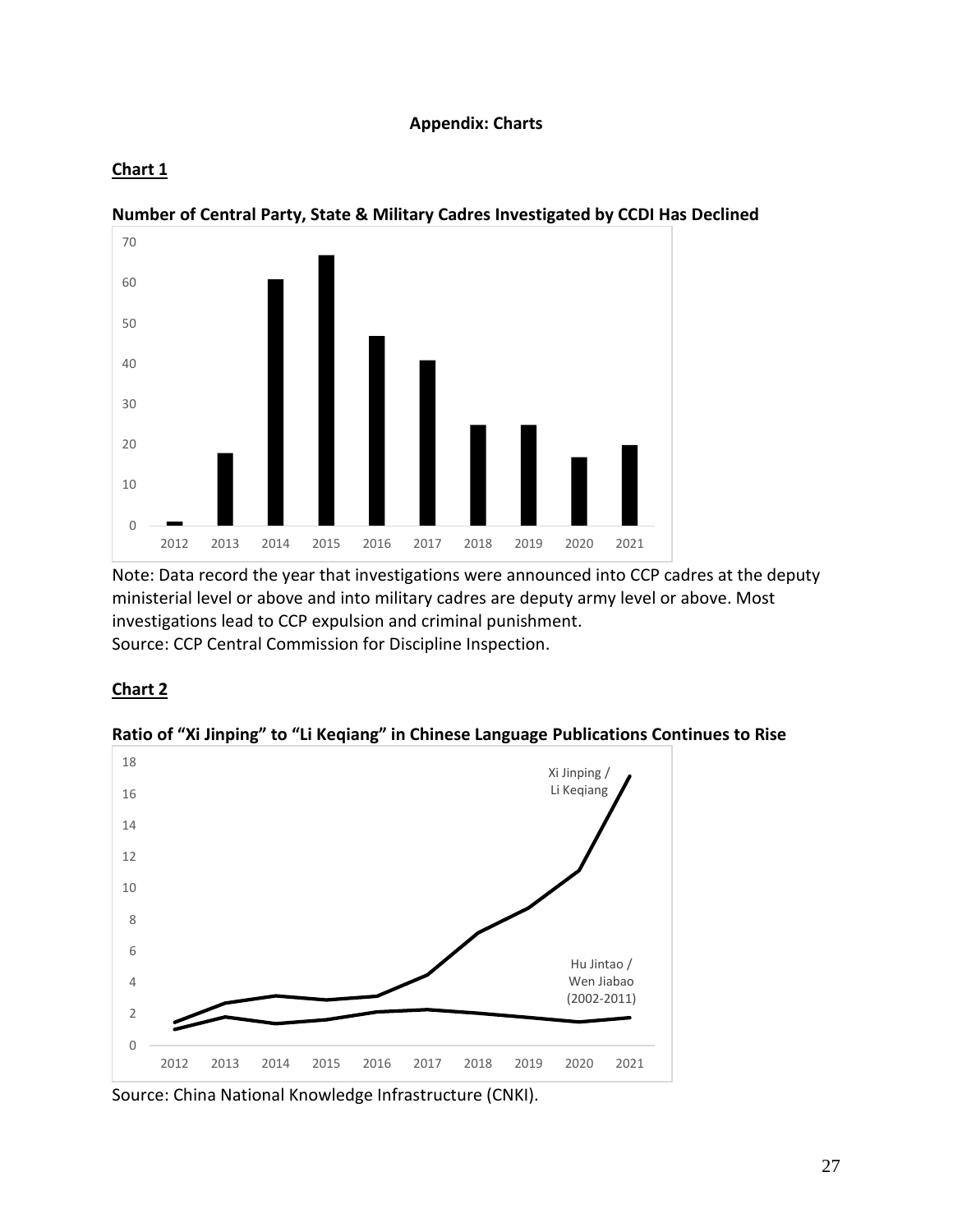

#### **Xi Jinping has Formulated or Amended 70% of Operational Central CCP Regulations**

Note: Types of central regulation are listed in descending order of authority. Source: CCP Organization Department.

## **Chart 4**



**China's Legislature Has Passed a Record Number of Laws Under Xi Jinping**

Note: Laws, amendments, and legal decisions made by the NPC and its Standing Committee. Source: National People's Congress Standing Committee Reports.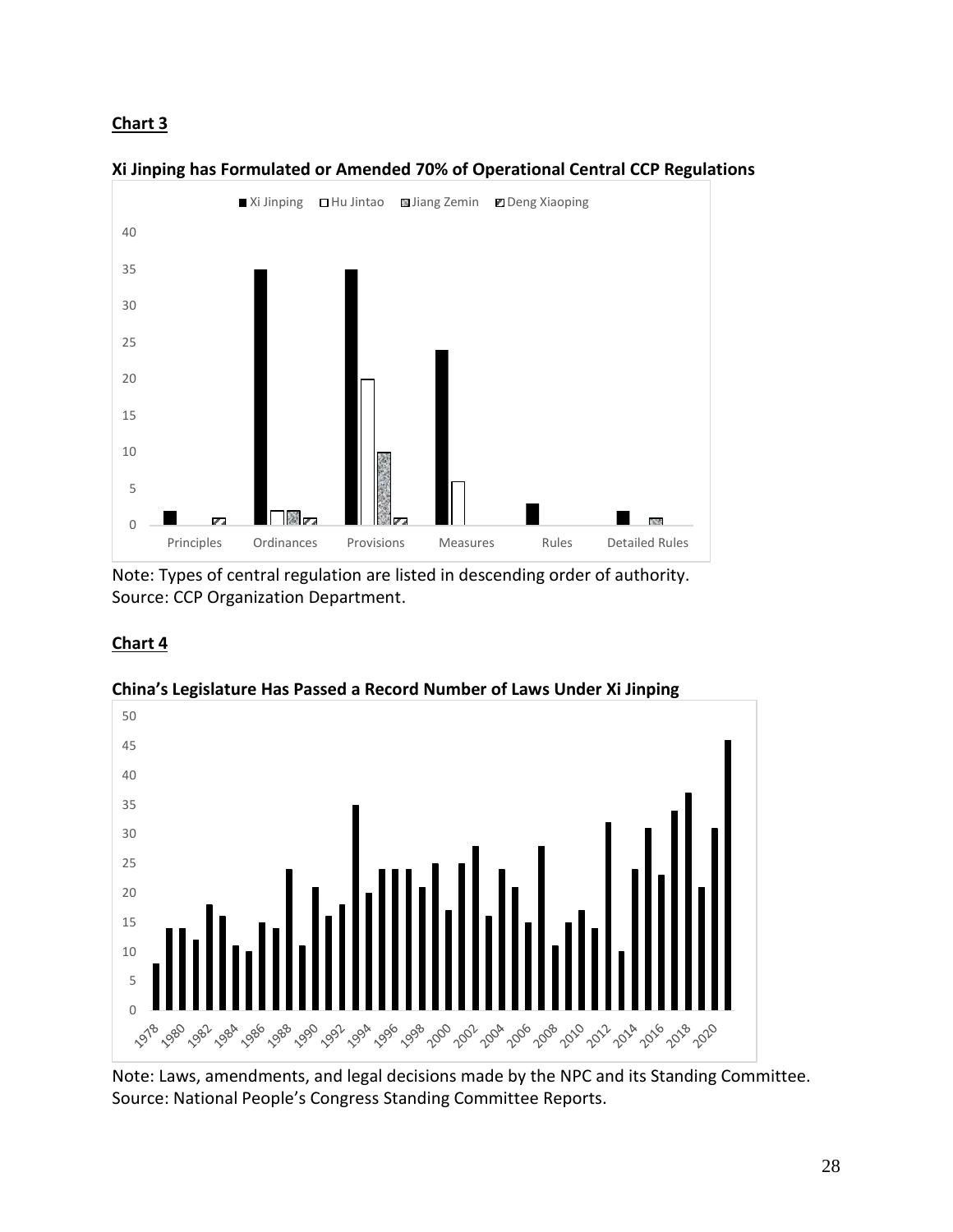

### **Record Numbers of CCP Members Face Political Discipline Under Xi Jinping**

Note: Due to missing data the number of punishments in 2007 and the number of investigations in 2018 are both interpolated. Source: CCP Central Commission for Discipline Inspection.

### **Chart 6**



**China has Reduced Air Pollution as Part of Xi Jinping's "Three Decisive Battles"**

Note: Chart shows average of the annual average Air Quality Index of PM2.5 pollution in Beijing, Guangzhou, Shanghai, and Shenyang. Covid-19 shutdowns likely aided the 2020 figure. Source: AirNow (US Department of State & US Environmental Protection Agency).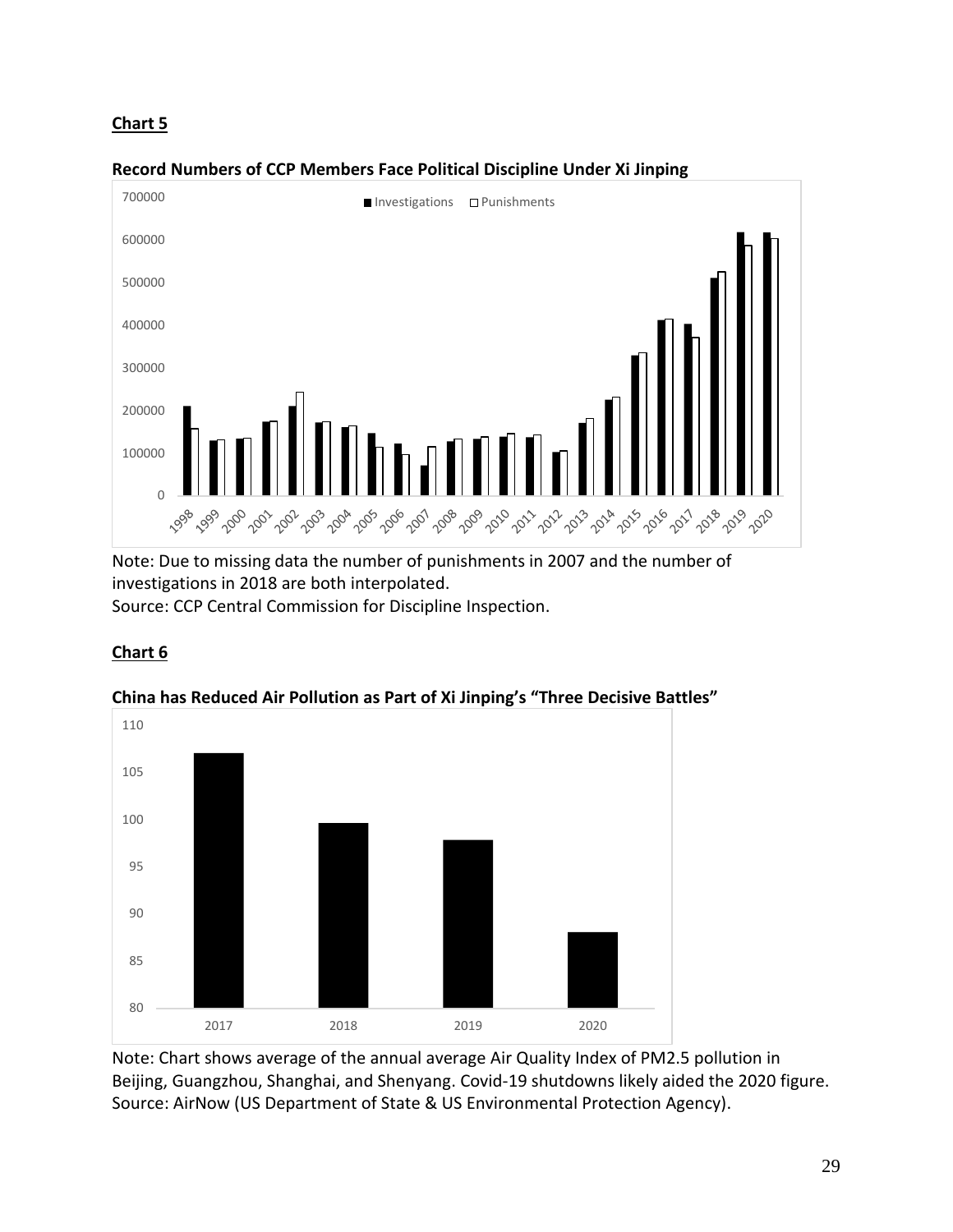

**China Lifted Millions of Citizens Out of Poverty as Part of Xi Jinping's "Three Decisive Battles"**

Note: Chart shows official estimates of the number of millions of impoverished rural citizens based on the 2010 national poverty line of 2300 yuan per capita (in 2010 prices). Source: PRC National Bureau of Statistics; Terry Sicular, 'Will China Eliminate Poverty in 2020?,' *China Leadership Monitor*, 1 December 2020.

# **Chart 8**



## **China Failed to Reduce its Debt-to-GDP Ratio as Part of Xi Jinping's "Three Decisive Battles"**

Note: Chart shows total credit to the non-financial sector as percentage of GDP. Source: Bank of International Settlements.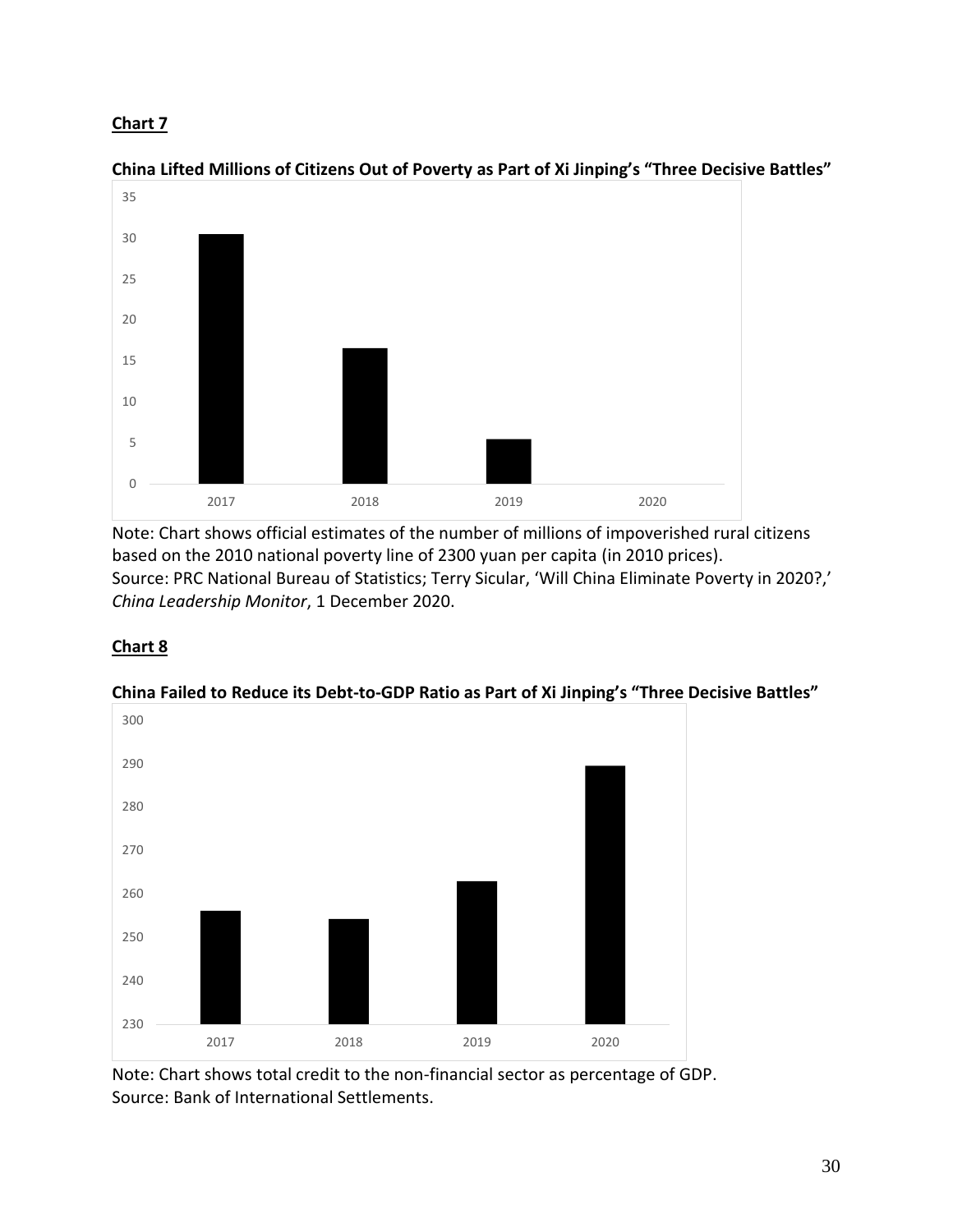

#### **China's Scores on Practical Governance Indicators Have Increased Under Xi Jinping**

Note: Scores range from -2.5 to +2.5. Source: World Bank Worldwide Governance Indicators Project.

## **Chart 10**





Note: Chart shows the annual number of People's Daily articles from 1949-2020 that mention "pilot programs" (试点). Data are standardized to adjust for the changing size of the newspaper. Source: People's Daily.